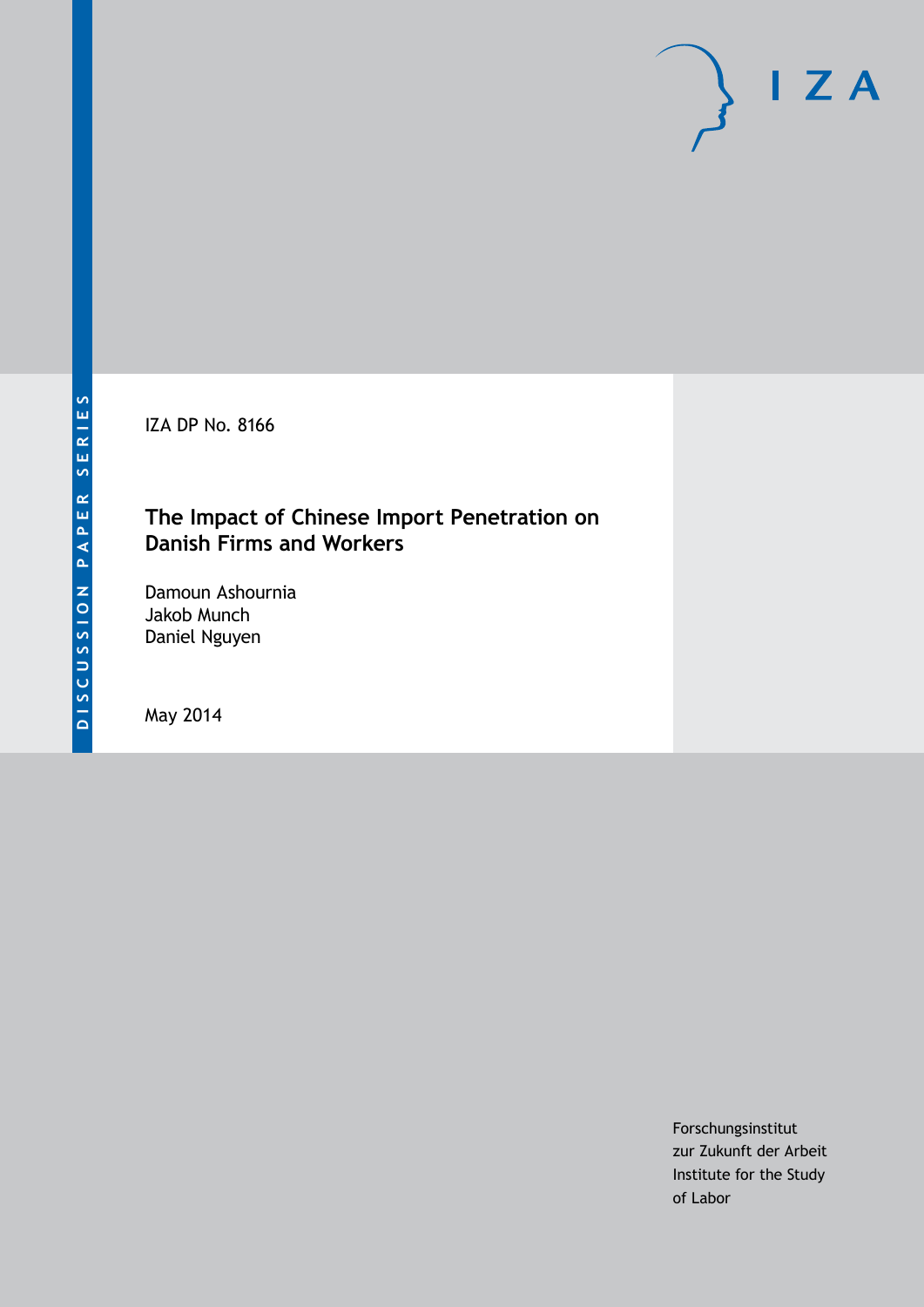# **The Impact of Chinese Import Penetration on Danish Firms and Workers**

# **Damoun Ashournia**

*University of Oxford*

# **Jakob Munch**

*University of Copenhagen and IZA*

## **Daniel Nguyen**

*University of Copenhagen*

Discussion Paper No. 8166 May 2014

IZA

P.O. Box 7240 53072 Bonn Germany

Phone: +49-228-3894-0 Fax: +49-228-3894-180 E-mail: [iza@iza.org](mailto:iza@iza.org)

Any opinions expressed here are those of the author(s) and not those of IZA. Research published in this series may include views on policy, but the institute itself takes no institutional policy positions. The IZA research network is committed to the IZA Guiding Principles of Research Integrity.

The Institute for the Study of Labor (IZA) in Bonn is a local and virtual international research center and a place of communication between science, politics and business. IZA is an independent nonprofit organization supported by Deutsche Post Foundation. The center is associated with the University of Bonn and offers a stimulating research environment through its international network, workshops and conferences, data service, project support, research visits and doctoral program. IZA engages in (i) original and internationally competitive research in all fields of labor economics, (ii) development of policy concepts, and (iii) dissemination of research results and concepts to the interested public.

<span id="page-1-0"></span>IZA Discussion Papers often represent preliminary work and are circulated to encourage discussion. Citation of such a paper should account for its provisional character. A revised version may be available directly from the author.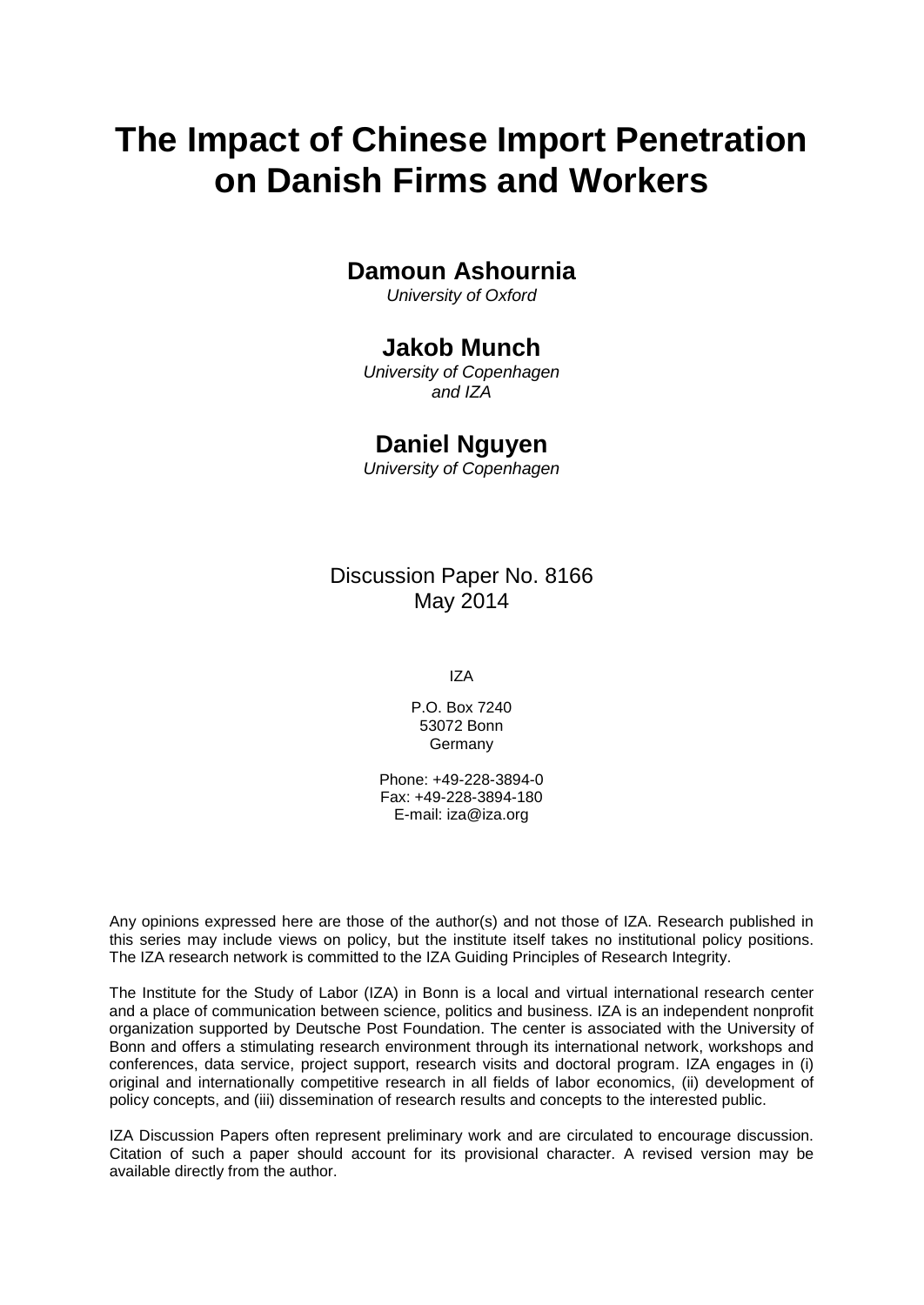IZA Discussion Paper No. 8166 May 2014

# **ABSTRACT**

# **The Impact of Chinese Import Penetration on Danish Firms and Workers[\\*](#page-1-0)**

The impact of imports from low-wage countries on domestic labor market outcomes has been a hotly debated issue for decades. The recent surge in imports from China has reignited this debate. Since the 1980s several developed economies have experienced contemporaneous increases in the volume of imports and in the wage gap between high- and low-skilled workers. However, the literature has not been able to document a strong causal relationship between imports and the wage gap. Instead, past studies have attributed the widening wage gap to skill biased technological change. This paper finds evidence for the direct impact of low wage imports on the wage gap. Using detailed Danish panel data for firms and workers, it measures the effects of Chinese import penetration at the firm level on wages within jobspells and over the longer term taking transitions in the labor market into account. We find that greater exposure to Chinese imports corresponds to a negative firm-level demand shock, which is biased towards low-skill intensive products. Consistent with this, an increase in Chinese import penetration results in lower wages for low-skilled employees.

JEL Classification: F16

Keywords: Chinese import penetration, wage inequality, firm heterogeneity

Corresponding author:

Jakob Munch Department of Economics University of Copenhagen Øster Farimagsgade 5, Building 26 DK-1353 Copenhagen K Denmark E-mail: [jakob.roland.munch@econ.ku.dk](mailto:jakob.roland.munch@econ.ku.dk)

We are grateful to Kraks Fond Byforskning for financial support. For helpful comments and suggestions we thank Andrew Bernard, Katariina Hakkala, Fredrik Heyman, David Hummels, Kristiina Huttunen, Nikolaj Malchow-Møller, Bertel Schjerning, Fredrik Sjöholm, Valerie Smeets, Gregory Verdugo and to participants at IFN Conference Vaxholm, ETSG Leuven, AMES New Delhi, EITI Bangkok, Midwest Meetings, VATT Helsinki, Banque de France, and APTS Nanjing.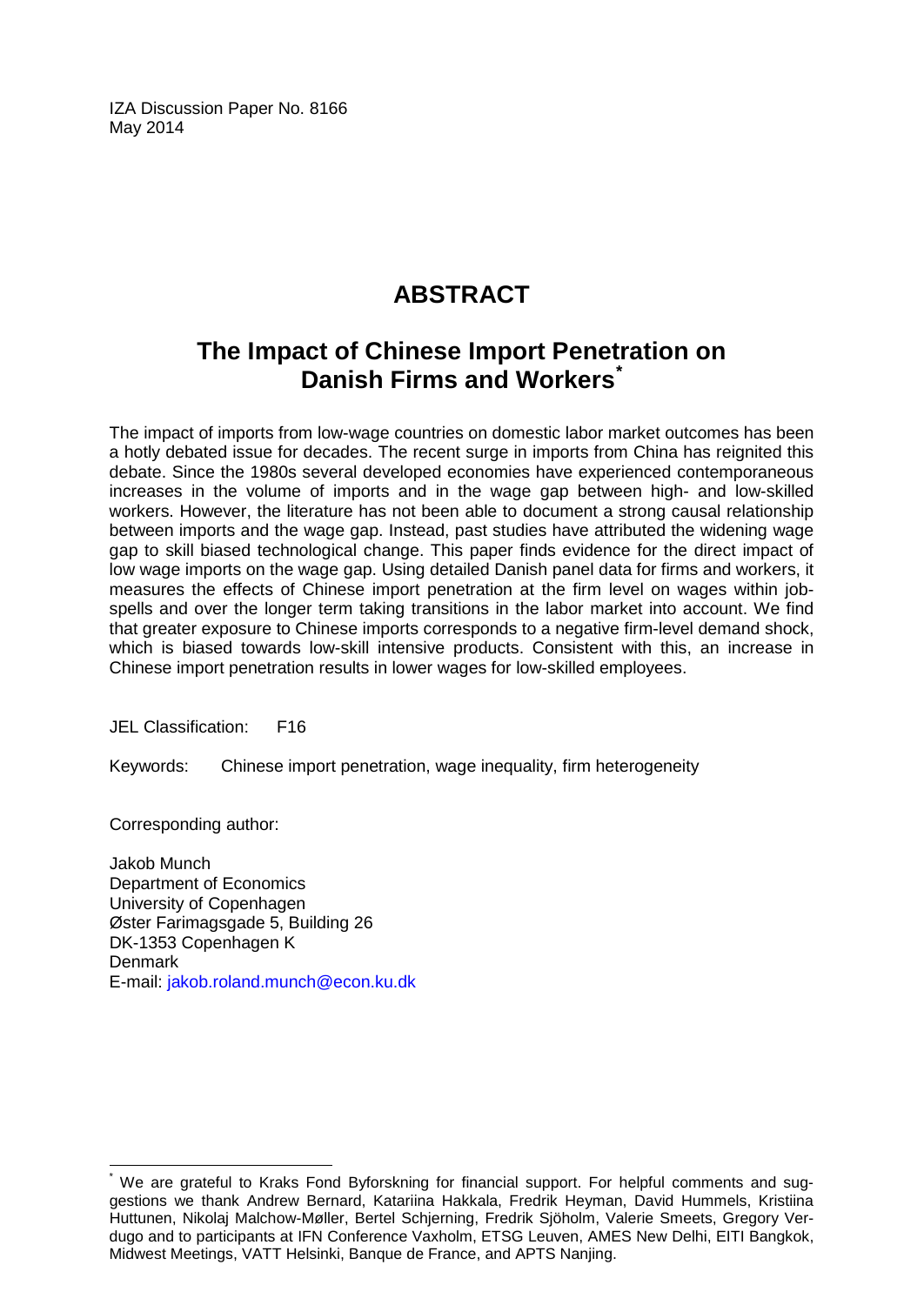# 1 Introduction

In the last quarter century, the United States and several other advanced economies have experienced greater income inequality between skilled and unskilled workers. The simultaneous rise in imports from China and other developing countries triggered a lively early debate among trade and labor economists regarding the link between increased trade and the higher skill premium. One example is the survey by Freeman (1995) entitled "Are your wages set in Beijing?" This study concluded that increased trade contributed to, but was not the primary cause behind the rising wage gap. The skepticism was fueled in part by the fact that, in the mid 1990s, international trade still only constituted a small percentage of total consumption in most advanced countries, so the factor contents of trade constituted tiny fractions of the domestic supplies of labor.

Since then, the establishment of the WTO and trade liberalizations enacted during the Uruguay Round has led to a boom in imports from developing countries and from China in particular. This has once again ignited interest in studying the effects of imports on workers in advanced countries. For example, Krugman (2008) contends: "...there has been a dramatic increase in manufactured imports from developing countries since the early 1990s. And it is probably true that this increase has been a force for greater inequality in the United States and other developed countries." However, there is still a lack of studies documenting a causal relationship between increased import competition from low-wage countries and the skill wage gap.

Among low-wage countries, the rise of China has been remarkable. When the Chinese government enacted market reforms in 1978, China was the 11th largest economy in the world, accounting for only 2% of global GDP. Thirty years later, China has overtaken Japan as the second largest economy in the world, accounting for 10% of global GDP. Its growth rate over these decades have been unmatched by any other nation. Much of this economic success has been driven by international trade. Since opening its borders in 1978, China has grown from a closed economy to the world's largest exporter. This meteoric rise has created large variations in Chinese imports, making them attractive data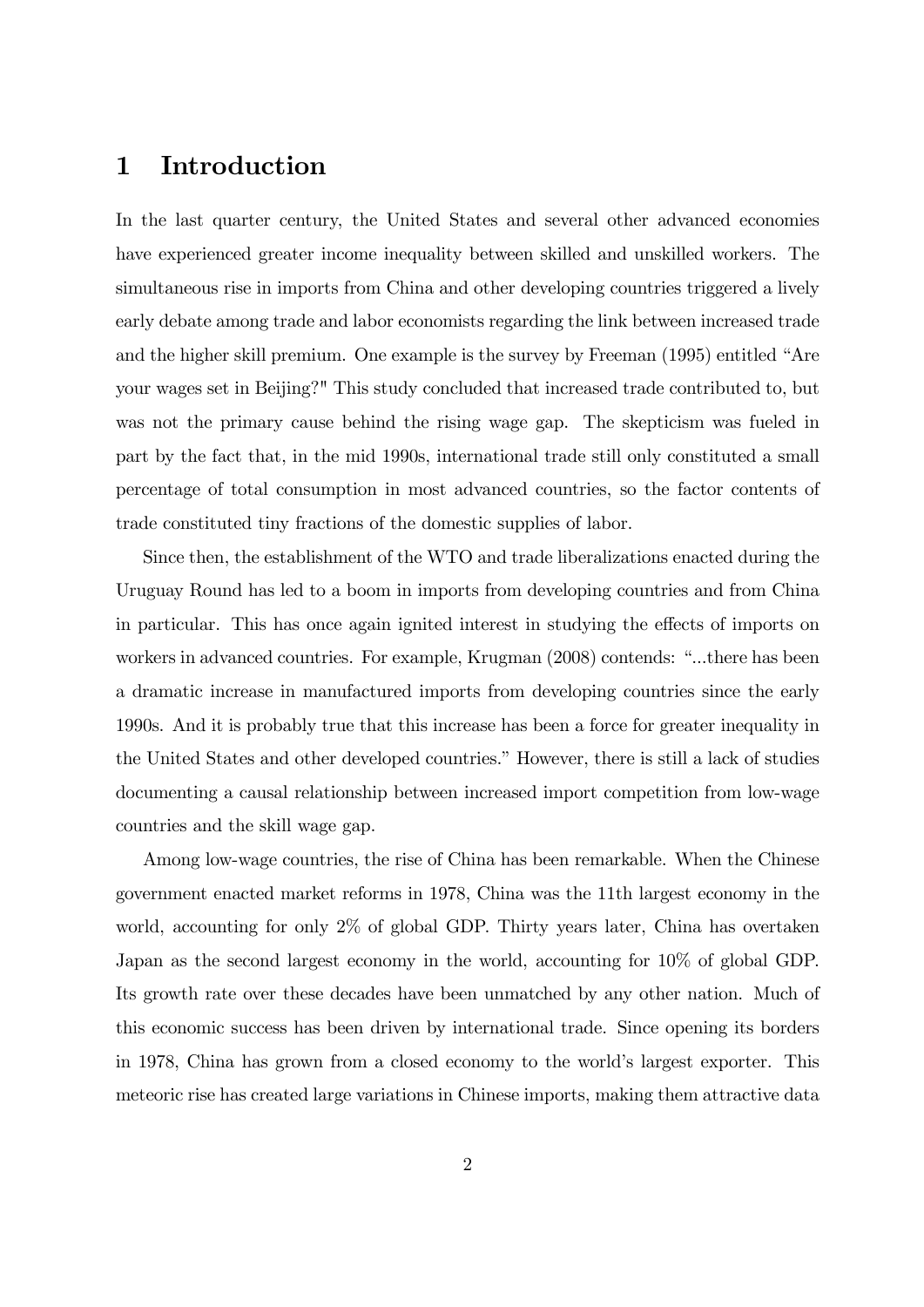for empirical studies such as this current paper.

In this paper we use matched worker-firm data from Denmark covering the universe of firms and workers merged with domestic sales by product for the period 1997–2008. We make three main contributions. First, we document that domestic firms are exposed to Chinese import penetration to very different degrees. For example, in many of the industries we examine, the Örm at the 25th percentile of domestic sales by product is unaffected by Chinese imports while the 75th percentile firm has a Chinese import penetration measure over twice that of the median firm. This is in line with the literature on heterogeneous firms showing that firms, even within narrow industry classifications, differ with respect to, e.g. size, productivity, capital intensity, wages, exports and imports. In contrast, the traditional approach in the literature has been to assume that all firms within an industry are exposed to the same level of Chinese import penetration (allowing them to use industry-level measures of import penetration).

Second, we provide evidence for how firm-level Chinese import penetration correlates with domestic sales. We first decompose changes in firm-level domestic sales into increases or decreases in sales of products sold throughout the period as well as entry and exit of products. We then relate these components to changes in import competition and Önd that all three components contribute to lower domestic sales when the firm is exposed to increasing Chinese imports. In an extension we show that the skill intensity of products matter. Domestic sales in low-skill intensive products contract faster than high-skill intensive products in response to increased Chinese import penetration. This suggest that imports from China correspond to negative demand shocks with a bias toward low-skilled workers.

Third, we show a causal relationship between Chinese import penetration and the rising wage gap. We estimate within job spell wage equations using over time changes in the Örm-level Chinese import penetration measure as the source of variation. We instrument for Chinese import penetration using China's world export supply in order to mitigate endogeneity concerns. Greater exposure to Chinese imports lowers the share of low-skilled workers within firms, but our within job spell approach has the advantage that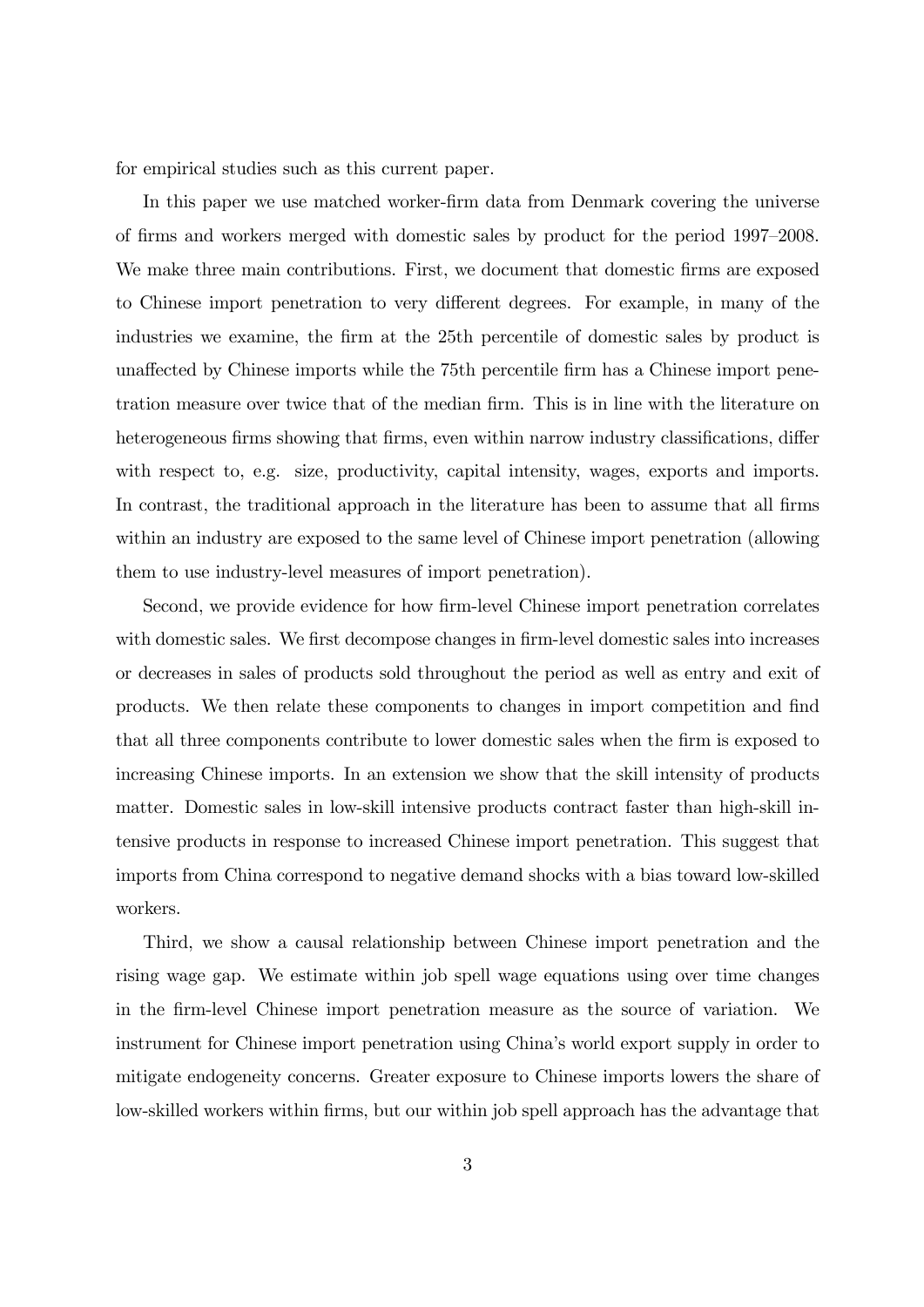changes in the composition of workers is controlled for. We find that the rise in Chinese imports increases the wage gap between low and high skilled workers. A low skilled worker loses 0.48% of his wage for each percentage point increase in Chinese imports. We also document heterogeneous effects within skill groups. Conditional on the workers' skill level we find that those employed in occupations performing tasks with a high routine content experience greater wage losses. By contrast, workers in occupations characterized by non-routine tasks experience higher wages as the level of Chinese import competition rises.

Our results when using Örm-level Chinese import competition measures contrast those of studies using industry-level measures. When measured at the industry level, we find that Chinese import penetration does not have a negative effect on wages. This mirrors to some extent the Öndings in the earlier literature on trade and wages, see, e.g., Feenstra and Hanson (1999). These lack of results also mirror those of two contemporary papers: Autor, Dorn and Hanson (2013) and Ebenstein, Harrison, McMillan and Phillips (2012).

Autor, Dorn and Hanson (2013) use local labor markets instead of industries to analyze the effects of imports. They find that increased exposure to import competition from China depresses manufacturing employment, but no wage effects are found in the manufacturing sector. Instead wages fall in the service sector. They attribute the absent manufacturing wage effects to rigid wage setting or compositional changes. Ebenstein, Harrison, McMillan and Phillips (2012) examine the impact of offshoring and import penetration on wages both within the manufacturing sector and across sectors and occupations. They use data on worker-level wages and occupations and find that workers in occupations most exposed to import penetration experience slower wage growth. However, Ebenstein, Harrison, McMillan and Phillips (2012) also find negligible within industry effects. One of their main contributions is to show that workers that leave manufacturing are the ones who experience wage reductions.

Unlike Autor, Dorn and Hanson (2013) and Ebenstein, Harrison, McMillan and Phillips  $(2012)$ , this study finds significant wage effects within the manufacturing sector. We do this by exploiting firm-level import penetration measures for a panel of manufacturing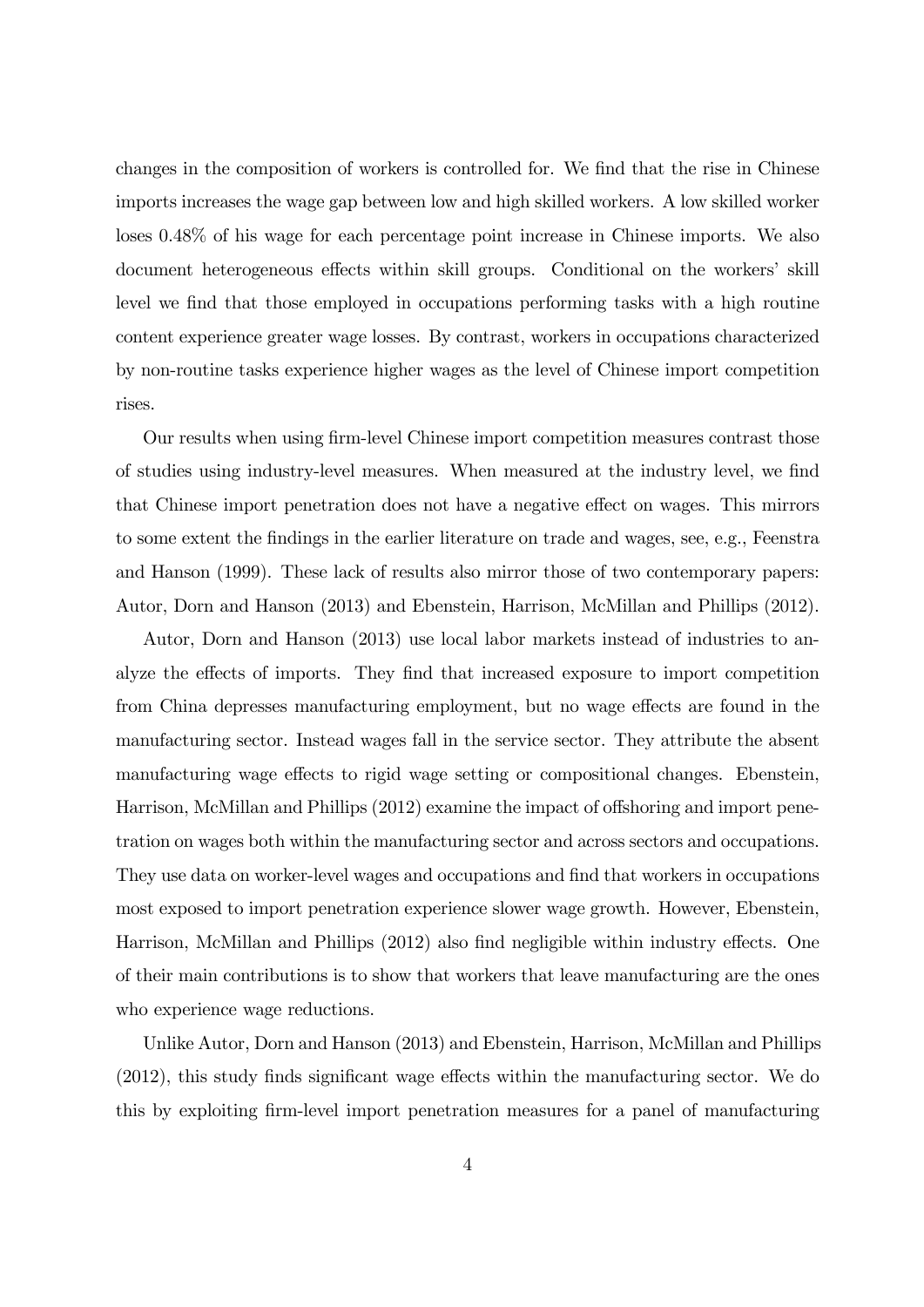firms, while controlling for more aggregate wage effects at the level of industries and local labor markets. Our firm-level measure is more representative of the import competition that Örms face and is not attenuated by aggregation, as is the industry level measure.

Our study examines the wage effects of Chinese import penetration both within jobspells, i.e., for the workers who remain employed within the same firm, and over an eight-year period taking into account effects on transitions between jobs and out of employment. Increased import competition may also lead to earnings losses associated with unemployment and earnings changes related to change of firm, industry or occupation. Autor, Dorn, Hanson and Song (2013) find that workers initially employed in U.S. manufacturing industries experiencing high subsequent levels of import growth show lower employment rates and cumulative earnings over ensuing years, and are more likely to swich industries. They do not find differences in these patterns across skill groups. In contrast, we do find a clear skill-wage correlation in the impact of import competition for both workers who remain employed in the firm and over the longer term taking labor market transitions into account.

While Autor, Dorn and Hanson (2013), Autor, Dorn, Hanson and Song (2013) and Ebenstein, Harrison, McMillan and Phillips (2012) focus on more aggregate labor market outcomes, several recent papers analyze how firms adjust in response to increased import competition. Bernard, Jensen and Schott (2006) show that American plant survival and growth are negatively correlated with industry exposure to imports from low wage countries.<sup>1</sup> Iacovone, Rauch and Winters (2013) find that Chinese import penetration reduces sales of smaller Mexican plants and more marginal products and they are more likely to cease.<sup>2</sup> Bloom, Draca, and van Reenen (2012) use the number of computers, the number of patents, or the expenditure on R&D as measures of innovation and find that Chinese import penetration correlates positively with within-plant innovation in the UK.<sup>3</sup> Finally, using Belgian firm-level data, Mion and Zhu (2013) find that industry-level im-

<sup>&</sup>lt;sup>1</sup>Greenaway, Gullstrand, and Kneller (2008) show similar patterns in Swedish firms.

<sup>&</sup>lt;sup>2</sup>Consistent with this, Liu (2010) finds that import competition leads multi-product US firms to drop peripheral products to refocus on core production.

 ${}^{3}$ In a related study Teshima (2010) finds that Mexican plants increase R&D expenditure in response to tariff reductions.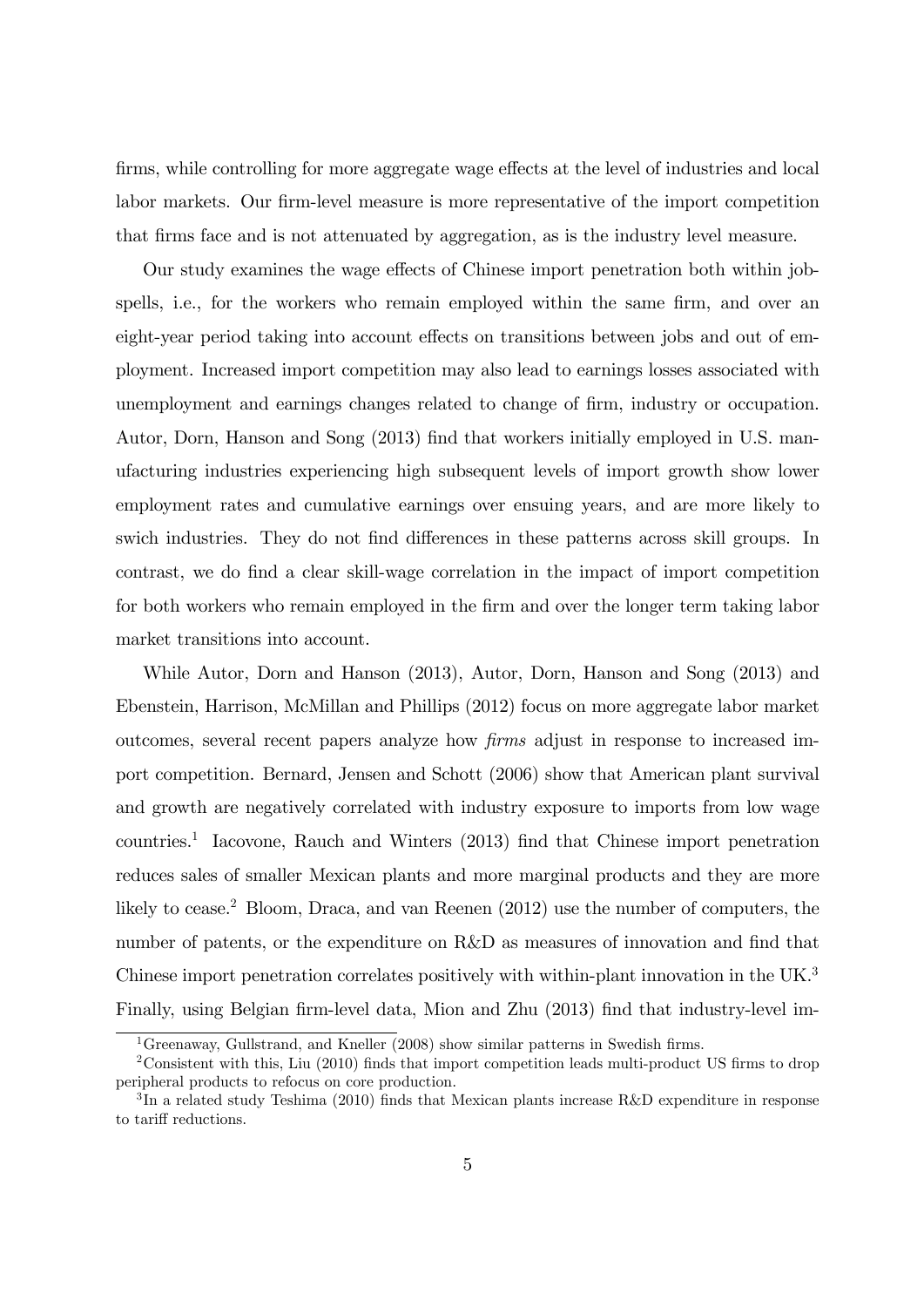port competition from China reduces firm employment growth and induce skill upgrading in low-tech manufacturing industries. For a survey of recent firm-level empirical research on trade, see Harrison, McLaren and McMillan (2011). In summary, there has been a revival in studies looking at firm-level outcomes, but none of these papers focus on wages as the outcome. In this paper we attempt to fill this gap.

The rest of the paper is structured as follows. Section 2 describes the data on firms and workers and constructs a measure for firm-level Chinese import penetration. Section 3 shows how Chinese import penetration affects components of firm-level domestic sales. Section 4 first motivates and outlines our worker level wage regression framework and then presents the estimation results. Section 5 concludes.

# 2 Data Description

In this section we describe the Danish labor market, our data sources and show that the rise of China in the global economy has reached Denmark. We then define our measure of Chinese import competition that Danish Örms face at home. Finally our instrument for Chinese import penetration is described.

### 2.1 The Danish Labor Market

The Danish labor market is strongly unionized even by European standards. More than three quarters of all workers are union members and bargaining agreements are extended to cover most of the labor market. However, even if most workers are covered by bargaining agreements, firm-specific demand shocks may easily influence wages. This is because wage contracts typically are negotiated and Önalized at the Örm level where local conditions may play a role.

There are three different levels at which wages can be negotiated: the Standard-Rate System, the Minimum-Wage and Minimum Pay System; and Firm-level Bargaining. Under the Standard-Rate System the wages of workers are set exclusively by the industry collective agreement. The Minimum-Wage System and the Minimum-Pay System are two-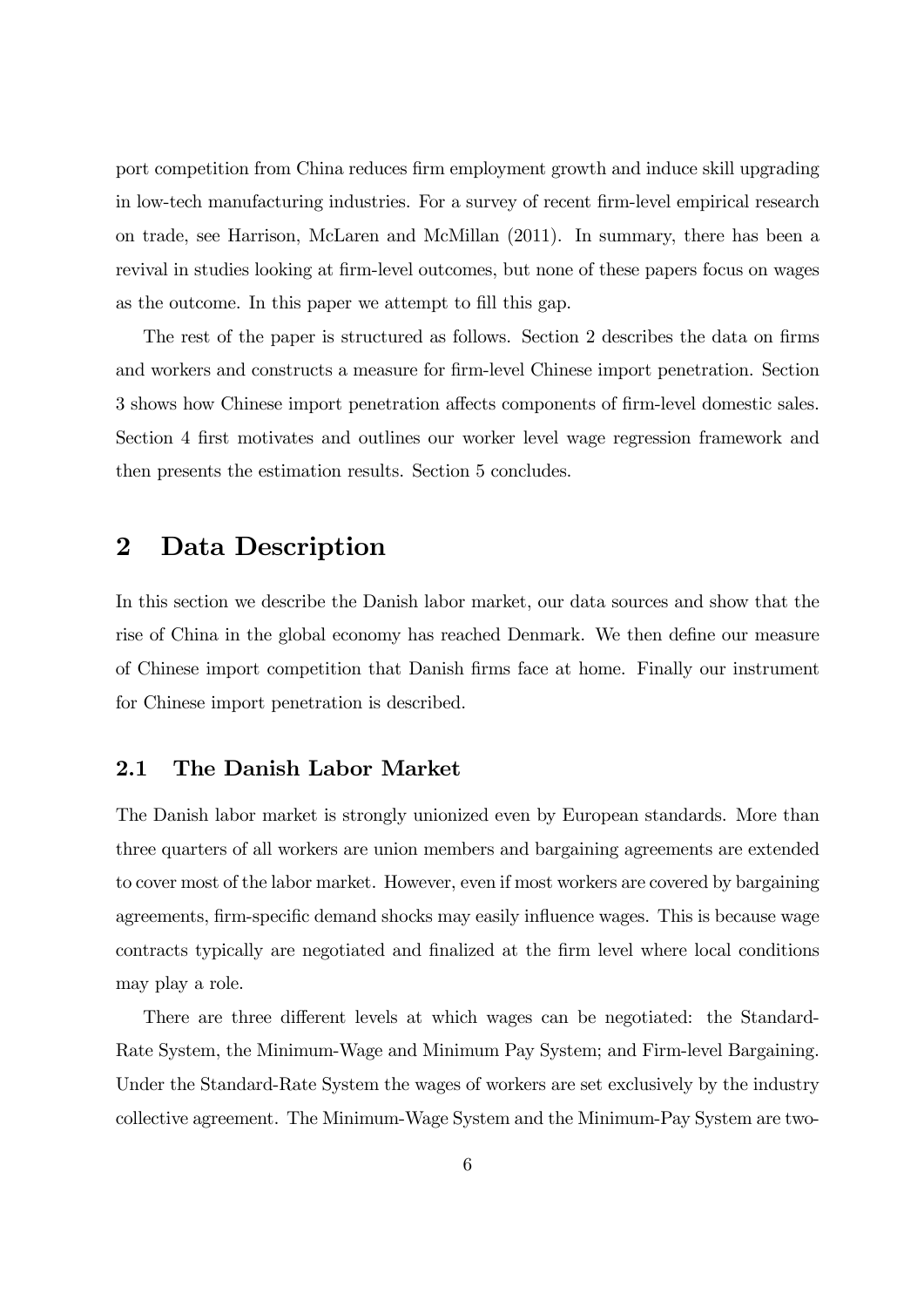tiered systems in which wage rates negotiated at the industry level represent a áoor which can be supplemented by local Örm-level negotiations. Under Firm-Level Bargaining wages are negotiated at the Örm level without any centrally bargained wage rates. Since 1991 less than 20% of the private labor market is covered by the Standard-Rate System and an increasing share of wage contracts are negotiated exclusively at the worker-firm level. Even under the two two-tiered wage-setting systems the centrally negotiated wage floor typically constitutes only a small part of the final total wage, and so firm specific demand conditions such as increased import competition may play an important role. As a consequence, wages are more in accordance with individual workers' marginal productivity. Dahl, le Maire and Munch (2013) show that decentralization to local firm-level bargaining has increased wage dispersion in the Danish labor market.

Another feature of the Danish labor market is its high degree of flexibility. Employment protection is relatively weak (see Botero, Djankov, La Porta, Lopez-De-Silanes and Shleifer 2004) and as a result turnover rates are high. Workers are compensated for weak employment protection by relatively generous UI benefits when unemployed. However, incentives to search for jobs during unemployment are reinforced by mandatory participation in active labor market programs.

### 2.2 Register Data

The microdata in our sample period from 1997 to 2008 are drawn from several registers in Statistics Denmark. We describe each in turn. The "Firm Statistics Register" (FirmStat) covers the universe of Danish firms and provides us with annual data on firms' activities and characteristics, such as industry affiliation in accordance with the six-digit NACE classification, total wage bill, employment, output, value added and capital stock. There is also information about the firm's municipality code such that we can classify all firms into local labor markets based on commuting patterns. There are 36 so-called commuting zones defined such that internal commuting is significantly higher than external commuting. All firms in FirmStat are associated with a unique firm id.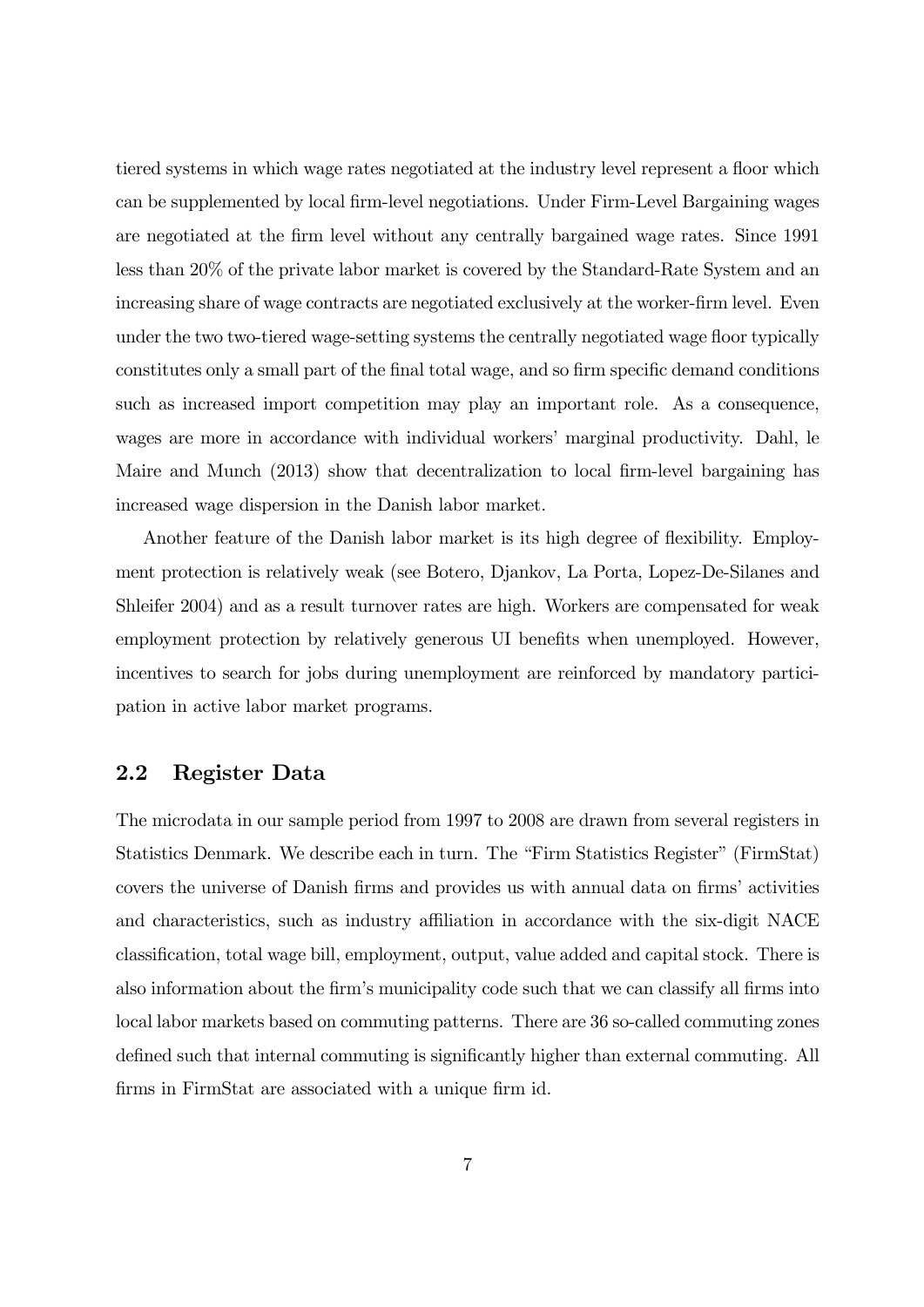Data on the imports and exports of every Danish firm are taken from the "Danish" Foreign Trade Statistics"-database. These are compiled in two systems: Extrastat and Intrastat. Extrastat covers all trade with countries outside the European Union and is recorded by customs authorities while Intrastat covers trade with EU countries. Firms are only required to report intra-EU imports and exports if these exceed time-varying thresholds. When comparing to official aggregate statistics, the coverage rate of Extrastat is nearly complete, whereas the coverage rate of Intrastat is around 90%. For every firm, trade flows are recorded according to the eight-digit Combined Nomenclature classification, which amasses to roughly  $9,000$  products a year. In our main specifications we aggregate these to about 5,000 six-digit HS products, so that we are able to match with the COMTRADE world export supply data, which we use to create our instruments. As the firm identifier is identical to that used in FirmStat, we can match the trade data with our Örm data.

From the PRODCOM-database we observe total sales (domestic sales and exports) for each manufacturing firm by ten-digit product codes, which we aggregate to the sixdigit Harmonized System (HS) to match the aggregation levels of our trade data and instruments.<sup>4</sup> Subtracting exports from total sales then gives us each firm's domestic sales by products measured in Danish Kroner (DKK). Firms whose employment level or sales are below time-varying thresholds are not required to report sales, and so the coverage rate of the value of sales data is less than complete (around 90%) when comparing with o¢ cial aggregate statistics. Since the Örm id in PRODCOM is the same as the FirmStat identifier, we can match the domestic sales data to the firm statistics.

The worker data comes from the "Integrated Database for Labor Market Research"  $(IDA)$ . This database covers the entire Danish population aged 15–74. To match every worker in IDA to every firm in FirmStat we use the "Firm-Integrated Database for Labor Market Research" (FIDA). From IDA we obtain worker's hourly wage rate, which is calculated as total labor income plus mandatory pension payments divided by the number

<sup>&</sup>lt;sup>4</sup>The PRODCOM database has also been used by Bernard, Blanchard, Van Beveren and Vandenbussche (2012) to study so-called carry along trade (goods exported but not produced) by Belgian firms.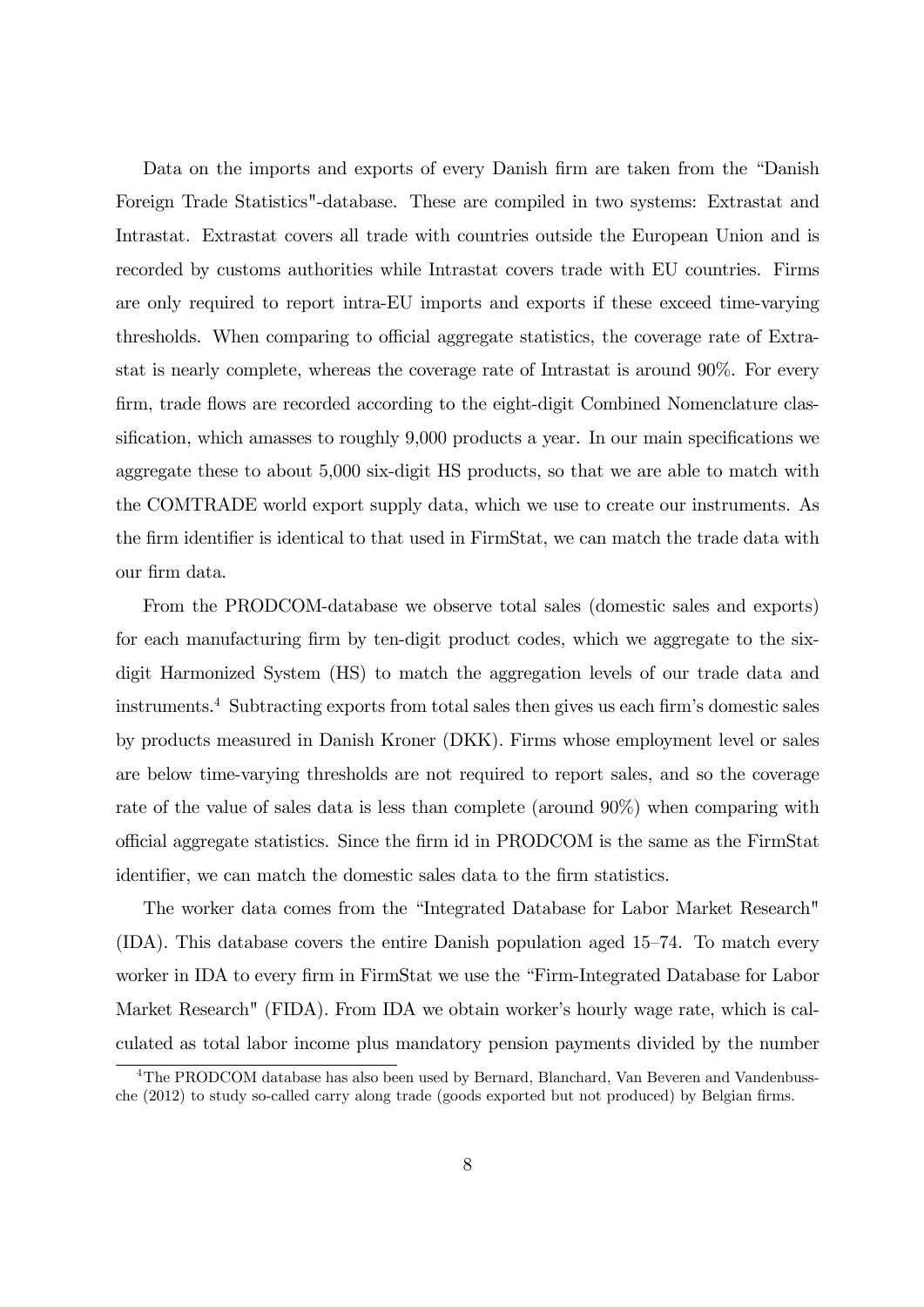of hours worked in the workerís job. Educational attainment is recorded according to the International Standard Classification of Education (ISCED), from which we define high-skilled workers as having a tertiary education corresponding to ISCED categories 5 and  $6<sup>5</sup>$  All other workers are classified as low-skilled. In addition there is information about the workers' four-digit occupation (recorded according to the International Standard Classification of Occupations, ISCO-88), labor market experience, union membership and marital status.

### 2.3 The Rise of China

Chinaís emergence as a global economic heavyweight over the course of the last three decades has been intertwined closely with its rise on the scene of international trade, manifested by its accession to the WTO in 2001. While accounting for a negligible  $1\%$ of world exports in 1980, by late 2009 that share had increased to 10%, and on the road there, China has overtaken Germany as the world's largest exporter. This increase in world exports has been paralleled by in an increasing presence on the Danish market. From 1990 to 2009, China's share of Danish manufacturing imports grew from 1% to 6.8%. Other low wage economies, notably the Central and Eastern European Countries (CEEC), have also increased their share in Danish imports. The CEEC countries increased their import share from 1.6% in 1990 to 6.5% in 2009, which in part may be attributed to the accession of several of these countries into the European Union in 2004 and 2007. Since the growth in Chinese exports is more dramatic we focus on China, but we also show results for imports from CEEC countries. For comparison, Autor, Dorn and Hanson (2013) report that the low-income-country share of U.S. was 28% in 2007, while the Chinese import penetration ratio measured as Chinese imports as a share of U.S. consumption was  $4.6\%$  reflecting that the U.S. is not a small open economy like Denmark. For comparison, we define in the next section the Chinese import penetration ratio as the imports of goods from China divided by the total consumption of goods in the Danish economy (imports+production-exports).

 $5A$  limited number of workers switch educational group during job spells. To get a clean identification we fix the educational attainment of these workers to the value in the first year of the job spell.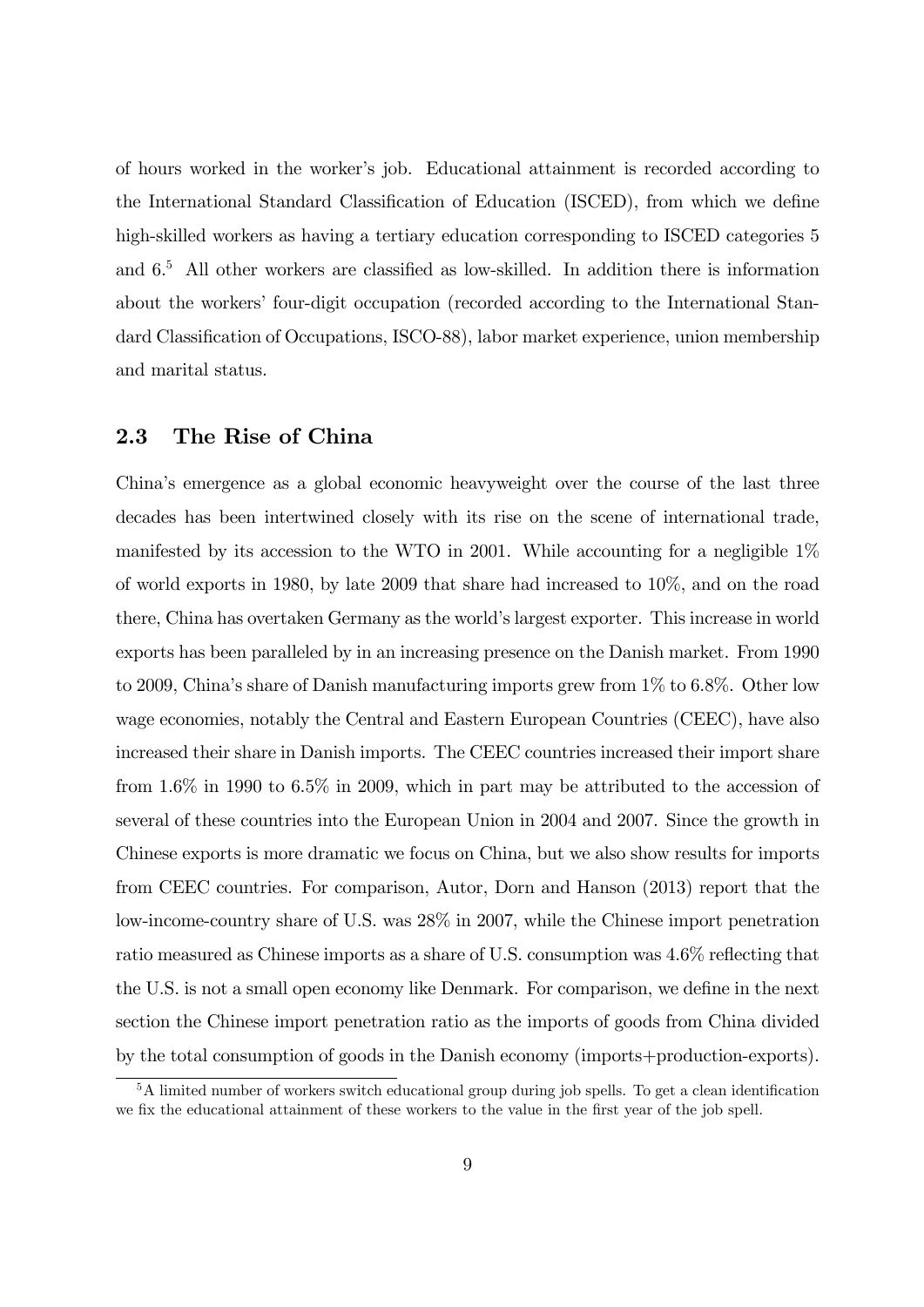In our data, this ratio has increased from 1.8% in 2001 to 5% in 2008.

Table 1 contains top ten lists of CN8 products imported from China in 1993 and 2009, while Table 2 shows how Chinese imports have hit manufacturing industries very differently. Manufacture of textiles (NACE industry  $17-19$ ), Iron and Metal (28) and Transportation and Furniture (35-36) stand out as industries with the highest growth in Chinese imports. This expansion creates a natural experiment which we, via firms, can map onto individual workers in the Danish manufacturing sector. This is done by our Chinese import penetration measure, which we discuss in the next section.

Insert Table 1 here

Insert Table 2 here

### 2.4 Chinese Import Penetration

We want to measure the level of competition that each individual manufacturing firm faces from China. To do so, we characterize all imports by manufacturing firms as intermediate inputs in line with the "broad offshoring" measure of Hummels, Jørgensen, Munch and Xiang (2013). Imports of intermediate inputs constitute roughly a quarter of all manufacturing imports from all origin countries. The remaining three quarters are final goods imported by non-manufacturing firms. Figure 1 shows that China's share of both intermediate and final goods imports have increased over time, most rapidly from 2002 onwards.

#### Insert Figure 1 here

In the literature it is common to use industry measures of import competition, see e.g. Bernard et al. (2006), implying that all firms within an industry face the same exposure to imports from China. For comparison, we construct import penetration  $CIP_{lt}$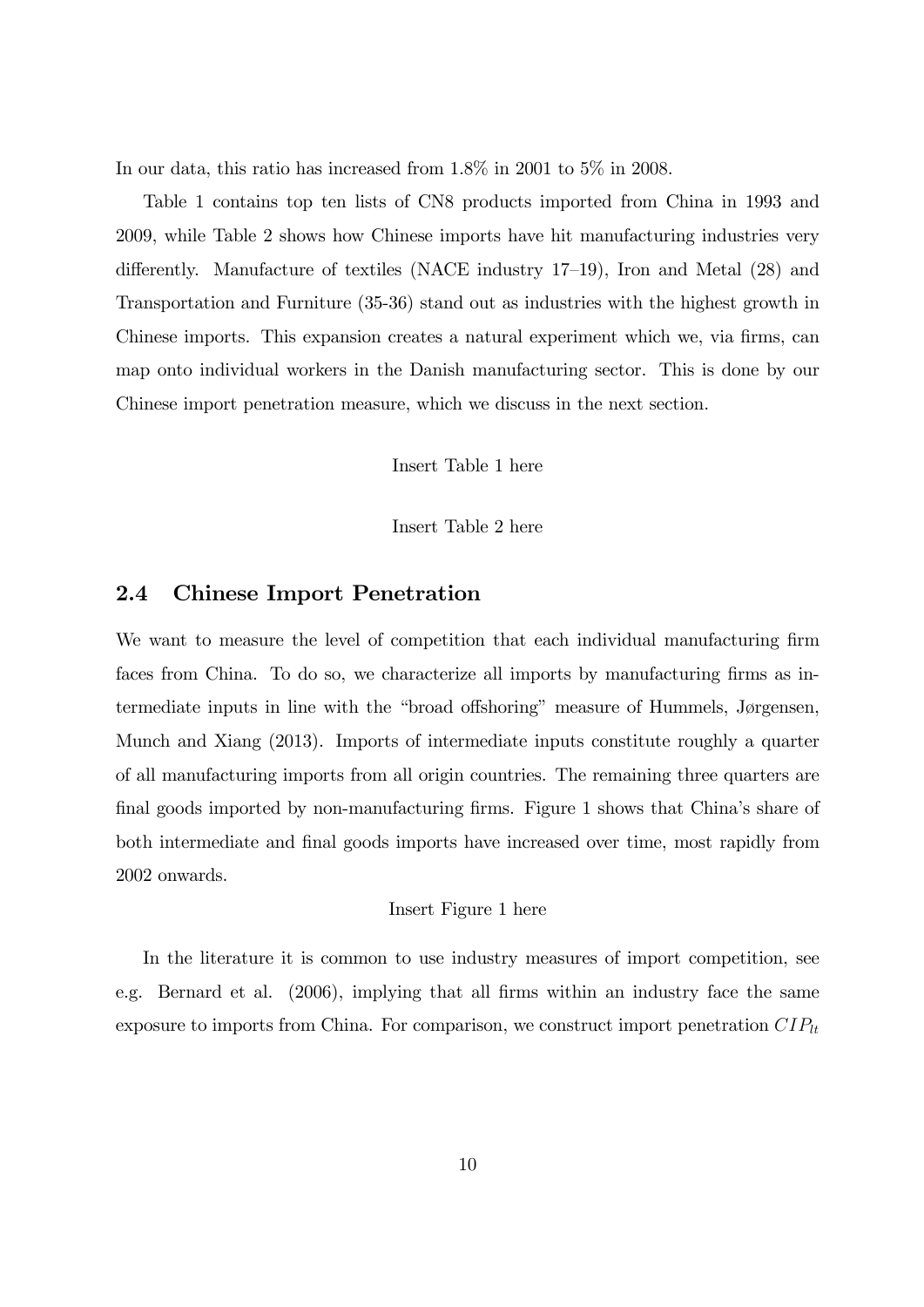for four-digit NACE industry  $l$  for year  $t$ :

$$
CIP_{lt} = \frac{M_{lt}^{CH}}{M_{lt} + D_{lt}},\tag{1}
$$

where  $M_{lt}^{CH}$  and  $M_{lt}$  are the values of final good imports from China and all countries in industry  $l$  at time  $t$  respectively, and  $D_{lt}$  is total domestic sales by Danish firms in industry l.

While  $CIP_{lt}$  can describe the variation across industries, our data allows us to measure Chinese import penetration at a finer aggregation, since a feature of the data is a substantial product-level within industry dispersion of Chinese import competition. Figure 2 displays a histogram with HS2 industry-demeaned Chinese import penetrations for products deÖned at the HS6 level. It is evident that most products deviate considerably from their HS2 industry averages.

#### Insert Figure 2 here

If firms within the same industry produce and sell different products domestically then they will likely be exposed to differing degrees of Chinese import penetration. To confirm this in the data, we construct a firm-level Chinese import penetration measure  $CIP_{jt}$  for firm  $j$  in year  $t$ :

$$
CIP_{jt} = \sum_{k \in \Omega_j} s_{jk} \frac{\left(M_{kt}^{CH} - M_{jkt}^{CH}\right)}{\left(M_{kt} - M_{jkt}\right) + D_{kt}},\tag{2}
$$

where  $M_{kt}^{CH}$  and  $M_{kt}$  are the values of imports from China and all countries for HS6 product k at time t respectively. From these we subtract firm j's own imports,  $M_{jkt}^{CH}$ and  $M_{jkt}$  since these trade flows will not increase competition for firm j.<sup>6</sup>  $D_{kt}$  is total domestic sales of product  $k$  by Danish firms at time  $t$ . That is, the import penetration for firm  $j$  is defined as the weighted average of the Chinese import penetration in the set of firm j's products,  $\Omega_j$ . The weights,  $s_{jk}$ , are defined as the shares of product k in

<sup>&</sup>lt;sup>6</sup>To investigate the importance of including versus excluding firm j's purchases of product k we also define an alternative version of the import penetration measure where firm  $j$ 's purchases are included. The correlation between the two measures is .996, so they are very similar.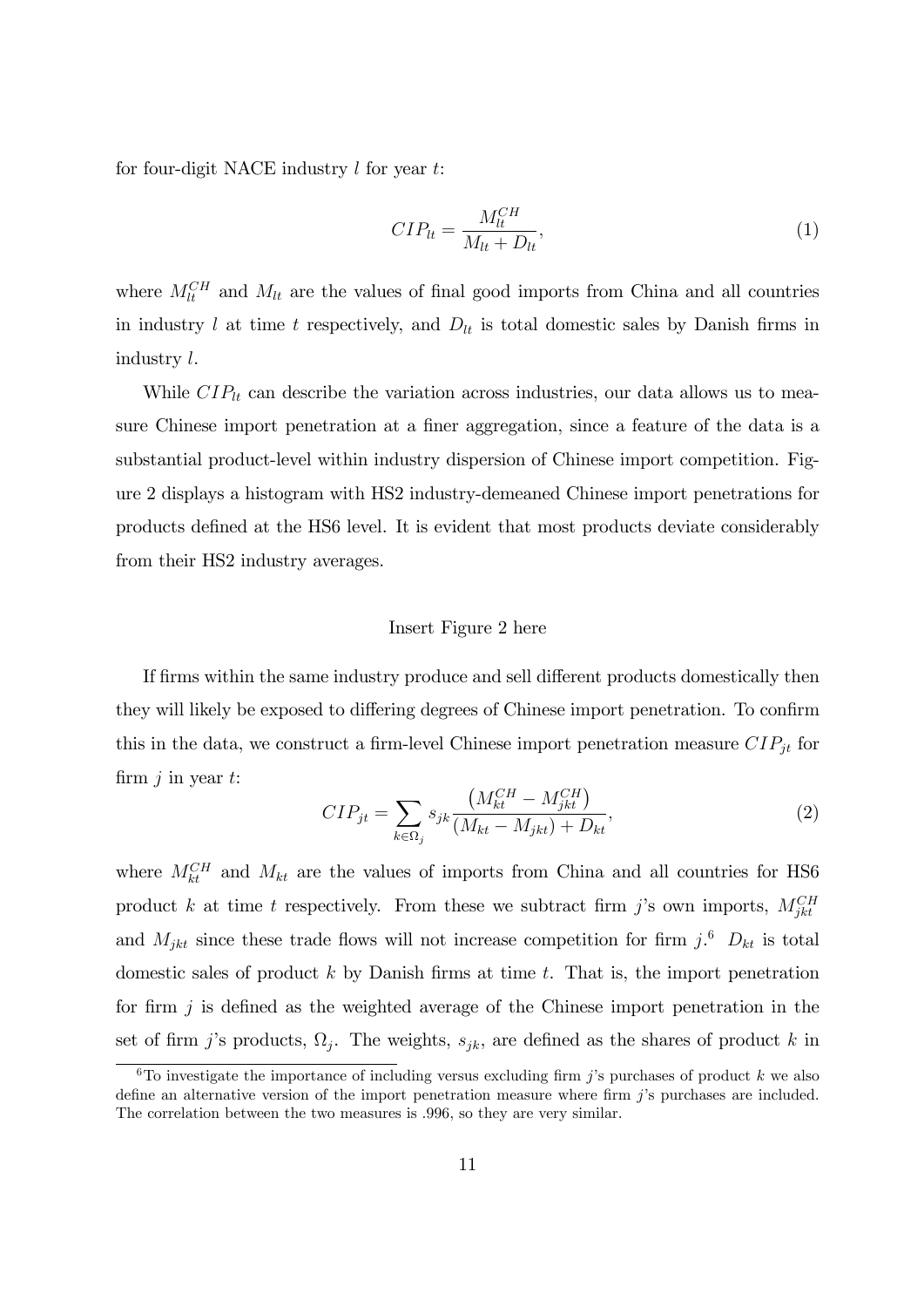firm j's total domestic sales over the presample period 1999–2000.<sup>7</sup> This definition keeps constant the product mix in the presample period to measure the extent to which firms subsequently are hit by surges in imports from China.<sup>8</sup> Firms may adjust the product mix to increased import competition, but such (endogenous) responses are outcomes we will later investigate.

Notice that imports by competing domestic manufacturing firms are included in the definition of  $CIP_{jt}$  as these will tend to improve the performance of firm j's competitors e.g. through access to cheaper inputs. We also report results for a version of the import penetration measure where we include only Önal goods as a robustness check. That is, imported intermediate inputs by all manufacturing firms are excluded from the definition of the measure.

Table 3 summarizes the changes in  $CIP_{it}$  across industries in our sample. Several points are worth noting. First, as was the case with the industry-level Chinese import penetration measure in Table 2, our firm-level measure varies greatly across industries with the same industries standing out. Second, and most importantly, Chinese import penetration exhibits substantial variation across Örms within industries. For example, in most industries the firm at the 25th percentile is unaffected by Chinese imports while the 75th percentile firm in many cases has a  $CIP_{jt}$  at least double that of the median firm.

#### Insert Table 3 here

After merging our worker-firm data with the constructed  $CIP_{jt}$  variable we select all full time manufacturing workers aged  $20-60$  years in the period  $2001-2008$ . As explained above, the wage rate is calculated as labor income divided by hours worked, so to ensure that our results are not ináuenced by noisy observations, we trim the data by dropping wage rate observations that are deemed to have a low quality by Statistics Denmark

<sup>&</sup>lt;sup>7</sup>In defining the presample period there is a trade-off between the length of the sample window  $(2001 -$ 2008) and the range of products sold by domestic Örms before the surge in Chinese imports.

<sup>&</sup>lt;sup>8</sup>This way of defining the import penetration measure is consistent with Autor, Dorn and Hanson (2013). At the level of local labor markets they use initial period employment weights for industries.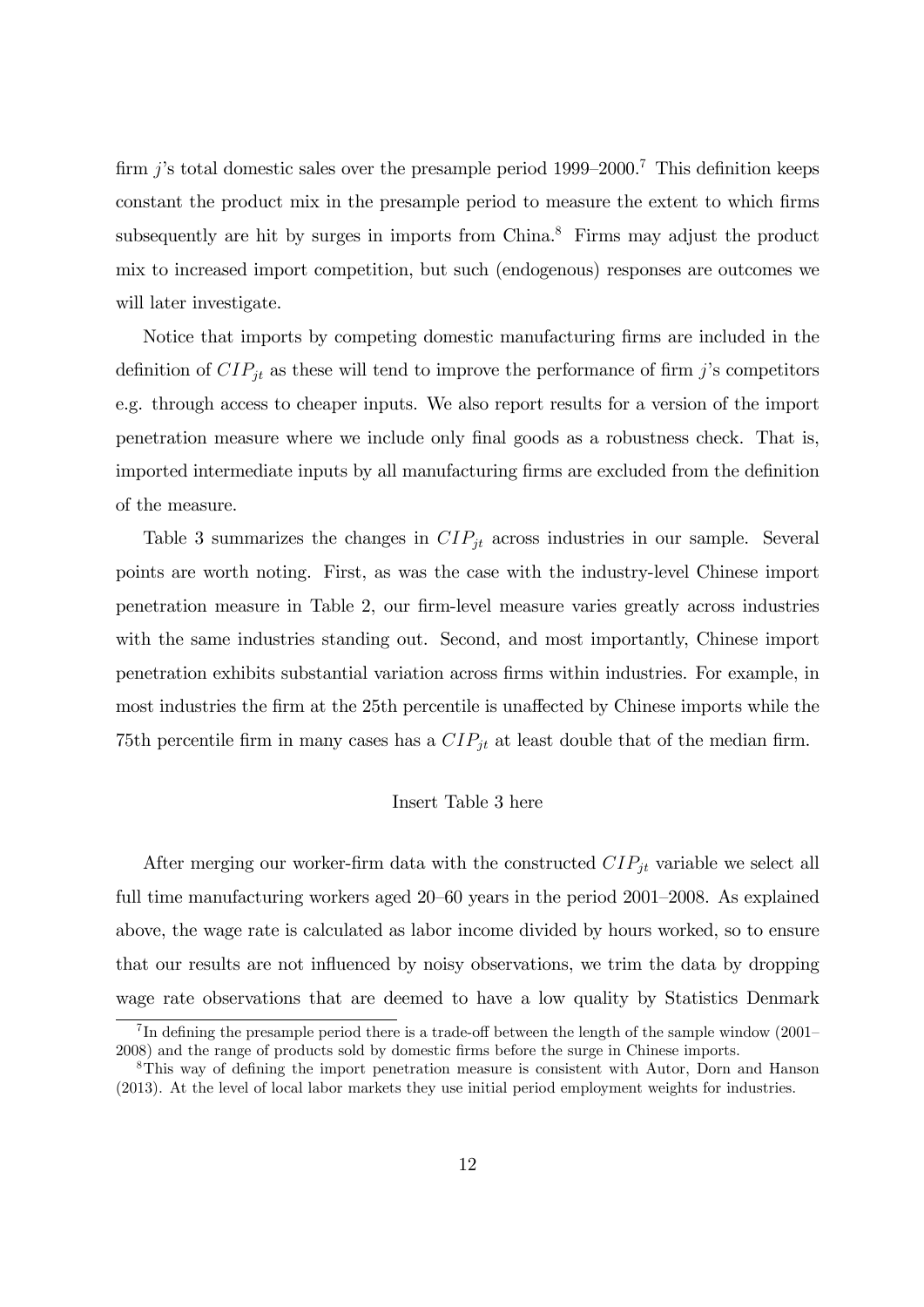(77,159 obs.). In addition, observations in the upper and lower 0.5 percentiles of the wage distribution are deleted  $(21,924 \text{ obs.})$ . Also, to avoid that extreme values of the firm-level import penetration measure influence the results we drop the top percentile of these values  $(19,718 \text{ obs.})$ . Finally, we drop the job-spells that only exist in one year  $(176,649)$  since these will be absorped by job spell fixed effects. With these restrictions our final sample contains about 1.7 million worker-year observations and accounts for  $85\%$  of aggregate manufacturing employment among 20-60 year olds. Summary statistics of the data are displayed in Table 4.

Insert Table 4 here

### 2.5 Instrumental variable

A potential concern in our empirical specification is that unobserved factors such as technology shocks are correlated with both changes in product-level Chinese imports and labor demand. To address this problem, we use Chinese world export supplies as an instrument that is correlated with Danish imports from China but uncorrelated with the firm's wage setting.<sup>9</sup> The instrument  $I_{it}$  for firm j in time t is

$$
I_{jt} = \sum_{k \in \Omega_j} s_{jk} WES_{kt},
$$

where  $WES_{kt}$  is China's total supply of product k to the entire world, minus exports to Denmark, in period t. The world export supplies are based on COMTRADE data at the HS6 product level.  $WES_{kt}$  is weighted by presample shares  $s_{jk}$  of product k in firm j's total domestic sales.  $WES_{kt}$  measures changes in China's comparative advantage that are exogenous to Danish firms and workers. The causal relationship between  $WES_{kt}$  and  $CIP_{jt}$  arises from the correlation between Denmark's imports for product k and China's comparative advantage in that product. This approach requires that the main driver behind Chinese world export supplies is not import demand by the rest of the world

 $9$ Autor, Dorn and Hanson (2013) and Hummels, Munch, Jørgensen and Xiang (2013) use similar identification strategies.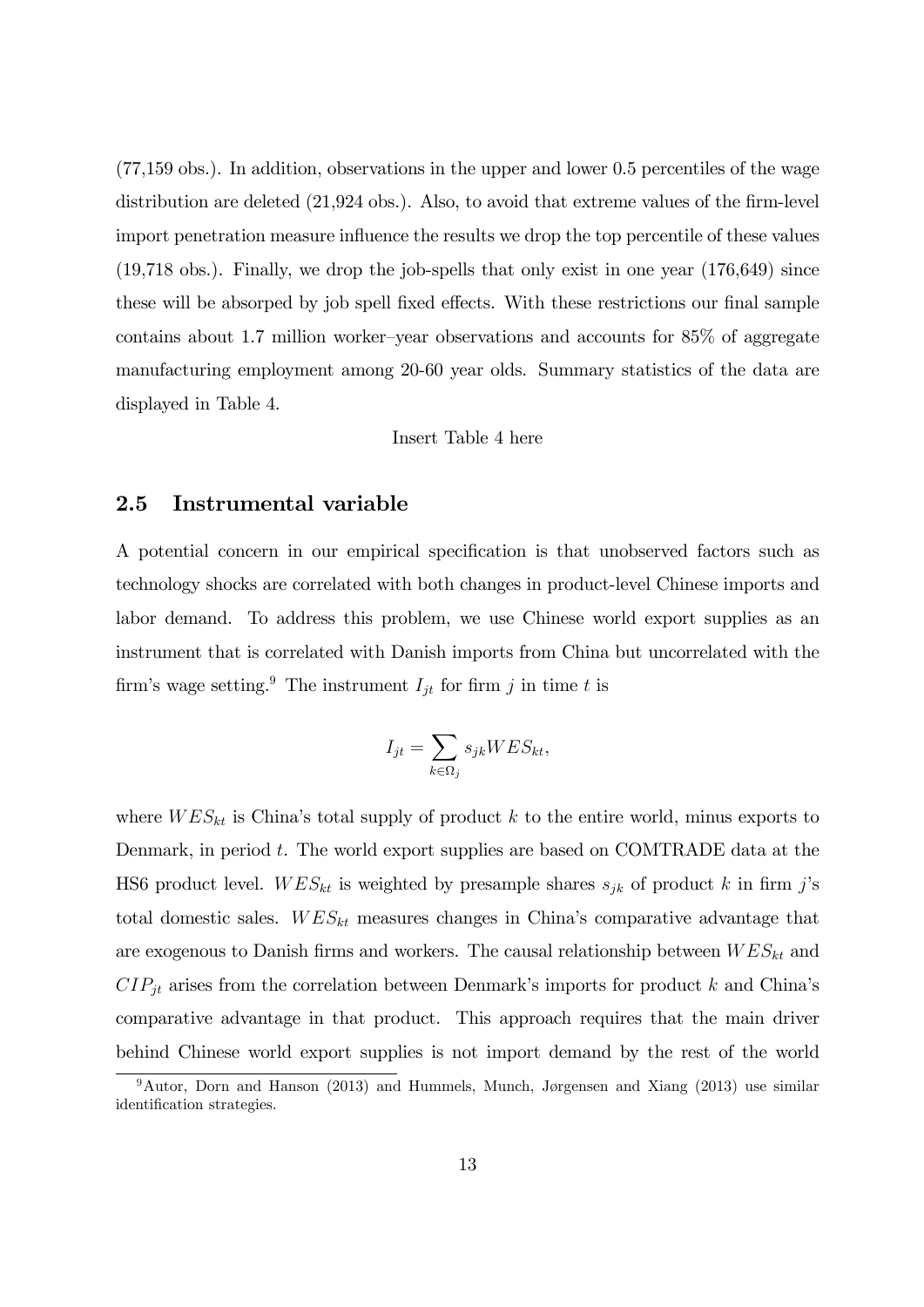but rather changes in Chinese comparative advantage arising due to e.g. an increase in China's productivity in producing k or a decrease in transportation costs/tariffs. A salient example of the latter is the expiration of textile tariffs in 2001 and 2005 that led to huge increases in textiles imports seen in Table 2. We will later explore possible threats to identification using this instrument in the robustness section.

# 3 Theory

This section outlines the main components of a simple partial equilibrium trade model showing how increases in Chinese import penetration affect firms' product demand and worker specific wages.<sup>10</sup> We use the model as a motivation for our subsequent empirical approach and as a theoretical derivation of our empirical regression specification.

Three main features of the model are required to fit our matched worker-firm data. First, since we observe product specific domestic sales by domestic firms, we rely on recents models of heterogenous firms producing multiple products such as Bernard, Redding and Schott  $(2011)$ . Since we do not examine product or firm entry/exit we can simplify the heterogeneity and focus on the price and wage effects. We assume that each firm produces two products indexed by  $k \in \{l, h\}$ , and that within each product category firms supply unique product varieties that are imperfect substitutes for each other. Products  $l$  and  $h$ are produced by labor specific to that product; low skilled workers are used to produce product  $l$  while high skilled workers are used to produce product  $h$ . The demand for each variety follows from standard CES preferences with elasticity of substitution,  $\sigma_k$ , between varieties:

$$
q_j^k = \alpha_k \frac{\left(p_j^k\right)^{-\sigma_k}}{\Phi_k + \Phi'_k},\tag{3}
$$

where  $\Phi_k + \Phi'_k$  quantifies the "toughness" of market competition present in standard CES demand functions. We decompose this "toughness" of competition into that arising from

 $10$ The details of the model are relegated to the theory appendix.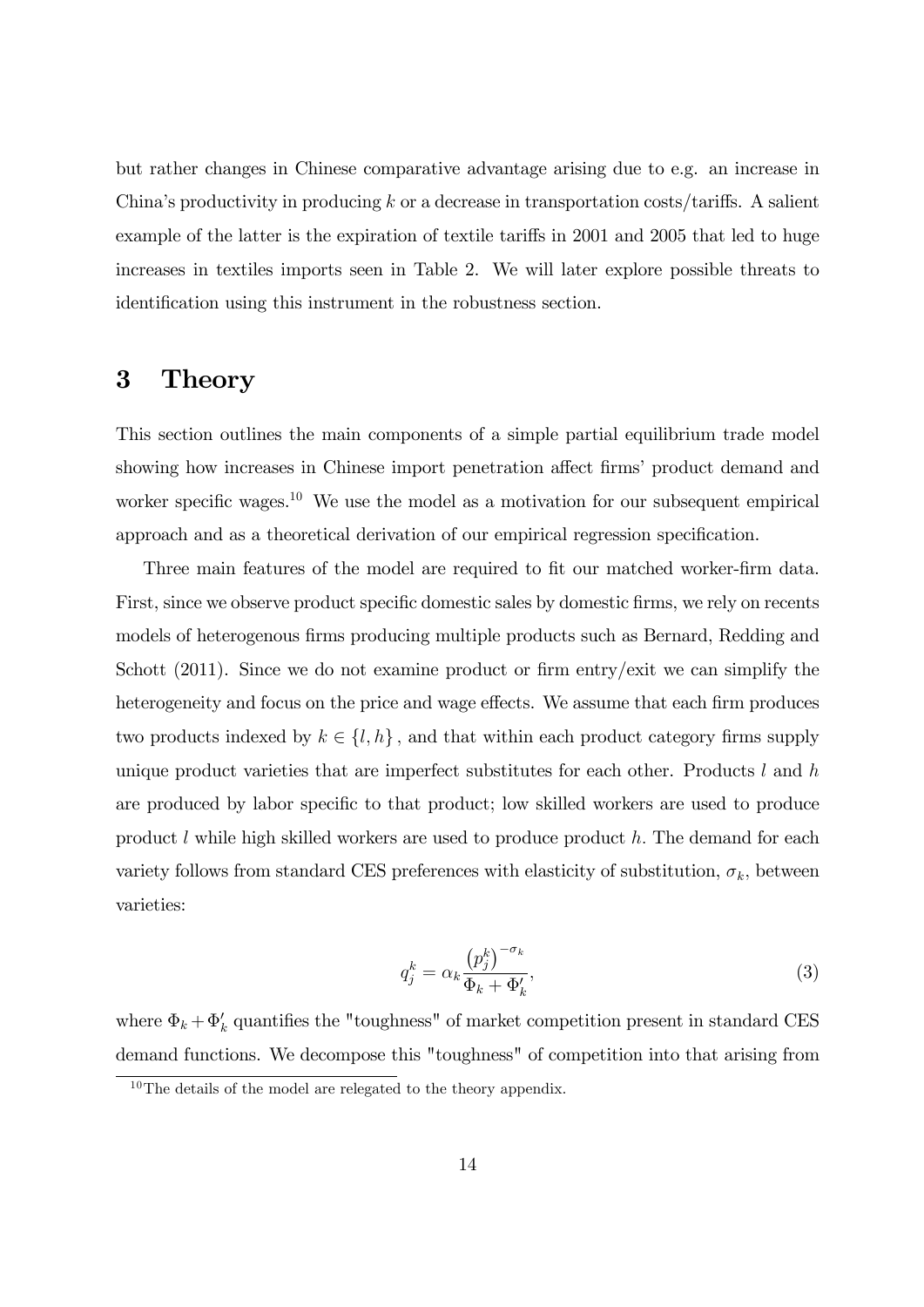domestic and from foreign varieties,  $\Phi_k$  and  $\Phi'_k$  respectively. We can think of  $\Phi'_k$  as the effect on demand due to comparative advantages and trade costs for product substitutes emerging from China. That is, an increase in Chinese import penetration reduces the demand for varieties sold by domestic firms.  $\alpha_k$  is the Cobb-Douglas proportion of income spent on all varieties of product  $k$ .

Second, to capture differential impacts of Chinese import competition across firms and workers we assume that each firm, j, is born with a firm-product specific productivity,  $\varphi_j^k$ (which follows Bernard, Redding and Schott 2011). Since each product  $k$  is produced with a specific type of labor, high or low skilled workers, this assumption leads to differences across firms in their product (and worker) mix and thus to differences in their exposure to Chinese import penetration.

Third, for wages to differ across firms we need imperfections in the labor market. If labor markets are fully competitive, employers who cut wages slightly will see all their workers quit immediately. By contrast, if there are frictions in the labor market, firms will face an upward sloping labor supply curve, and wages are possibly specific to the Örm.

Frictions in the labor market may arise for a variety of reasons. Search models rely on the assumption that it takes time and effort for workers to change jobs because information about the labor market is imperfect. However, even with full information and no mobility costs firms may have monopsony power if jobs are differentiated due to e.g. commuting distances or non-monetary aspects. Rents in the employment relationship may also arise due to institutions in the labor market such as unions, specific wage setting mechanisms such as efficiency wages or the accumulation of specific human capital.<sup>11</sup> We remain ambivalent as to the exact cause behind imperfections in the labor market, and simply assume that firms face an upward sloping labor supply curve with elasticity  $\lambda_k$  by pointing to the ample evidence for the existence of rents in the employment relationship (reviewed

 $11$ An emerging literature on trade and labor markets has modeled imperfections such as rent sharing (Amiti and Davis 2012), efficiency wages (Davis and Harrigan 2011), fair wages (Egger and Kreickemeier 2009) and search costs (Davidson, Matusz and Shevchenko 2008 and Helpman, Istkhoki and Redding 2010).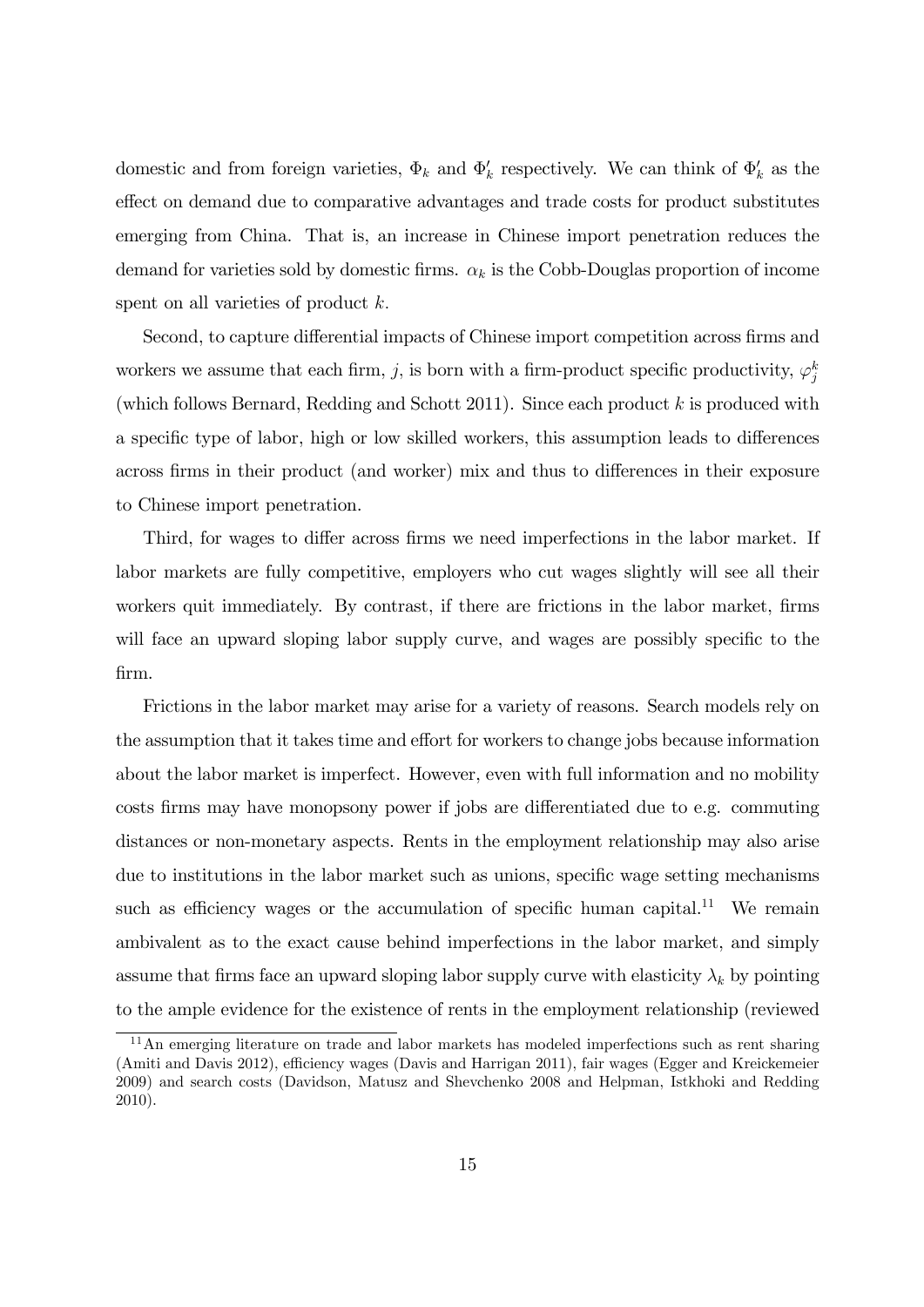in e.g. Manning 2011).

With these assumptions, we show in the theory appendix that profit maximization leads to the following sales equation for firm  $j$  and product  $k$ 

$$
\log p_k^j q_k^j = \left(\frac{\sigma_k - 1}{\sigma_k}\right) \kappa_k + \frac{(\sigma_k - 1)(\lambda_k + 1)}{\sigma_k \lambda_k + 1} \log \varphi_j^k - \frac{\lambda_k + 1}{\sigma_k \lambda_k + 1} \log \left(\frac{\Phi_k + \Phi_k'}{\alpha_k}\right), \quad (4)
$$

where  $\kappa_k$  is a constant. Clearly, growth in Chinese import penetration, as modeled by an increase in  $\Phi'_k$ , reduces domestic sales. Similarly, we can derive the wages for high and low skilled workers in firm  $j$ ;

$$
\log w_k^j = \lambda_k \kappa_k + \left(\frac{\lambda_k \left(\sigma_k - 1\right)}{\sigma_k \lambda_k + 1}\right) \log \varphi_j^k - \frac{\lambda_k}{\sigma_k \lambda_k + 1} \log \left(\frac{\Phi_k + \Phi_k'}{\alpha_k}\right). \tag{5}
$$

Assuming the firm's labor demand curve is upward sloping  $(\lambda_k > 0)$ , an increase in Chinese import competition in a product reduces the wages of the workers used to produce that product. Since Chinese imports are primarily products produced with low-skilled labor, the theory predicts that low skilled workers' wages will fall in those firms facing higher Chinese import penetration.

## 4 Import Penetration and Firm Outcomes

Before we proceed to the main outcome of interest, worker-level wages, we show how our import penetration measures correlate with Örm outcomes. The Örst column of Table 5 show results from regressions of a firm-level outcome (value added, domestic sales, employment, wage bill etc.) on the industry-level Chinese import penetration measure, where year dummies and firm fixed effects are included as controls. None of the correlations are significantly different from zero. The second column uses our firm-level import penetration measure. Here we Önd that Örms, that are more exposed to import competition see value added and employment drop. Also, sales decrease, which is consistent with equation (4) above. Interestingly, the fall in employment is more pronounced for low-skilled workers than for workers in general. This reduction in the share of low-skilled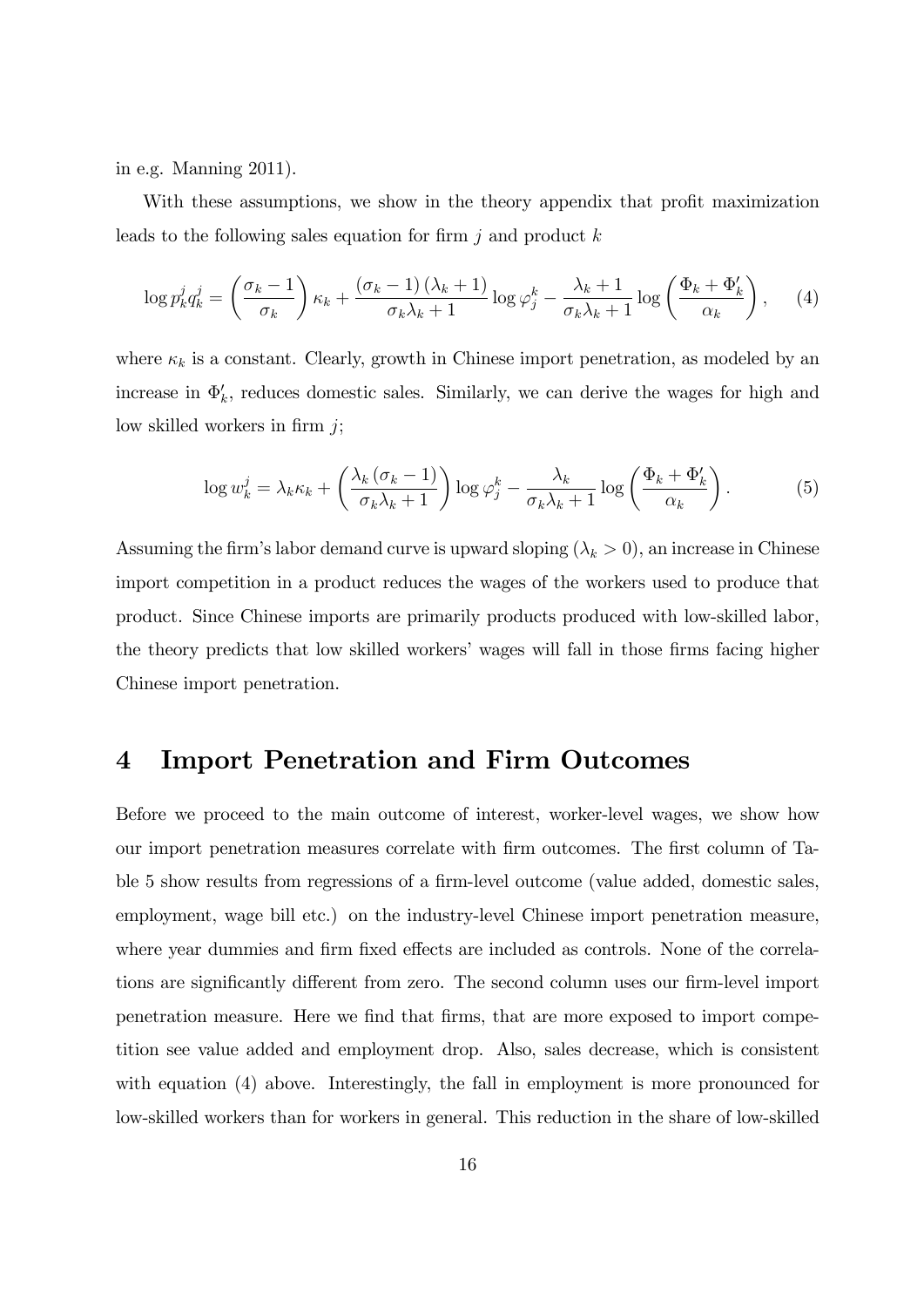workers highlights the need to control for within-firm compositional changes when analyzing wages. It is also worth noting that increased Chinese import exposure in the domestic market leads to lower export sales and a lower export intensity. This suggests that firms are simultaneously hit by Chinese import competition in the Danish market and in export markets.

#### Insert Table 5 here

Given that the firm-specific import penetration measure is strongly correlated with firm outcomes and the industry specific measure is not, we will proceed using the firmspecific version in what follows, while we report some results for the industry-specific measure in the appendix.

### 4.1 Decomposition of Domestic Sales Changes

The main channel through which Chinese import penetration affects domestic firms is by reducing their demand in the local market. Consistent with the theory in Section 3, Table 5 shows declining domestic sales for Örms facing increased Chinese import penetration, and lower demand for a firm's products leads to lower labor demand, which is also evident from Table 5. The aim of this section is to establish a more detailed picture of how firms adjust their domestic sales along different margins and to identify how Chinese import penetration affects this adjustment process. Firm-level domestic sales may change due to increases or decreases in sales of products sold throughout the period, and due to entry and exit of products in the firm's product mix. Decomposing firm-level domestic sales changes this way allows us to subsequently relate these Örm components to changes in firm-level Chinese import penetration. Importantly, we will also be able to investigate if firms change their domestic sales of certain product types as measured by the productlevel skill intensity. This allows us to derive predictions about how wages of different worker types may be affected.

Our decomposition of Örm-level domestic sales follows the approach taken in Bernard, Jensen, Redding and Schott (2009), who decompose U.S. imports and exports into the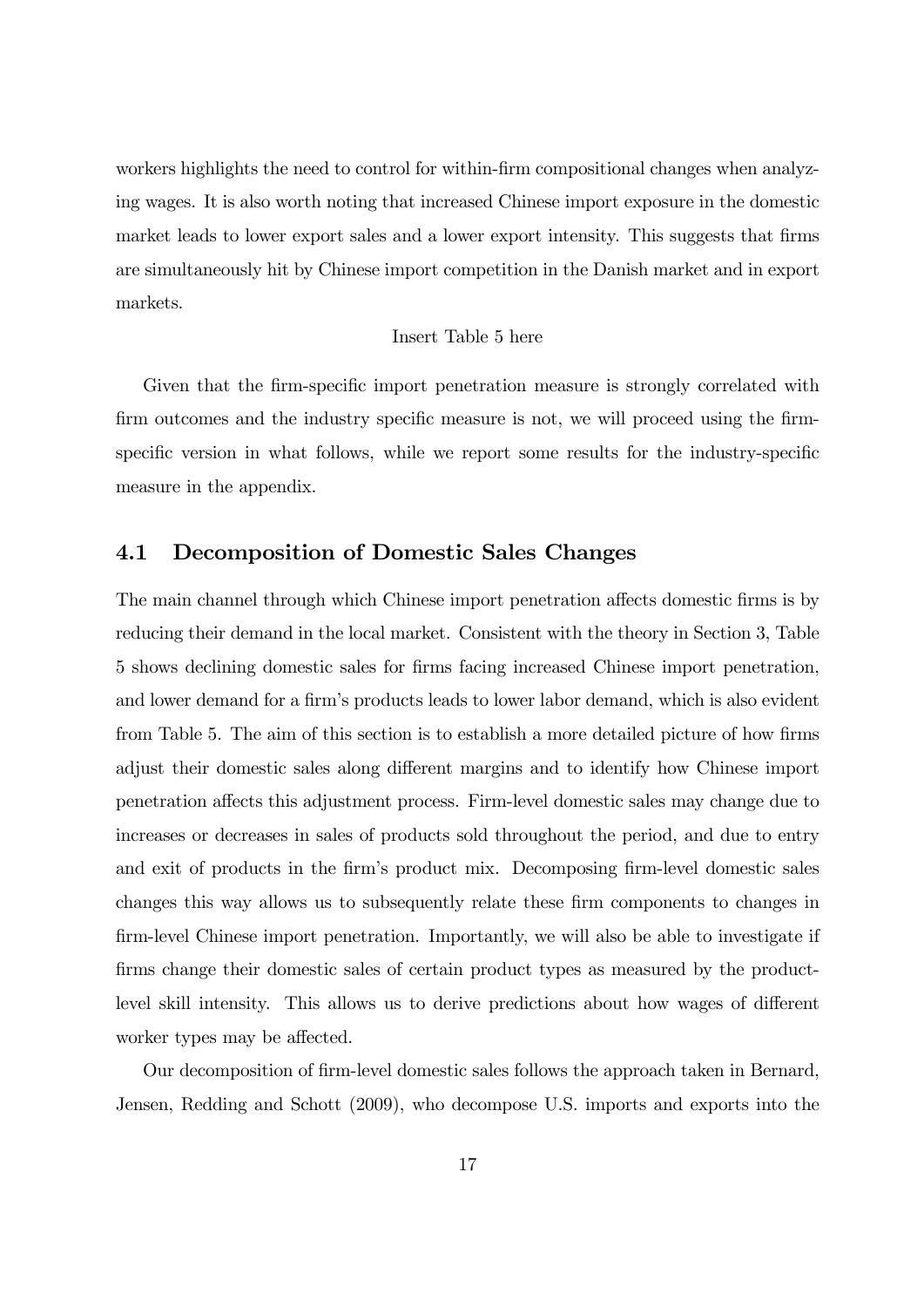increase due to the entry of new trading Örms, the decrease due to the exit of existing trading firms, and the change due increases or decreases in trade at continuing firms. Instead we consider continuing firms only and calculate for each firm the following components of the overall percentage change in domestic sales,  $D_{it}$ , for firm j between time  $t-1$  and  $t$ :

$$
\frac{\Delta D_{jt}}{D_{jt-1}} = \frac{1}{D_{jt-1}} \sum_{k \in \Omega_j^C} \Delta D_{kjt} + \frac{1}{D_{jt-1}} \sum_{k \in \Omega_j^N} D_{kjt} - \frac{1}{D_{jt-1}} \sum_{k \in \Omega_j^X} D_{kjt-1}.
$$

The first term on the right hand side capture sales changes for products that are sold by the firm in both year t and year  $t-1$  (denoted C for continuing). The second term is the contribution of new products sold in the last year (denoted N for new products), and the last term measures the contribution of products sold only in the first year (denoted  $X$  for exit).

The first column of Table 6 performs the decomposition for the period 2001-2008. The average firm experienced an 18% increase in domestic sales over this period, where 13% was due to the intensive margin increase in sales of continuing products, 20% was attributed to entry of new products, while sales dropped 15% due to exit of products.

#### Insert Table 6 here

To investigate the direction of skill bias in Chinese import penetration shocks to domestic demand we split each component into high- and low skill intensive products.<sup>12</sup> The first column of Table 6 shows that roughly two-thirds of the intensive margin change is due to rising sales of high-skill intensive products while the rest is due to rising sales of low-skill intensive products. Likewise, the entry component is split into entry of high skill intensive products, low skill intensive products and a residual category that captures

 $12$ We calculate each product's intensity in the use of high skilled labor as a weighted average of each firm's skill intensity in the presample years, 1999-2000. That is, the skill intensity of product  $k$  is defined as  $s_k = \sum_j s_j \frac{V_{jk}}{V_k}$  $\frac{V_{jk}}{V_k}$ , where  $s_j$  is firm j's share of high skilled workers in total employment and  $\frac{V_{jk}}{V_k}$  is firm j's share of total foreign and domestic sales in product k. We then classify all products with a skill intensity higher than the median product as high skill intensive products.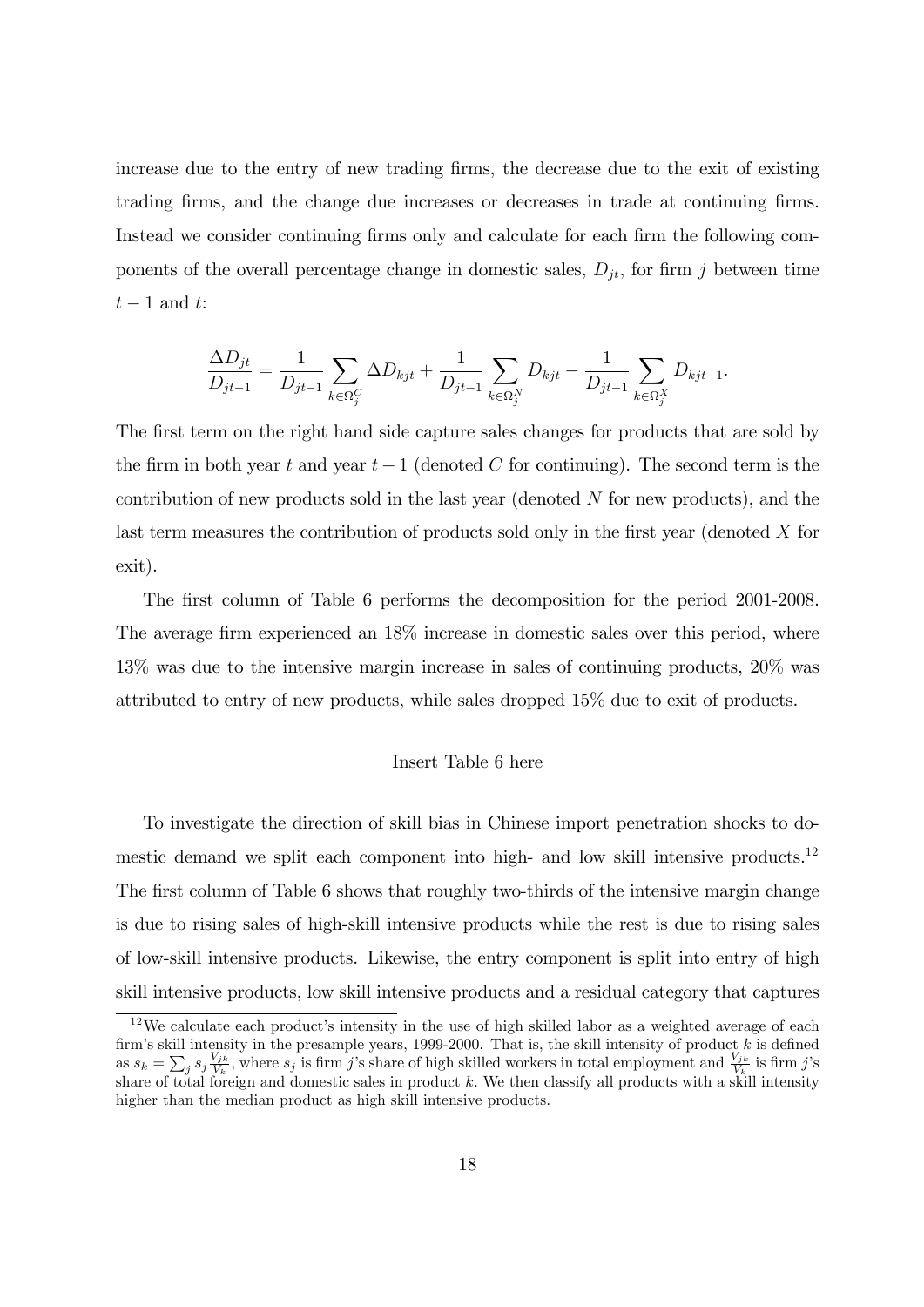products that were not produced by any Danish Örms in the presample period. Most of the entry component consists of completely new products, while high- and low skill intensive products accounted for 4 and 5% respectively. Finally, most of the exit component is due to firms dropping high-skill intensive products.

How do these components of the growth in Örm-level domestic sales relate to Chinese import penetration? The second column of Table 6 shows simple firm-level regressions of each of the calculated components on the change in firm level Chinese import penetration over the period 2001-2008. Consistent with Table 5 there is a clear negative correlation between Chinese import penetration and the total change in Örm-level domestic sales. Each of the three main components contribute to lower sales, so firms that are more exposed to imports reduce sales of continuing products, enter fewer new products and exit more initially sold products. Bloom, Draca and Van Reenen (2012) Önd that innovation as measured by patenting and R&D rises within European firms (including Danish firms) who were more exposed to increases in Chinese imports. This appears not to transmit into greater entry into new products.

The division of products into high- and low skill intensity reveals a stronger correlation between Chinese imports and the low skill intensive products of all three components. That is, Chinese import penetration has a stronger negative correlation with the domestic sale of continuing low-skill intensive products, on entry into new low-skill intensive products and a stronger positive effect on exit out of low-skill intensive products. These patterns suggest that we should expect to see lower demand for workers and in particular for low-skilled workers.

# 5 Import Penetration and Worker Outcomes

Having established how firms adjust their domestic sales in response to increased Chinese import penetration this section moves on to study the main outcome of interest, workerlevel wages. We first specify the empirical model motivated by the theory in section 3. Next we present the estimation results, and finally we perform several robustness exercises.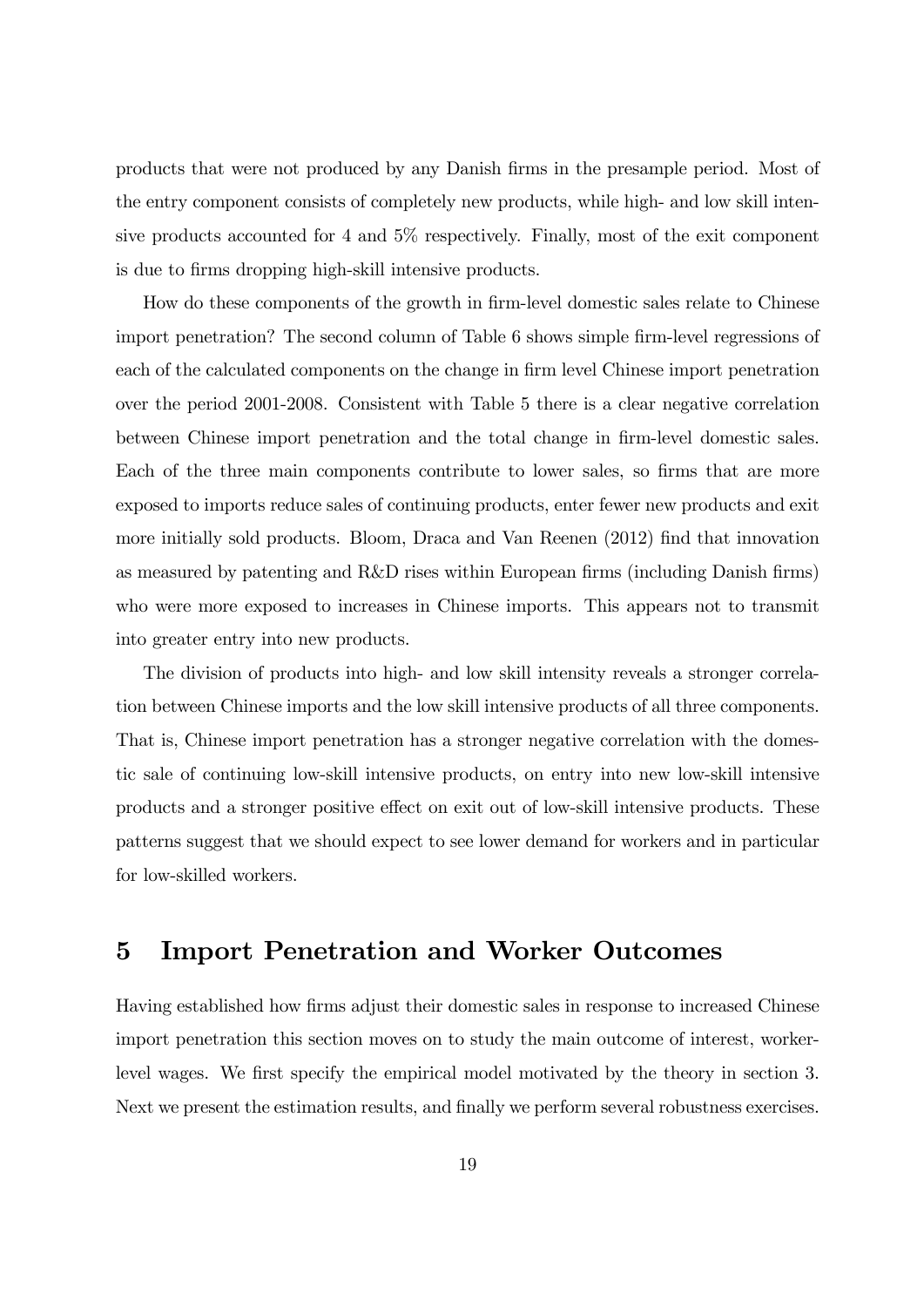### 5.1 Empirical Specification

As argued in section 3, if there are frictions in the labor market, firms will face an upward sloping labor supply curve, and wages are possibly specific to the firm. This, in turn, will leave room for demand shocks due to e.g. changes in import competition to affect wages at the level of the firm. To examine the effect of Chinese import penetration,  $CIP_{jt}$ , on wages, we take equation (5) to the data by extending it with controls for observable and unobservable worker and firm characteristics and by allowing for  $CIP_{jt}$  to have a differential impact on wages for high- and low-skilled worker through an interaction term with a high-skill indicator variable,  $H_i$ . That is, we adopt a standard worker-level Mincer wage equation framework of the form

$$
\log w_{ijt} = \gamma_L CIP_{jt} + \gamma_H CIP_{jt} \cdot H_i + x_{it}\beta_1 + z_{jt}\beta_2 + \alpha_{ij} + \varphi_{IND,t} + \varphi_{REG,t} + \varepsilon_{ijt}, \quad (6)
$$

where  $w_{ijt}$  is the wage rate of worker i employed by firm j at time t. The high skill indicator,  $H_i$ , takes the value 1 for workers with a college degree and 0 otherwise. We are ultimately interested in the effect of firm-level Chinese import penetration,  $CIP_{jt}$ , on worker wages as indicated by the sign and magnitude of  $\gamma_L$  and  $\gamma_H$ , where  $\gamma_H$  measures the increase in the wage gap between high and low skilled workers in response to a percentage point increase in Chinese import penetration.

 $x_{it}$  are observed time varying worker characteristics (experience, experience squared and indicators for marriage and union membership) and  $z_{jt}$  are observed time varying firm controls. In accordance with equation  $(5)$  we should control for firm productivity, which we capture by including log output, log size, log capital-labor ratio and share of high skilled workers. We also include import and export intensities measured as imports and exports divided by sales.

The term  $\alpha_{ij}$  is a worker-firm match fixed effect that controls for time invariant unobserved characteristics specific to the worker-firm job spell. In the literature on wages using matched worker-Örm datasets pioneered by Abowd, Kramarz and Margolis (1999) it is common to estimate worker and firm fixed effects separately. Such a specification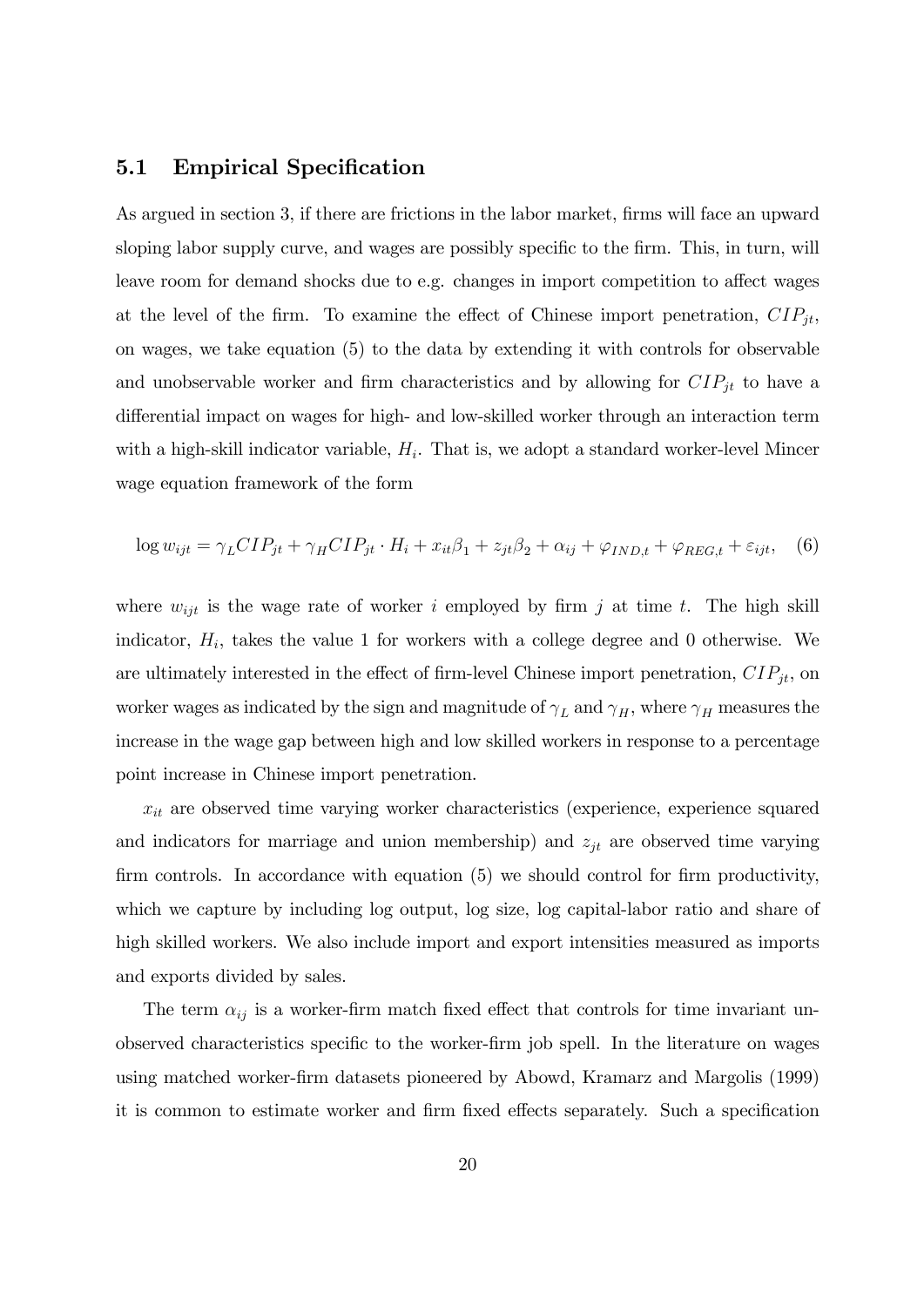relies on the assumption of conditional exogenous worker mobility, implying that, conditional on time-varying worker and firm characteristics and worker and firm fixed effects, workers are assigned randomly to firms. In our context it is likely that increased import penetration a§ects the mobility of workers through unobserved worker-Örm match quality, thus violating the assumption of exogenous worker mobility.<sup>13</sup> We therefore include worker-firm match fixed effects to control for endogenous worker mobility.

We also include industry by time dummies,  $\varphi_{IND,t}$ , and region by time dummies,  $\varphi_{REG,t}$ , to capture general macroeconomic trends in wages as well as time varying shocks to industries or local labor markets that affect wages. This captures that firms in industries exposed to imports may grow slower than firms in other industries as found by e.g. Bernard, Jensen, and Schott (2006) and changes in wages working at the level of local labor markets as documented by Autor, Dorn and Hanson (2013).

### 5.2 Estimation Results

To begin, we examine how Chinese import penetration affects workers' wages without correcting for endogeneity. Results from the estimations of equation  $(6)$  using the firmspecific measure of Chinese import penetration in equation  $(2)$  are presented in Table 7. In columns (1) and (2) we estimate the model controlling only for individual worker characteristics and entering  $CIP_{jt}$  alone and interacted with the high-skill dummy respectively. Column (1) shows that a percentage point increase in Chinese import penetration for a firm reduces hourly wages at that firm by  $0.137\%$ . This reduction is concentrated in the wages for low-skilled workers, who experience a drop of 0.181% per percentage point increase in  $CIP_{jt}$ . On the other hand, high-skilled workers benefit from Chinese import penetration. The wage gap between high and low skilled workers increases by 0.288% for each percentage point increase in  $CIP_{jt}$ , resulting in a net gain of 0.107% for high skilled workers. In columns  $(3)-(6)$  we succesively add firm more controls, which reduces the

<sup>&</sup>lt;sup>13</sup>Krishna, Poole and Senses (2011) study the impact of trade liberalization in Brazil using matched worker-Örm data. They reject the assumption of exogenous worker mobility by applying the test developed by Abowd, McKinney and Schmutte (2010). Once they control for worker-firm match fixed effects, they find no effect of trade reform on wages.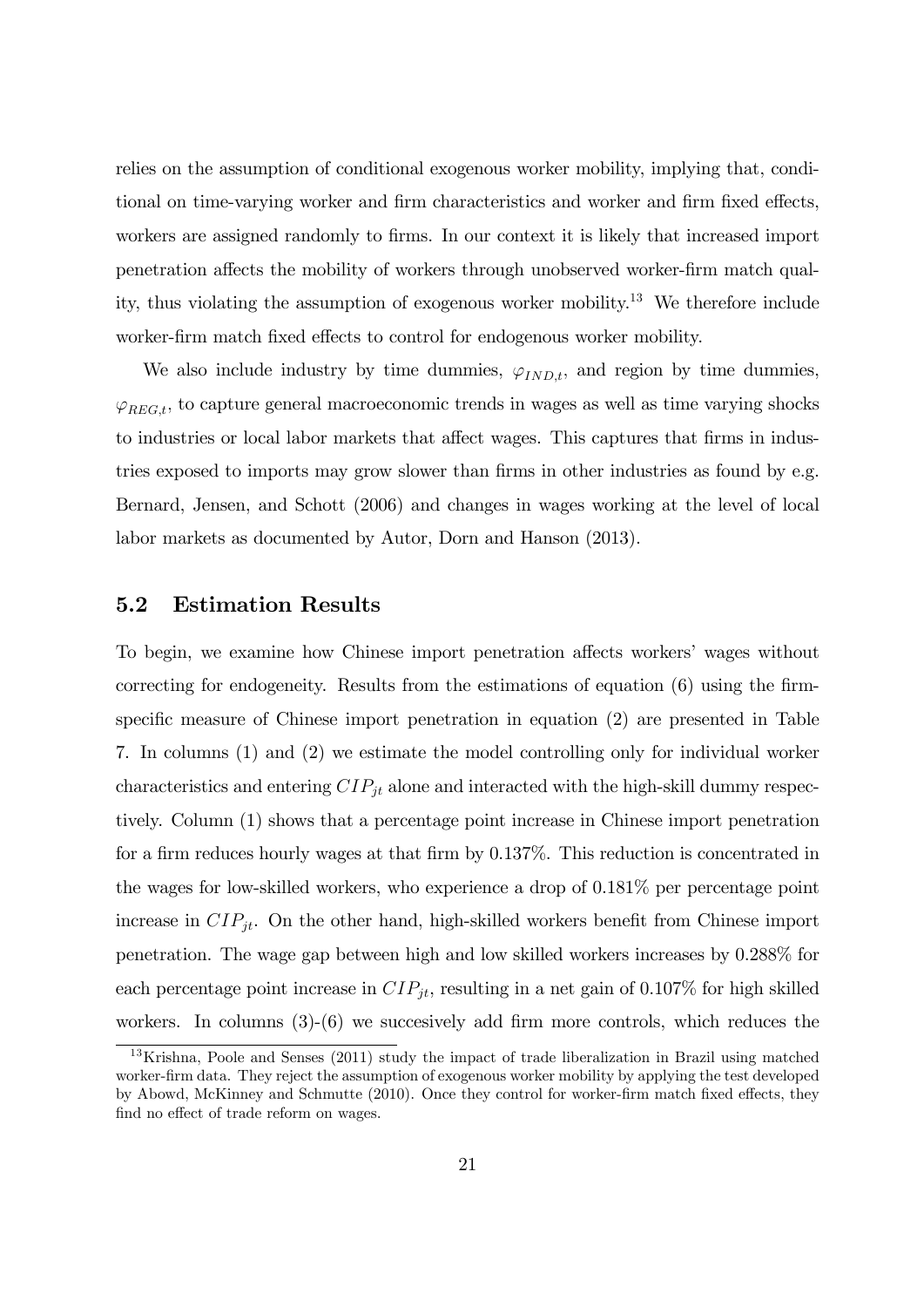magnitude of the coefficients slightly, while the net gain for high-skilled workers remain largely unchanged.

#### Insert Table 7 here

Previous studies (e.g. Bernard, Jensen and Schott 2006) use industry level import penetration measures, but effects working at this level are absorped by the industry-time fixed effects. To investigate if such effects are important in our data we estimate a version of the model where the industry-time and region-time fixed effects are replaced with time dummies and where we use the industry measure of import competition in equation (1). We find no significant negative relationship between industry measures of Chinese import penetration and wages of low-skilled workers. This is in line with other studies (e.g., Autor, Dorn and Hanson 2013, Ebenstein, Harrison, McMillan and Phillips 2012) that find negligible effects of industry level import penetration measures on workers in that industry. In fact, we find a positive effect of industry-level Chinese import penetration on the wages of high-skilled workers indicating an increased wage gap. In contrast, the negative wage effects of firm-level import penetration found for low-skilled workers in Table 7 are exclusively attributable to over-time changes within the firm, and so this suggests that most of the wage reductions are occurring within firms.

#### 5.3 Instrumental Variable Analysis

In equation (6), the error term,  $\varepsilon_{ijt}$ , may contain unobserved shocks that affect both Chinese import penetration and the workersí wages. An example would be a positive shock to firm  $j$ 's productivity that increases its domestic sales, which mechanically lowers  $CIP_{jt}$ . The productivity shock simultaneously increases wages for workers at firm j. To identify the causal effect of Chinese import penetration on wages, we instrument  $CIP_{jt}$ with Chinese world export supply, denoted by  $I_{jt}$ . Insofar as Chinese world export supply proxies for Chinese comparative advantage, it should affect wages only through  $CIP_{jt}$ . We address the endogeneity of  $CIP_{jt}$  in a two stage estimation procedure. In the first stage,  $CIP_{jt}$  and the high-skill interaction term,  $CIP_{jt} \cdot H_i$ , are regressed on the instrument,  $I_{jt}$ ,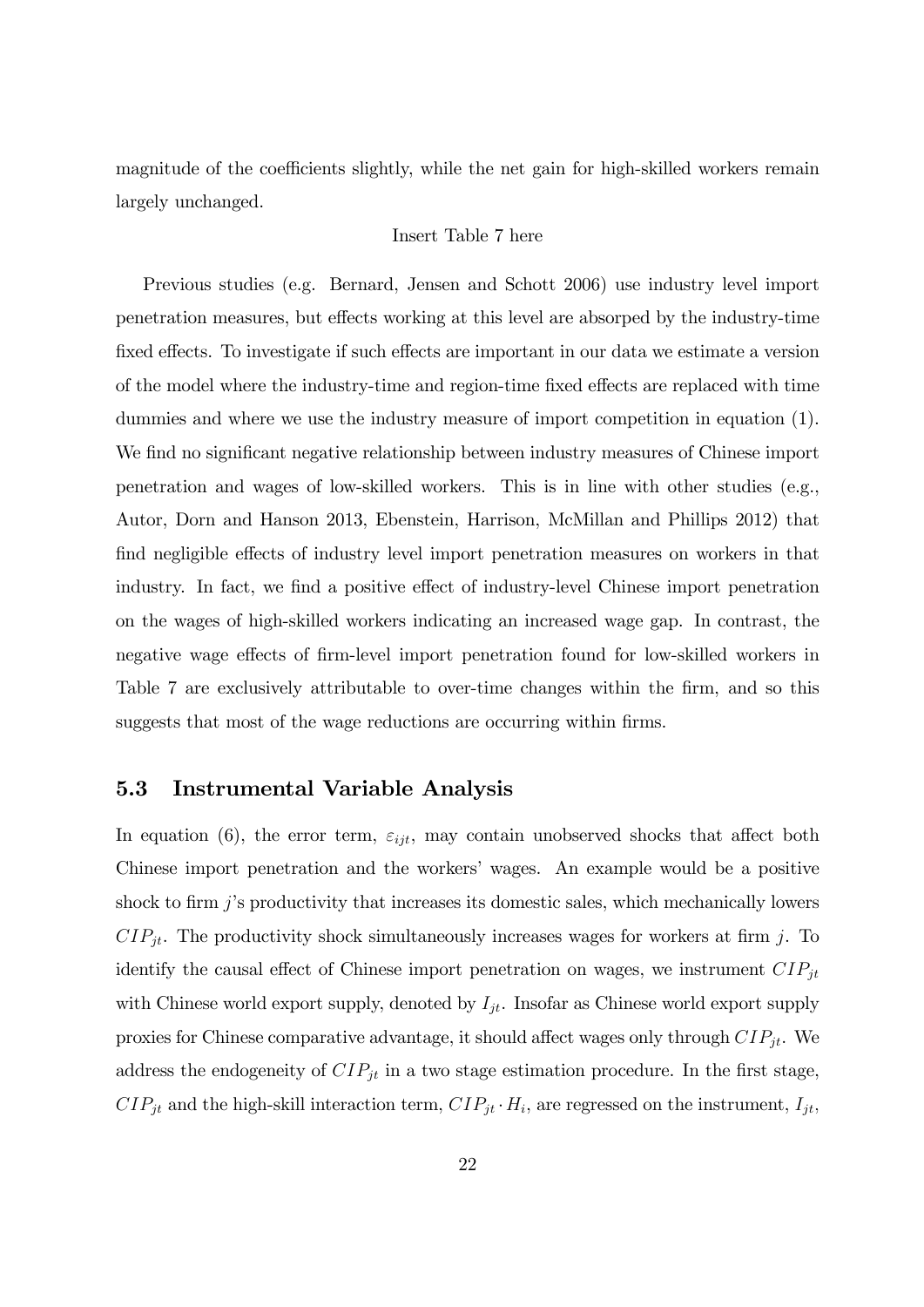(and  $I_{jt} \cdot H_i$ ) and the other controls. The results of the first-stage regressions are shown in Table 8. In all cases the instruments are strong and have the expected signs.

#### Insert Table 8 here

Employing predicted values from the first stage, we estimate the models in equation  $(6)$  in the second stage. The two first columns of Table 9 display the results controlling only for individual worker characteristics and entering  $CIP_{jt}$  alone and interacted with the high-skill dummy respectively. Again we find that the effect of import competition differs across skill types and that low-skilled workers see their wages decline. The IV results have the same signs as in the OLS regression, but the negative wage effect from CIP is more than doubled for low-skilled workers. However, there is now no longer any wage gain for high-skilled workers from increased import penetration. In columns (3)-(6) we succesively add more firm controls, which tends to increase the negative impact on low-skilled workers slightly. In the most comprehensive specification in column (6) wages low-skilled workers fall by 0.478% for each percentage point increase in Chinese import penetration, and the wage skill gap now significantly rises by 0.422% per percentage point.

#### Insert Table 9 here

These results of course cover the vast variation in import competition changes faced by Örms. For example consider two Örms over the period 2001 to 2008, one at the median and the other at the 90th percentile of changes in Chinese import competition. The median firm experienced an modest 0.3 percentage point increase in its Chinese import competition, while the 90th percentile firm experienced a much larger increase of 5 percentage points.<sup>14</sup> The estimates of column (6) in Table 9 implies that wages of low-skilled workers staying in the most exposed firm through 2001-2008 fell by  $2.4\%$  while low-skilled wages in the median firm decreased  $0.2\%$ .

 $14$ The firm at the 10th percentile experienced a 0.2 percentage point fall in Chinese import competition.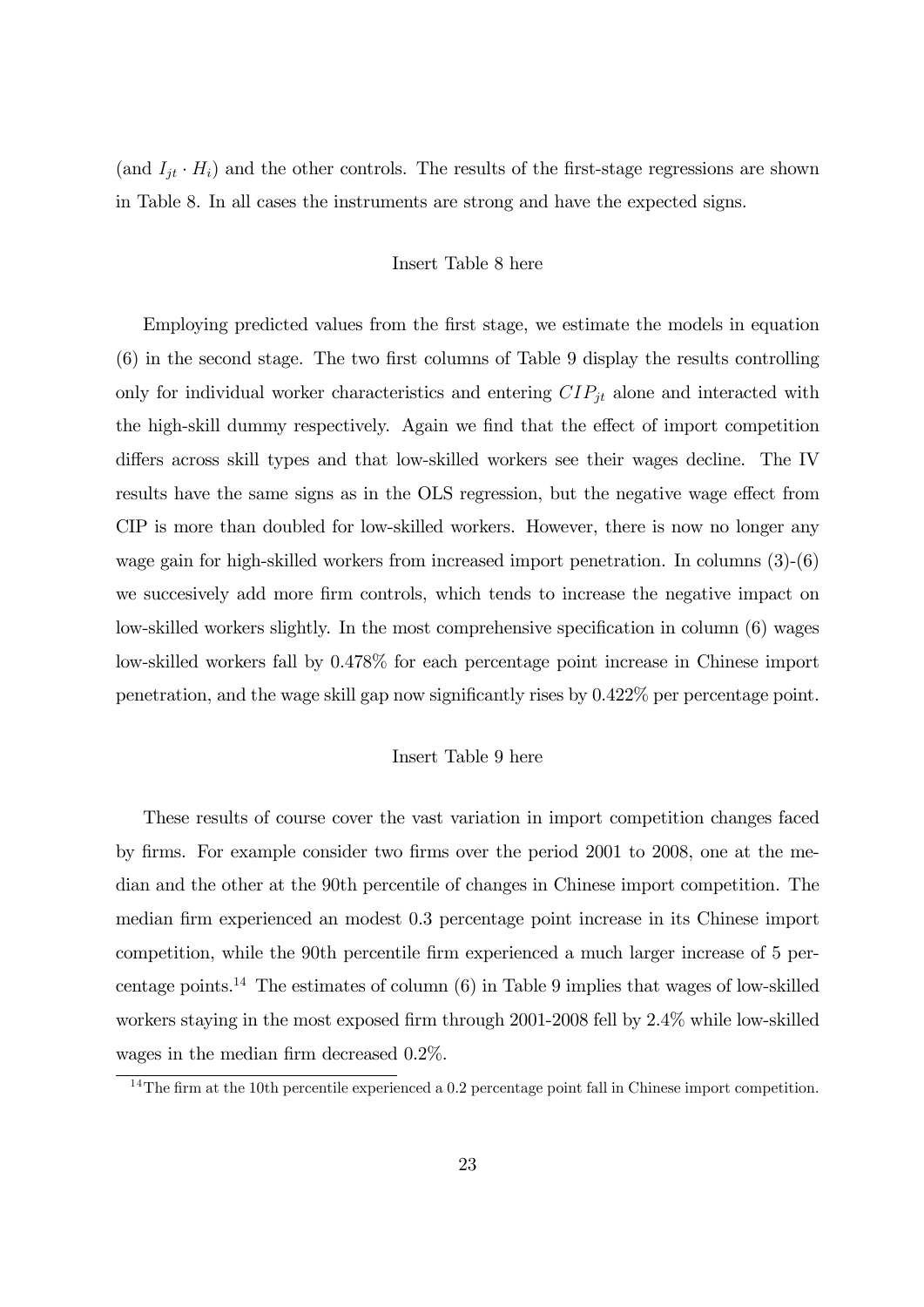### 5.4 Occupational Characteristics and Wages

Globalization may have a differential impact on workers not only across but also within skill groups. For example, Lu and Ng (2013) show that import competition induces US industries to employ more non-routine skill sets, and Hummels et al. (2013) find that o§shoring shocks to Danish Örms leads to lower wages among workers within skill groups performing tasks with high routine contents. We follow the approach in Hummels et al. (2013) and merge occupational characteristics from O\*NET via the four-digit occupation codes in our data. We consider routine and non-routine characteristics, choosing O\*NET characteristics that are closest to the ones employed by Autor, Levy, and Murname (2003). We compute the principal component, which we then normalize to have mean 0 and standard deviation 1.

Table 10 holds the results. Workers with average routineness scores (i.e., the routineness variables is zero) are now not significantly affected by Chinese import penetration. This is consistent with the previous results as educational attainment is negatively correlated with routineness (the correlation coefficient is -0.54). Workers whose occupations are characterized by higher than average routineness experience greater wage losses. On the other hand, occupations that are characterized by non-routine tasks are affected positively by Chinese import penetration.

#### Insert Table 10 here

#### 5.5 Robustness

As a robustness check this section compares the effects of import competition from China to imports from other origin countries using the full model specification from column  $(6)$ in Table 9. Over the period 2001–2008 imports from the Central and Eastern European Countries (CEEC) have also increased substantially but not quite to the same extent as the more dramatic rise in imports from China. The first column of Table 11 show that the effect of imports from China and CEEC combined is negative for low-skilled workers,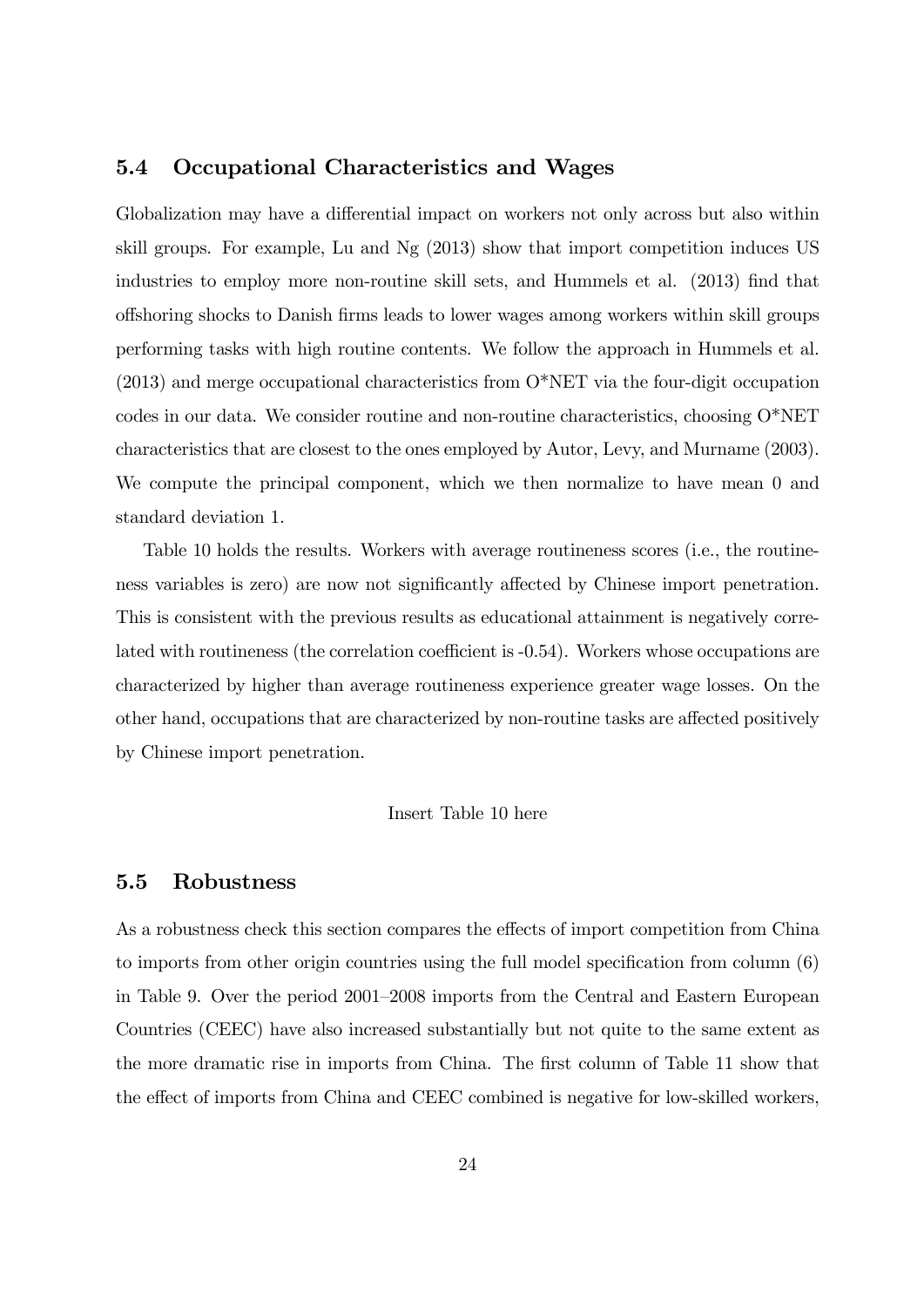but the point estimate is somewhat closer to zero. In column (2) Chinese imports are lumped together with imports from other low-income countries.<sup>15</sup> Here the results for low-skilled workers are similar to those of Table 9 while high-skilled workers appear to be hurt more. This suggests that Chinese import penetration is special amongst low-wage countries in that it affect the wages of high-skilled workers to a lesser extent. In column  $(3)$  we estimate the impact of import penetration from high-income countries defined as EU-15 plus USA and Japan. Here there is no significantly negative effect for the lowskilled workers, but the sign is now significantly negative for high-skilled workers such that they see their wages drop relatively more in response to increasing imports from these countries. This is in line with a Stolper-Samuelson interpretation, since the factor content of trade here presumably is more skill-intensive.

#### Insert Table 11 here

In the next two columns of Table 11 we impose more strict sample selection criteria. We first drop small firms with fewer than 50 employees, and in the next column we exclude job-spells where the Örm-level Chinese import penetration variable is zero throughout. The results show that, if anything, the estimates from our main specification in column (6) in Table 9 are conservative.

In column  $(6)$  of Table 11 we change the definition of Chinese import penetration such that imported intermediates by manufacturing Örms no longer are included. Qualitatively, we find the same effects, but the parameter estimates are now roughly doubled. However, in terms of economic significance there is not much of a change, since the mean value of the alternative import penetration measure (and the avereage change in import penetration) is substantially lower (the mean drops from 0.020 to 0.012).

In the final robustness exercise we investigate threats to identification. Suppose there is a product specific demand shock that affects both Chinese firms and Danish firms selling the same product. This will be correlated with Chinaís world export supply and with

 $15$ We use the World Bank definition in 1989 to classify countries as being low-income.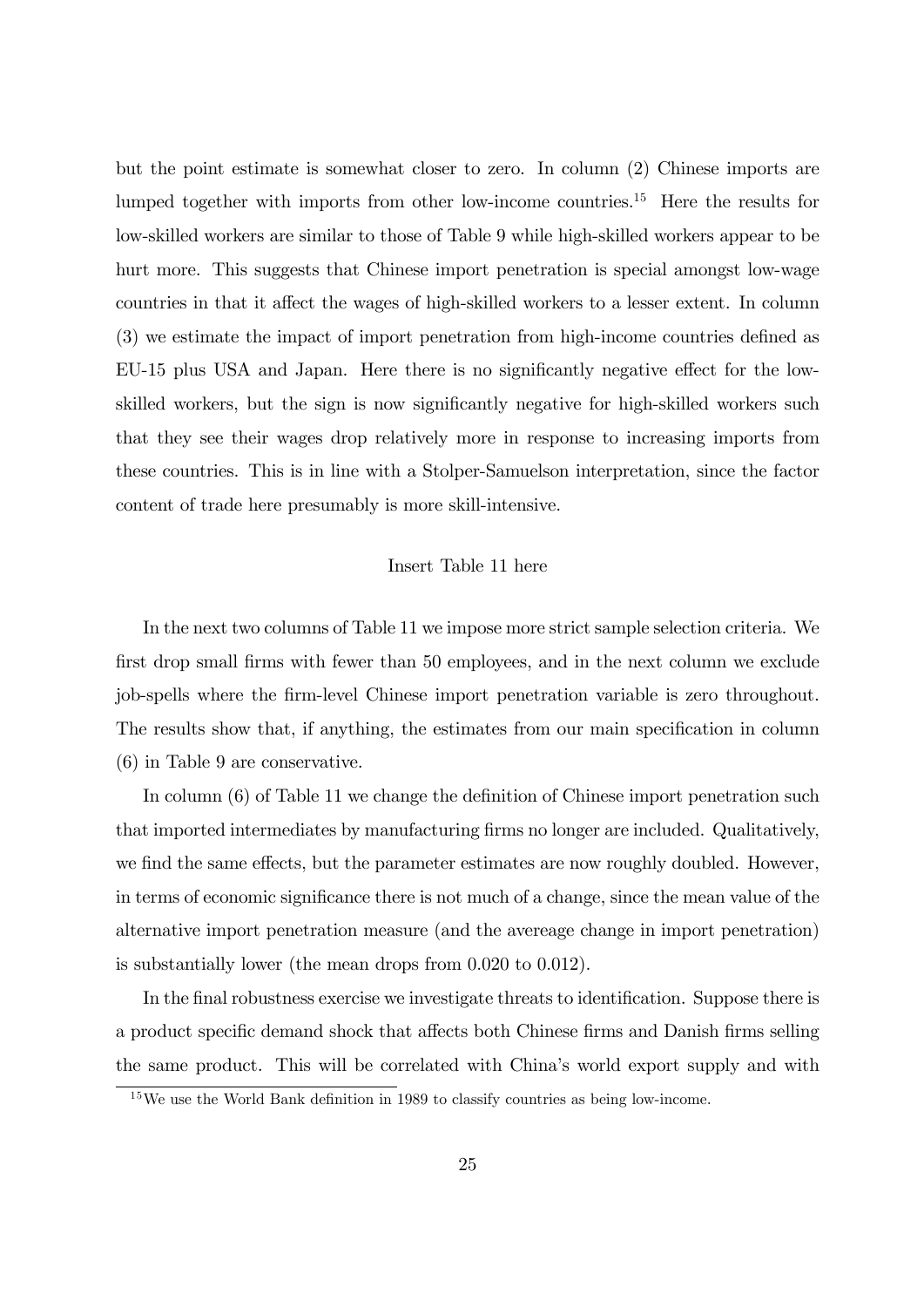sales by Danish Örms. This is a demand induced positive correlation between Chinese import penetration and performance of Danish firms, which is unaccounted for by our world export supply instrument, and so this should create a bias toward finding a positive wage coefficient and not a negative coefficient. There are several reasons why we think such concerns are not merited. First we include industry-year fixed effects, firm output and exports, which should control for shocks to industries and firms both domestically and in export markets. Second, following Autor, Dorn and Hanson (2013) we tried to drop industries that were particularly likely to experience correlated demand shocks in the 2000s (computers and industries supplying inputs to construction). The final column of Table 11 shows that there is a very modest change in the estimated wage coefficients (they fall from  $-0.478$  to  $-0.515$  and from  $0.422$  to  $0.392$ ) from dropping these industries.

# 6 Long Term Impacts of Chinese Import Penetration

The preceding analysis has focused on the impact of import penetration on wages within job-spells. However, our data allows us to track workers over time as they move across jobspells and spells of unemployment. In this section we use this information to study how import penetration has impacted workers over our sample period along dimensions that are not identified when focusing on within job-spell effects. A number of recent papers analyze long term impacts on worker outcomes from various changes to their economic environment<sup>16</sup>, and we adapt the approach taken in Autor, Dorn, Hanson and Song  $(2013)$ to our data. Unlike Autor, Dorn, Hanson and Song  $(2013)$  we can estimate effects for high- and low-skilled workers separately and by occupational characteristics, and we can define the import competition measure at the level of the firm instead of the level of the industry.

We start with a cohort of workers who were full-time employees of manufacturing firms in 2001. These workers are then tracked throughout the sample period from 2001 to 2008,

 $16$ Walker (2013) estimate the impact of environmental regulations on worker earnings and labor market reallocations, and Hummels et al. (2013) estimate the impact of firm-level offshoring on worker earnings.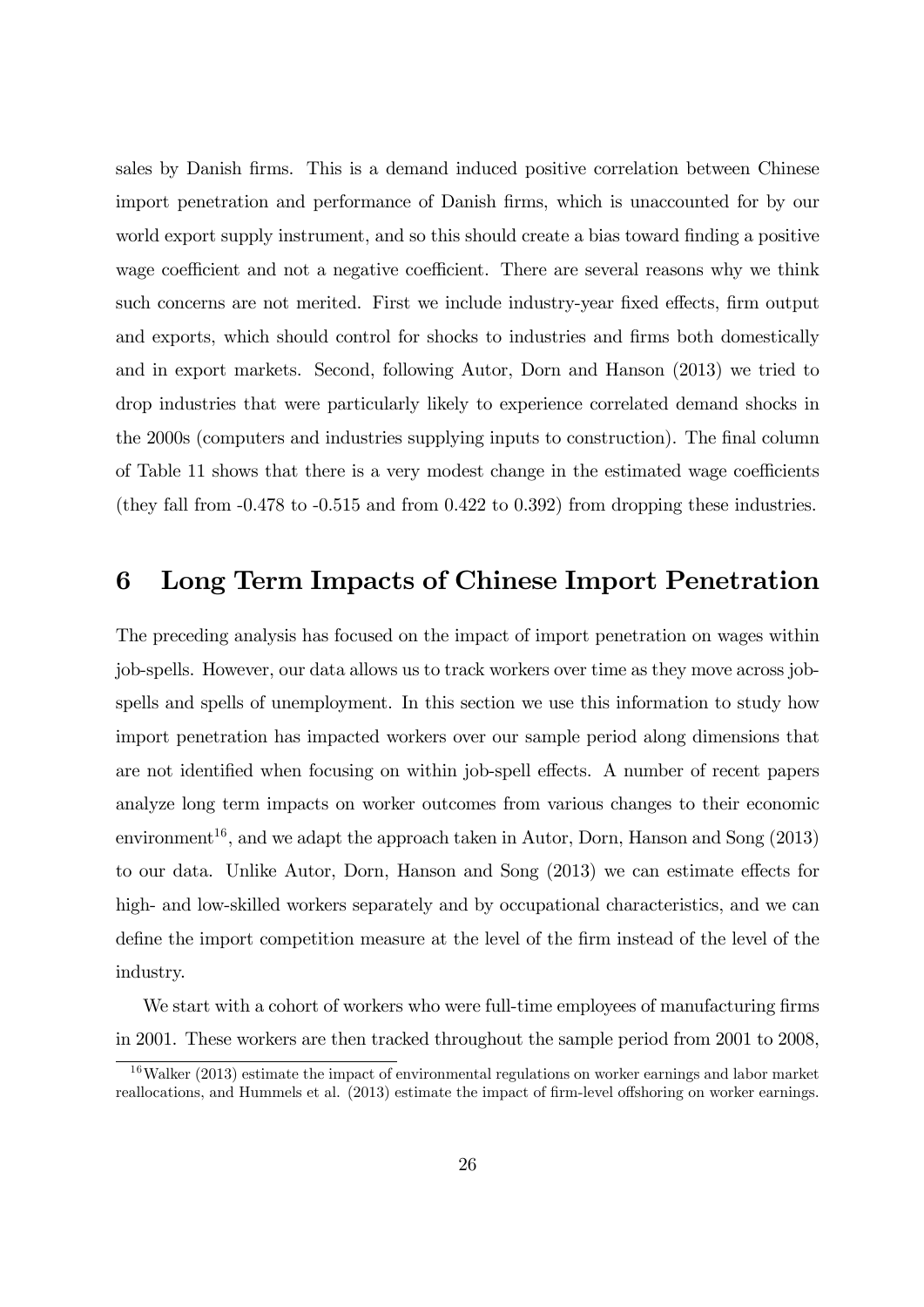as they move between Örms, industries, occupations, and spells of unemployment. We then run regressions of the form

$$
y_{ij} = \alpha + \gamma_1 \Delta CIP_j + \gamma_2 CIP_{j,01} + x'_{i,01}\beta_1 + z'_{j,01}\beta_2 + \varphi_l + \delta_r + \varepsilon_{ij},\tag{7}
$$

where  $y_{ij}$  is some outcome variable for worker *i* initially employed at firm j,  $\Delta CIP_j$  is the change in Chinese import penetration from 2001 to 2008 for firm j,  $CIP_{j,01}$  is the initial import penetration for firm j (in year 2001),  $x_{i,01}$  is a set of initial worker characteristics (experience, experience squared, and marriage and union dummies),  $z_{j,01}$  is a set of initial Örm characteristics (log initial output, log capital-labor ratio, log size, share of high skill workers, and export and import intensities),  $\varphi_l$  are two-digit NACE industry dummies, and  $\delta_r$  are region dummies (so-called commuting zones as defined in the data section). Both the worker and the initial Örm must be observed throughout the sample period in order for us to be able to estimate the above model.

We run the regression for different dependent variables. In line with the preceding focus on wage outcomes, we start by examining the impact of an increase in Chinese import competition for firm  $j$  on the cumulative earnings of workers initially employed by the firm. Cumulative earnings are defined as the sum of annual labor incomes,  $Y$ , normalized by the initial income of the worker,  $\sum_{t=2001}^{2008} Y_{it}/Y_{i,2001}$ . The results are displayed in table 12. Column (1) shows that OLS fails to find any significant impact of Chinese import penetration. In column (2) we instrument for Chinese import penetration using the Chinese world export supply variable described earlier and find a negative and statistically significant effect of changes in import competition on the cumulative earnings of low-skilled workers. That is, low-skilled workers initially employed at firms who subsequently face increasing import competition from China, have lower earnings from 2001 to 2008. This is qualitatively in line with the within-job spell results found in Table 9.

#### Insert Table 12 here

By contrast, high-skilled workers do not seem to be affected negatively; if anything,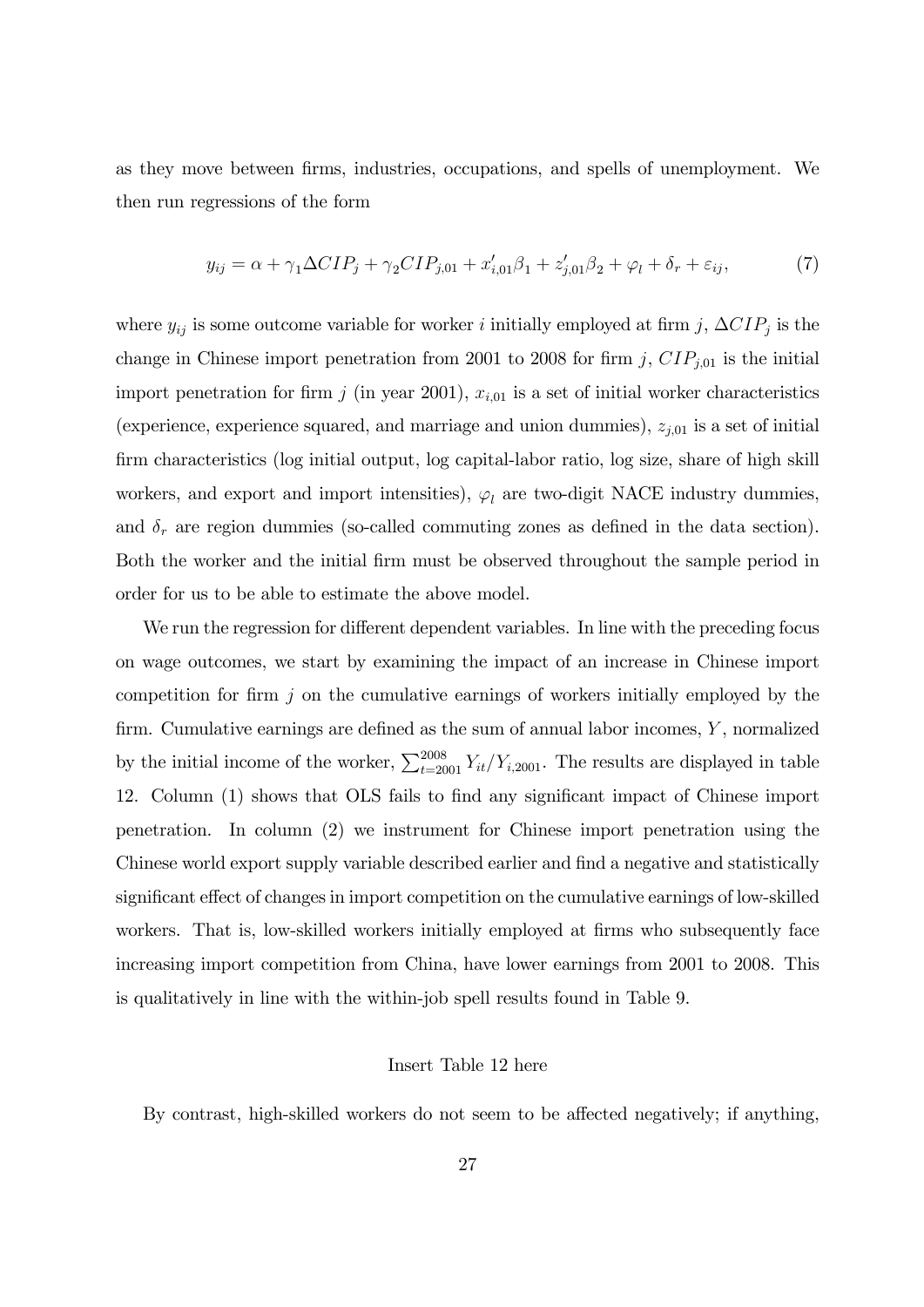their earnings are increased by changes in Chinese import penetration. Column (3) shows that controlling for initial firm import penentration does not significantly alter the estimates. Finally, columns (4) and (5) add interaction terms between the change in Chinese import penetration and workers' occupational characteristics. The earnings of workers performing tasks characterized by routineness are adversely affected by changes in Chinese import competition, while the reverse is true for workers performing non-routine tasks. Again, these results are consistent with the within job-spell wage results found in Table 11.

To quantify the results of Table 12 we can compare a low-skilled worker employed by the median firm of the change in import competition  $(0.3$  percentage points) and a lowskilled worker employed by the 90th percentile firm (5 percentage points). The estimates in column  $(2)$  suggest that the worker at the 90th percentile firm has experienced  $12.8\%$ lower earnings of initial annual labor earnings over the period from 2001 to 2008 relative to the worker at the median firm  $(2.725 \times (5-0.3))$ . This difference is substantially greater than that derived from the within job spell results from the previous section (a differential of  $2.2\%$  over the period 2001 to 2008 for low skilled workers staying in the firm). This suggests that much of the impact on earnings is due to other sources such as time spent unemployed, job changes to lower paid employment or changes in hours worked.

To better understand why the earnings of low-skilled, but not high-skilled, workers are lowered by increased exposure to import competition, we next focus on three different outcomes. The first three columns of table 13 show the results for regressions where we use cumulative income transfers (the sum of UI benefits and welfare assistance) normalized by initial income as the dependent variable. High-skilled workers initially employed at Örms that were subsequently hit by Chinese import penetration have less cumulative transfers over the sample period than do other high-skilled workers. On the other hand, conditioning on education workers performing routine tasks have higher transfers. The remaining six columns of table 13 show results where the dependent variable is the share of the sample period spent in unemployment and employment, respectively. High-skilled workers, and workers doing non-routine tasks, who face increasing import competition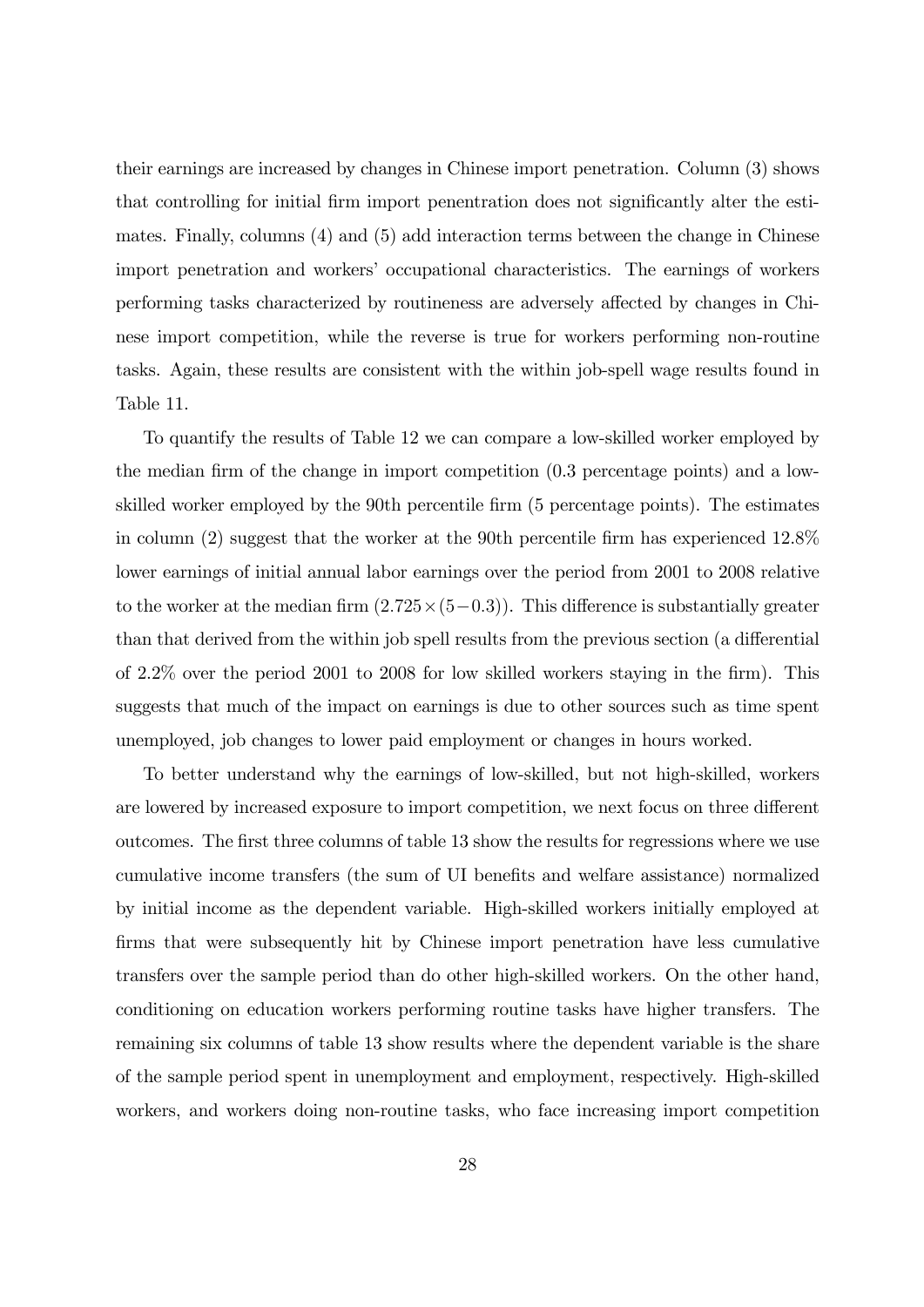in their initial firms are less unemployed, and spend more time in employment<sup>17</sup>, while workers doing routine tasks are more unemployed and spend less time in employment. It is also worth noting that increased import competition does not increase the time spent in unemployment for low-skilled workers (column 4). This suggests that the negative earnings effects found in Table 12 mainly must be ascribed altered job change patterns or hours worked.

#### Insert Table 13 here

In order to understand the employment effect of changes in Chinese import penetration, we decompose the cumulative employment effect from column  $(7)$  of table 13 into the share of the period spent in the initial industry and occupation, in the initial industry and a new occupation, in a new industry and the initial occupation, and finally in a new industry and occupation. The results of the regressions using these as outcomes are shown in table 14, where the coefficients in columns  $(2)$  to  $(5)$  sum to the corresponding coefficient in column (1). High-skilled workers facing increases in import competition are less likely to remain in their initial industry and occupation, as they seek towards, in particular, new occupations. On the other hand, low-skilled workers exposed to higher import competition are more likely to remain in their original industry and occupation.

#### Insert Table 14 here

To summarize the results of this section, low-skilled workers whose initial Örms are hit by increased Chinese import penetration do not experience increased unemployment and tend to remain in their initial industries and occupations. This lack of mobility is translated into lower earnings relative to less exposed low-skilled workers. High-skilled workers are much more mobile, in particular across occupations, giving them an advantage

 $17$ The magnitudes of the employment effects for high-skilled workers are relatively modest: Column  $(7)$  shows that a high-skilled worker at the 90th percentile firm spends  $3.6\%$  more of the sample period in employment than a high-skilled worker at the median firm  $(0.767 \times (5-0.3))$ . These results should be considered in light of the fact that the Danish economy achieved close to full employment from 2006 to 2008, resulting in fewer than normal transitions to unemployment.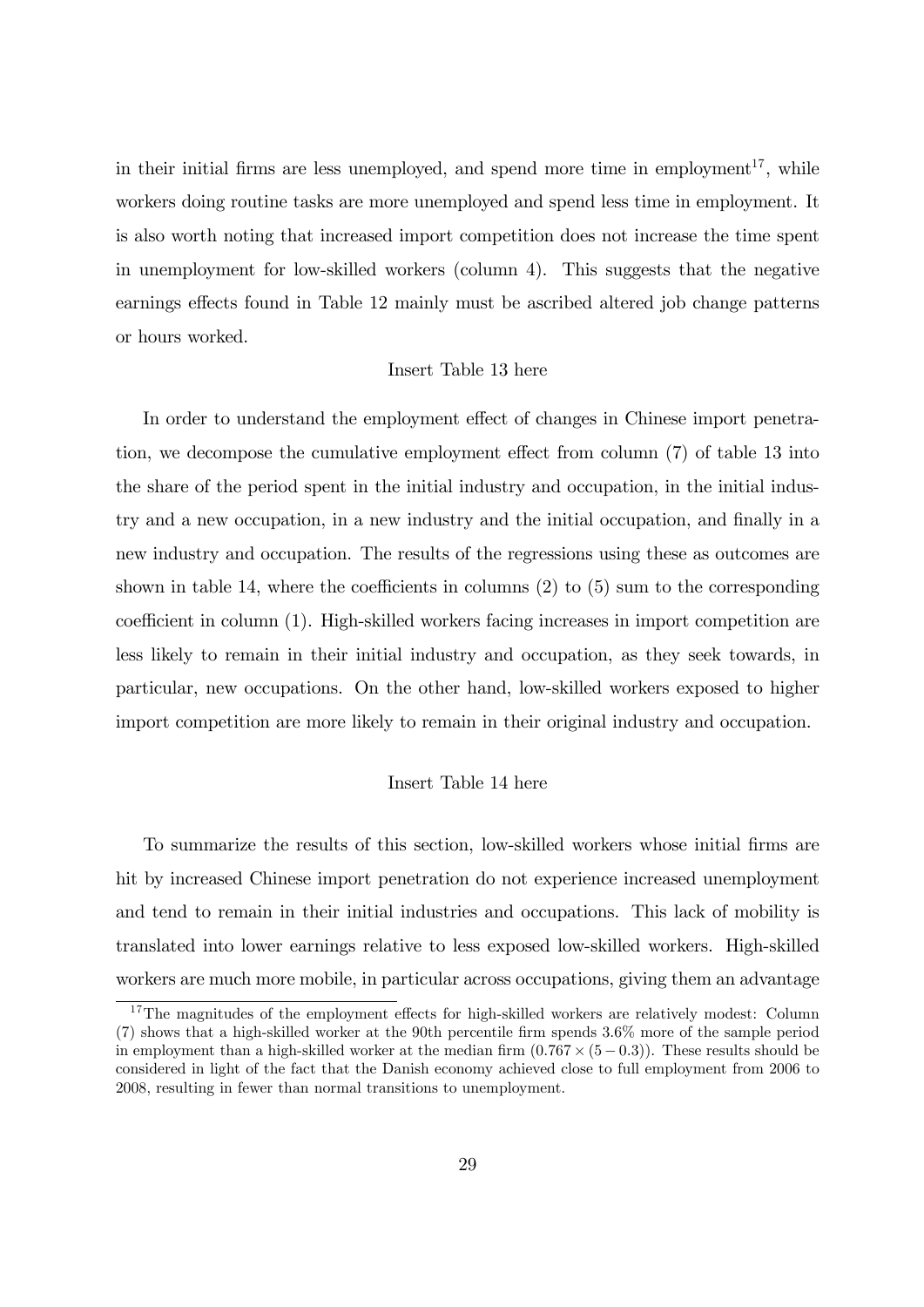when their initial firm is hit by Chinese competition.

# 7 Conclusion

It is often claimed that the economic rise of China has cascading effects on the rest of the world. Rising comparative advantages in particular products has made China the largest exporter in the world. Domestic Örms must now compete with Chinese product in their own local markets. This may have pronounced effects on firms' production structure and the wages of its workers. However, previous literature has been unable to find evidence for an increasing skill-wage gap.

In this paper, we have documented this process for Danish firms. Imports from China has increased substantially, rising from around 2\% of all imports in 1997 to almost 7\% in 2009. These increases are concentrated in a handful of industries, notably textiles and furniture. Within an industry, these increases exposes only a subset of the firms. For example, in most industries the firm at the 25th percentile is unaffected by Chinese imports while the 75th percentile firm in many cases has a Chinese import penetration measure at least double that of the median firm.

Consistent with the predictions from a simple multi-product heterogenous firm model with imperfect labor markets we find that firms exposed to increasing Chinese import penetration experience a reduction in domestic sales. This reduction has a clear skill bias as sales low-skill intensive products drop relatively more. Again relying on the simple theoretical framework this suggests that wages of low-skilled workers in particular should fall. We confirm this prediction in two ways. First, within job-spells we find that lowskilled workers lose around 0.48% of their wages for each percentage point increase in Chinese import penetration, while the wages of high-skilled workers are affected to a lesser extent. Second, we estimate the long-term impacts of Chinese import penetration on earnings over an eight-year period taking into account transitions between jobs and into unemployment. This approach confirms the finding that low-skilled workers see their labor earnings fall in response to increased Chinese import penetration, while high-skilled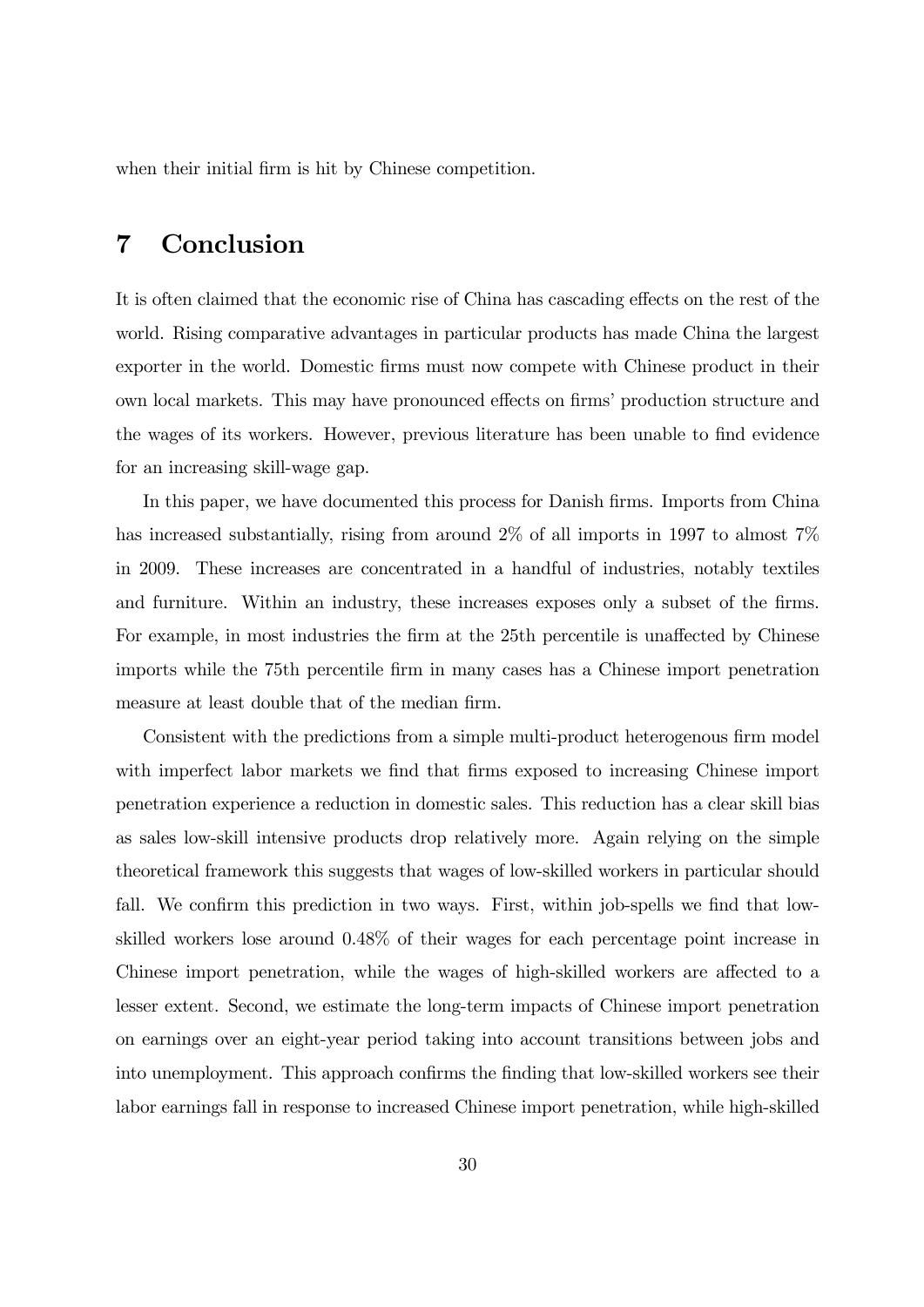workers tend to be unaffected. Further, we show that low-skilled workers do not experience increased unemployment and tend to remain in their initial industries and occupations in response to increase import competition.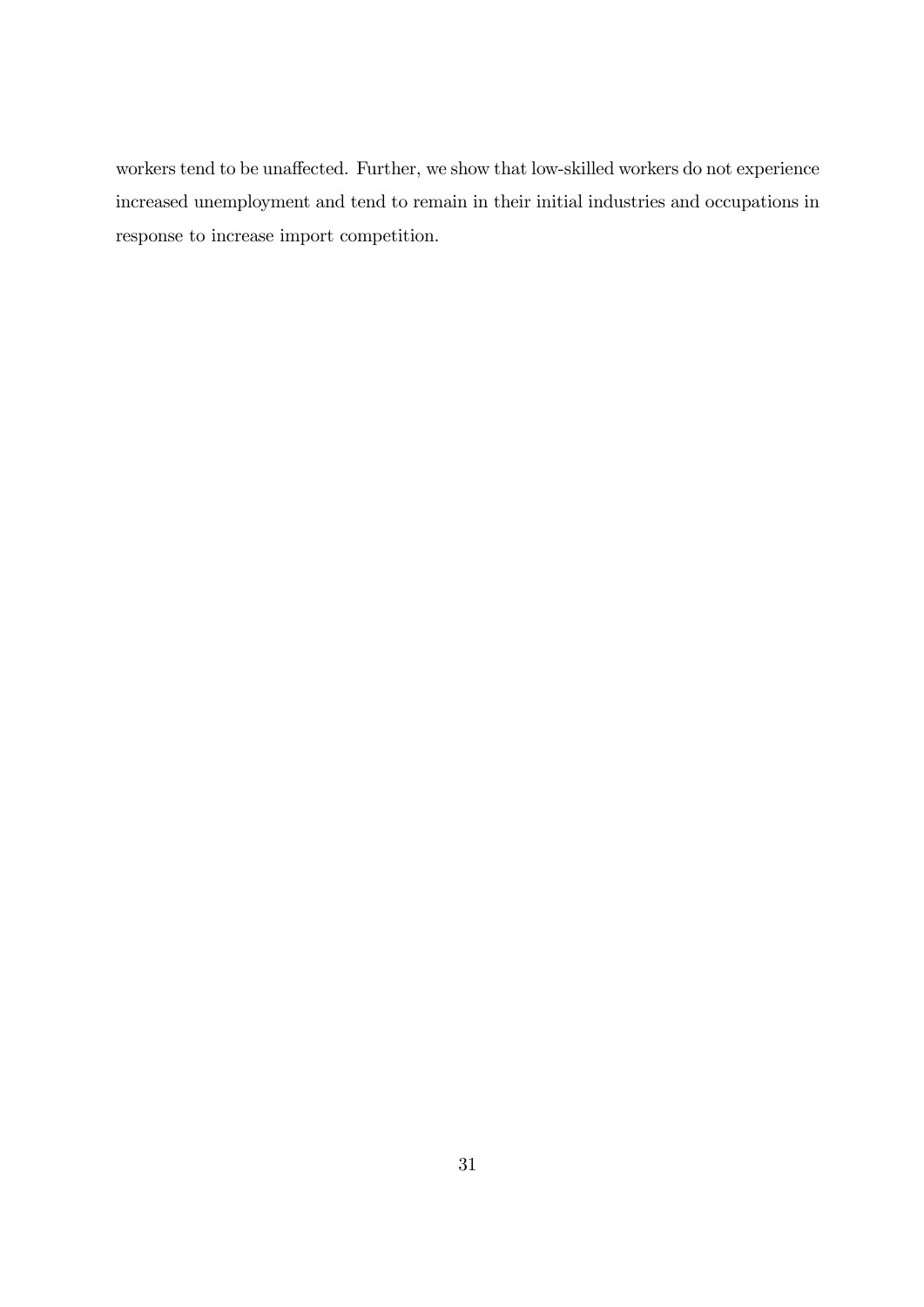# References

- [1] Abowd, J. M., K. McKinney and I. M. Schmutte (2010), How Important is Endogenous Mobility for Measuring Employer and Employee Heterogeneity?, mimeo.
- [2] Abowd, J. M., F. Kramarz and D. N. Margolis (1999), High Wage Workers and High Wage Fims, Econometrica 67, pp. 251-333.
- [3] Amiti, M. and D. R. Davis (2012), Trade, Firms, and Wages: Theory and Evidence, Review of Economic Studies 79, pp. 1-36.
- [4] Autor, D. H., D. Dorn and G. H. Hanson (2013), The China Syndrome: Local Labor Market Effects of Import Competition in the United States, American Economic Review 103, pp. 2121-2168.
- [5] Autor, D. H., D. Dorn, G. H. Hanson and J. Song (2013), Trade Adjustment: Worker Level Evidence, NBER Working Paper No. 19226.
- [6] Bernard, A., E. Blanchard, I. Van Beveren and H. Vandenbussche (2012), Carryalong trade, NBER Working Paper No. 18246.
- [7] Bernard, A., B. Jensen and P. Schott (2006), Survival of the best Öt: exposure to low wage countries and the (uneven) growth of US manufacturing plants, Journal of International Economics 68, pp. 219–237.
- [8] Bernard, A. B., B. Jensen, S. J. Redding and P. Schott (2009), The Margins of US Trade, American Economic Review: Papers & Proceedings 99, pp. 487–493.
- [9] Bernard, A. B., S. J. Redding and P. Schott (2011), Multiproduct Firms and Trade Liberalization, *Quarterly Journal of Economics* 126, pp. 1271–1318
- [10] Botero, J. C., S. Djankov, R. La Porta, F. Lopez-De-Silanes and A. Shleifer (2004), The Regulation of Labor, Quarterly Journal of Economics 119, pp. 1339-1382.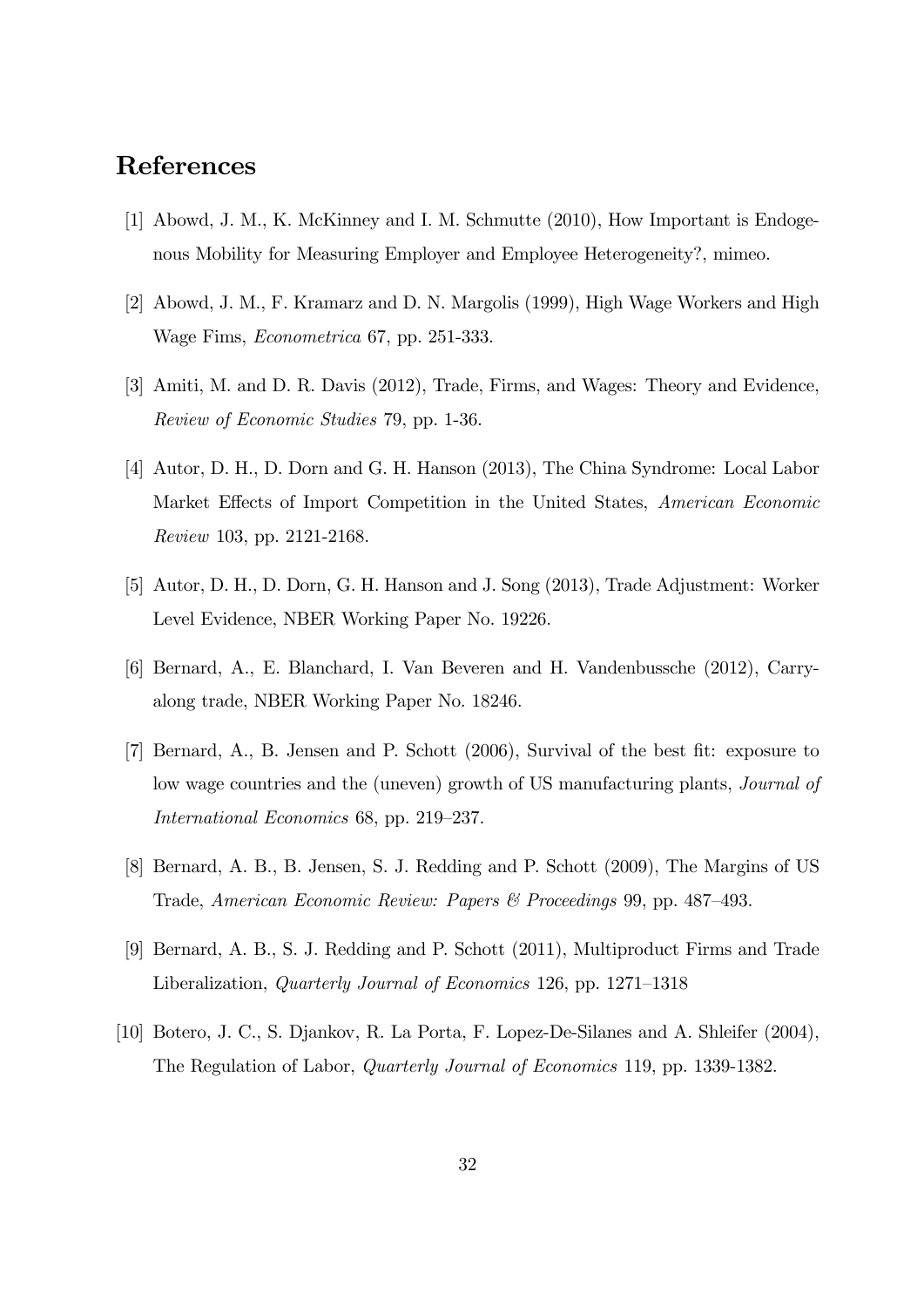- [11] Bloom, N., M. Draca, and J. Van Reenen (2012), Trade induced technical change? The impact of Chinese imports on innovation, IT and productivity, mimeo.
- [12] Dahl, C. M., D. le Maire, J. R. Munch (2013), Wage dispersion and decentralization of wage bargaining, Journal of Labor Economics 31, pp. 501-533.
- [13] Davidson, C., S. Matusz and A. Shevchenko (2008), Globalization and Firm Level Adjustment with Imperfect Labor Markets, Journal of International Economics 75, pp. 295-309.
- [14] Davis, D. and J. Harrigan (2011), Good Jobs, Bad Jobs, and Trade Liberalization, Journal of International Economics 84, pp. 26-36.
- [15] Ebenstein, A., A. Harrison, M. McMillan and S. Phillips (2012), Estimating the Impact of Trade and Offshoring on American Workers Using the Current Population Surveys, Review of Economics and Statistics, forthcoming.
- [16] Egger, H. and U. Kreickemeier (2009), Firm Heterogeneity and the Labor Market Effects of Trade Liberalization, *International Economic Review* 50, pp. 187–216.
- [17] Feenstra, R. C. and G. H. Hanson (1999), The Impact of Outsourcing and High-Technology Capital on Wages: Estimates for the United States, Quarterly Journal of Economics 114, pp. 907-40.
- [18] Freeman, R. B. (1995), Are Your Wages Set in Beijing?, Journal of Economic Perspectives 9, pp. 15-32.
- [19] Greenaway, D., J. Gullstrand and R. Kneller (2008), Surviving Globalisation, Journal of International Economics 74, pp. 264-277.
- [20] Helpman, E., O. Itskhoki and S. Redding (2010), Inequality and Unemployment in a Global Economy, Econometrica 78, pp. 1239-1283.
- [21] Helpman, E. and P. Krugman (1985), Market Structure and International Trade. MIT Press.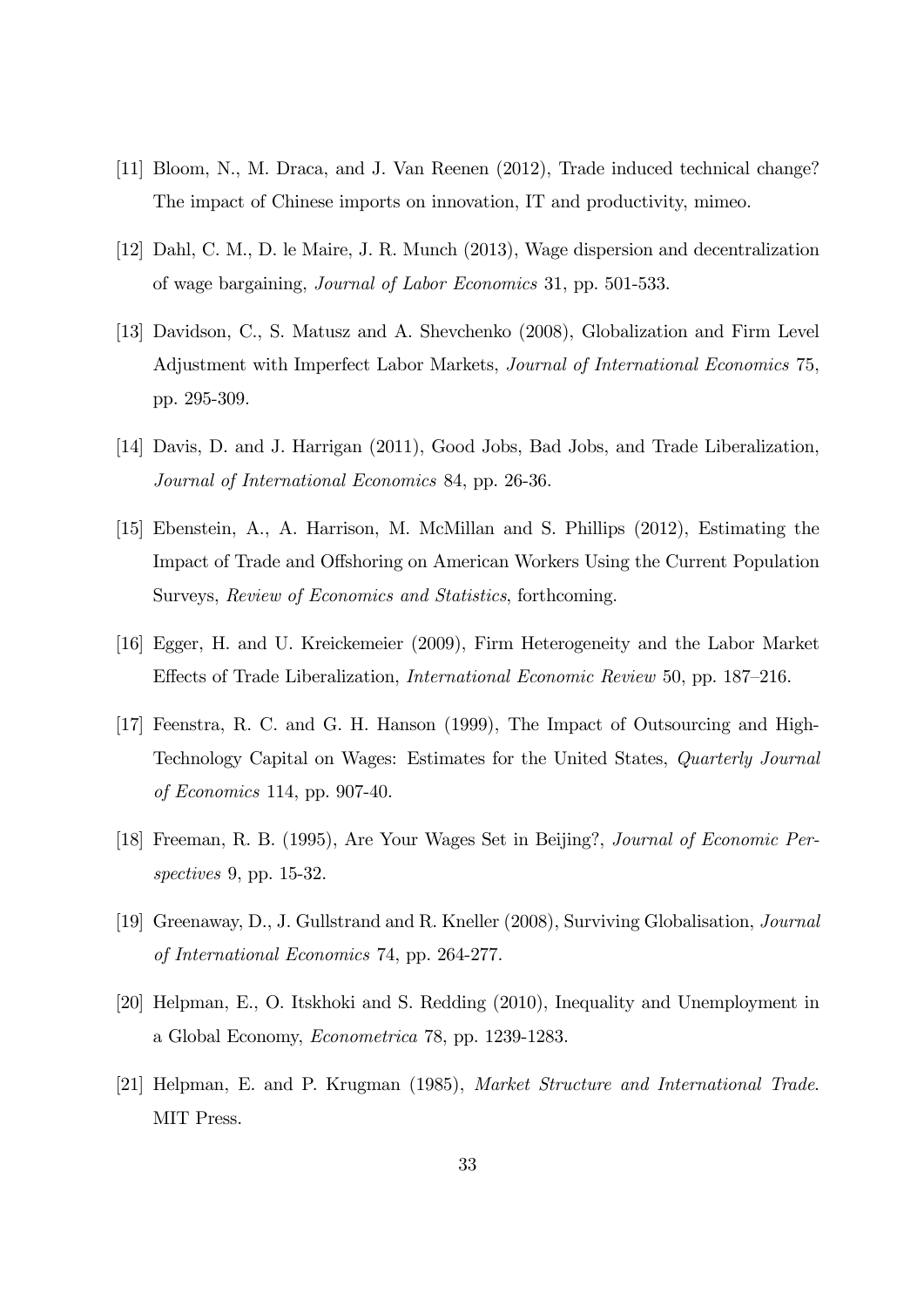- [22] Harrison, A., J. McLaren and M. S. McMillan (2011), Recent Perspectives on Trade and Inequality, Annual Review of Economics 3, pp. 261-289.
- [23] Hummels, D., R. Jørgensen, J. R. Munch and C. Xiang  $(2013)$ , The Wage Effects of Offshoring: Evidence from Danish Matched Worker-Firm Data, American Economic Review, forthcoming.
- [24] Iacovone, L., F. Rauch and L. A. Winters (2013), Trade as an Engine of Creative Destruction: Mexican Experience with Chinese Competition, Journal of International Economics 89, pp. 389-392.
- [25] Krishna, P., J. P. Poole and M. Z. Senses (2011), Wage Effects of Trade Reform with Endogenous Worker Mobility, NBER working paper 17256.
- [26] Krugman, P. (2008), Trade and Wages, Reconsidered, Brookings Papers on Economic Activity, Spring 2008, pp. 103-137.
- [27] Liu, R. (2010), Import Competition and Firm Refocusing, Canadian Journal of Economics 43, pp. 440-466.
- [28] Lu, Y. and T. Ng (2013), Import Competition and Skill Content in U.S. Manufacturing Industries, Review of Economics and Statistics 95, pp. 1404-1417.
- [29] Manning, A. (2011), Imperfect Competition in the Labor Market, in O. Ashenfelter and D. Card, eds., Handbook of Labor Economics Vol. 4B, Amsterdam: North Holland.
- [30] Mion, G. and L. Zhu (2013), Import competition from and offshoring to China: a curse or blessing for firms?, *Journal of International Economics* 89, pp. 202-215.
- [31] Teshima, K. (2010), Import Competition and Innovation at the Plant Level: Evidence from Mexico, mimeo.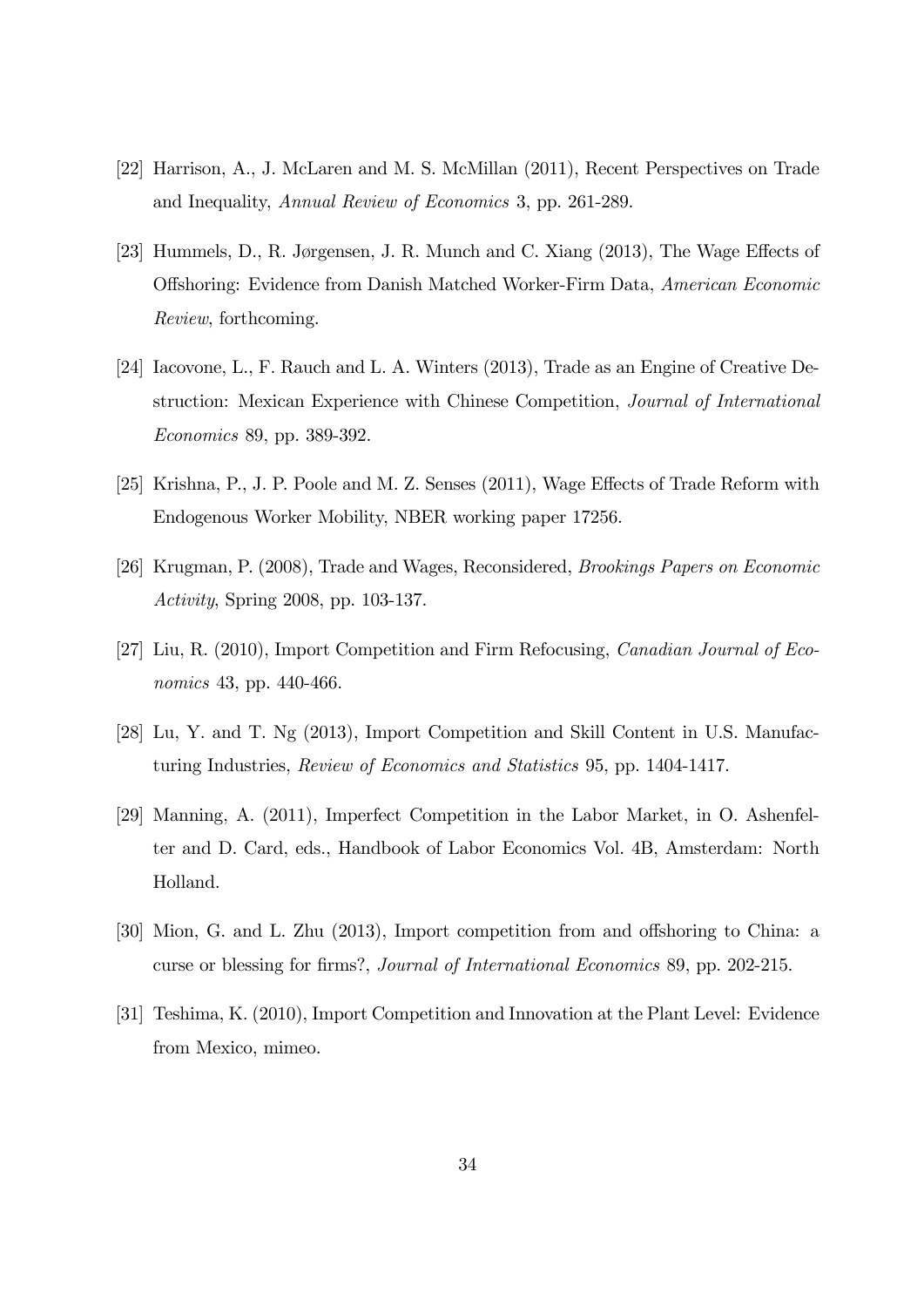[32] Walker, R. (2013), The Transitional Costs of Sectoral Reallocation: Evidence From the Clean Air Act and the Workforce, Quarterly Journal of Economics 128, pp. 1787-1835.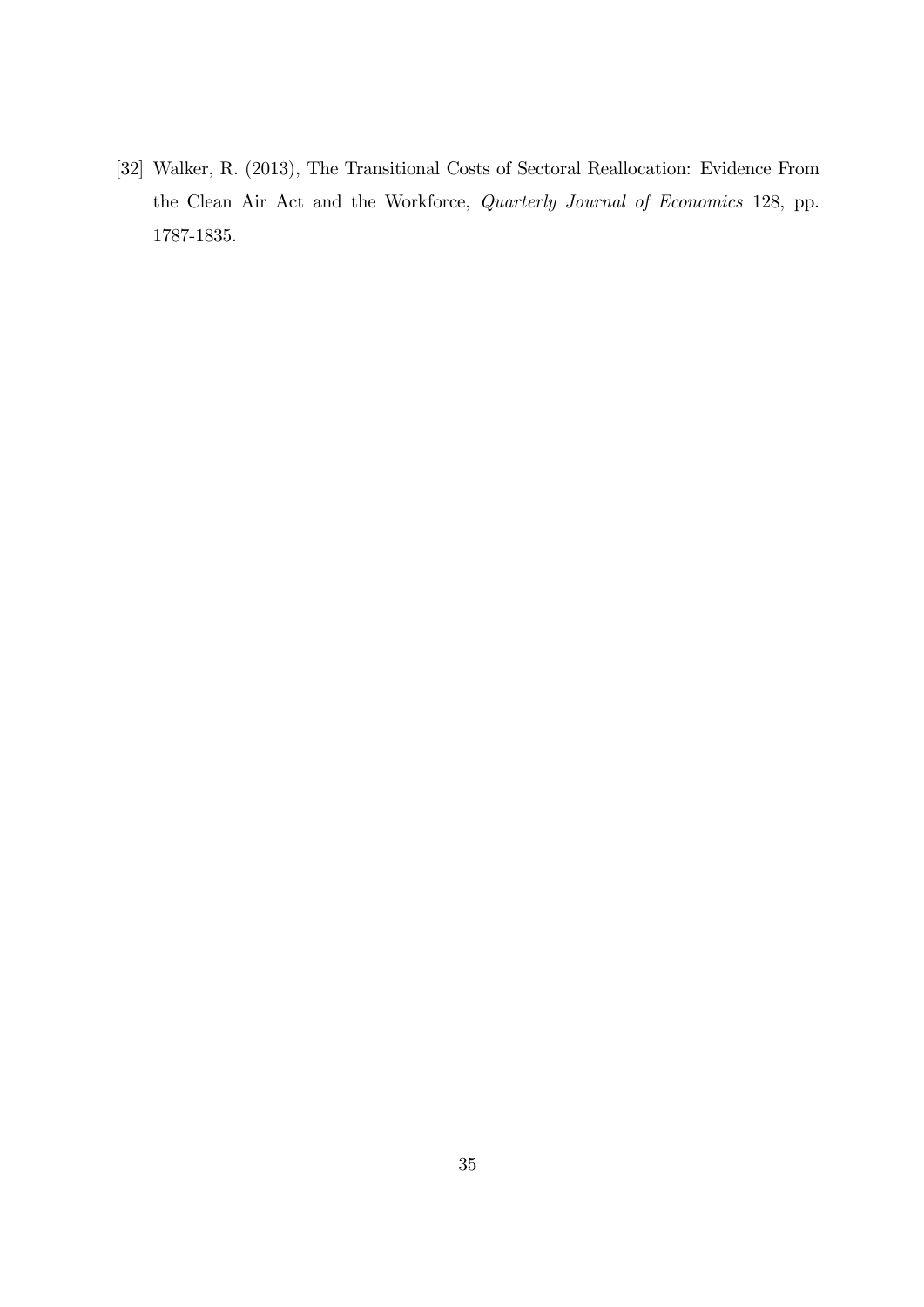# A Theory appendix

In order to understand the mechanism by which Chinese import penetration affects firm outcomes, we present a partial equilibirum model with heterogeneous firms, multiple inputs and outputs, and an increasing labor supply curve for workers.

### A.1 Demand

Each firm produces two products, indexed by  $k \in \{l, h\}$ .<sup>18</sup> Within each product category, firms indexed by j supply unique varieties  $k_j$  that are imperfect substitutes for each other. The demand  $x_j^k$  for variety  $k_j$  is dual-staged, mirroring that of Helpman and Krugman (1985):

$$
q_j^k = \alpha_k \frac{\left(p_j^k\right)^{-\sigma_k}}{\Phi_k + \Phi'_k}
$$
  
\n
$$
\Phi_k = \int_{k_j \in J_k} \left(p_j^k\right)^{1-\sigma_k}
$$
  
\n
$$
\Phi'_k = \int_{k_j \in J'_k} \left(p_j^k\right)^{1-\sigma_k},
$$
\n(8)

where  $p_j^k$  is the price of variety  $k_j$  of product k,  $\sigma_k$  is the Dixit-Stiglitz elasticity of substitution between varieties of product k, and  $\alpha_k$  is the Cobb-Douglas proportion of income spent on all varieties of  $k(\alpha_l + \alpha_h = 1)$ .  $\Phi_k$  and  $\Phi'_k$  are the toughness of competition for product k arising from domestic and foreign varieties, respectively. This distinction between domestic and foreign captures the effect of Chinese import penetration, which will increase  $\Phi'_k$ . We assume that individual varieties are differential and the characteristics of any single variety does not change the overall  $\Phi_j$ . As in Autor, Dorn and Hanson (2013), an increase in  $\Phi_k$  or  $\Phi'_k$  will result in lower demand for variety  $k_j$ . To proceed, we find the

<sup>&</sup>lt;sup>18</sup>We limit our discussion to two products to facilitate exposition. However, the model can encompass any number of products since there are no supply side interactions among the products.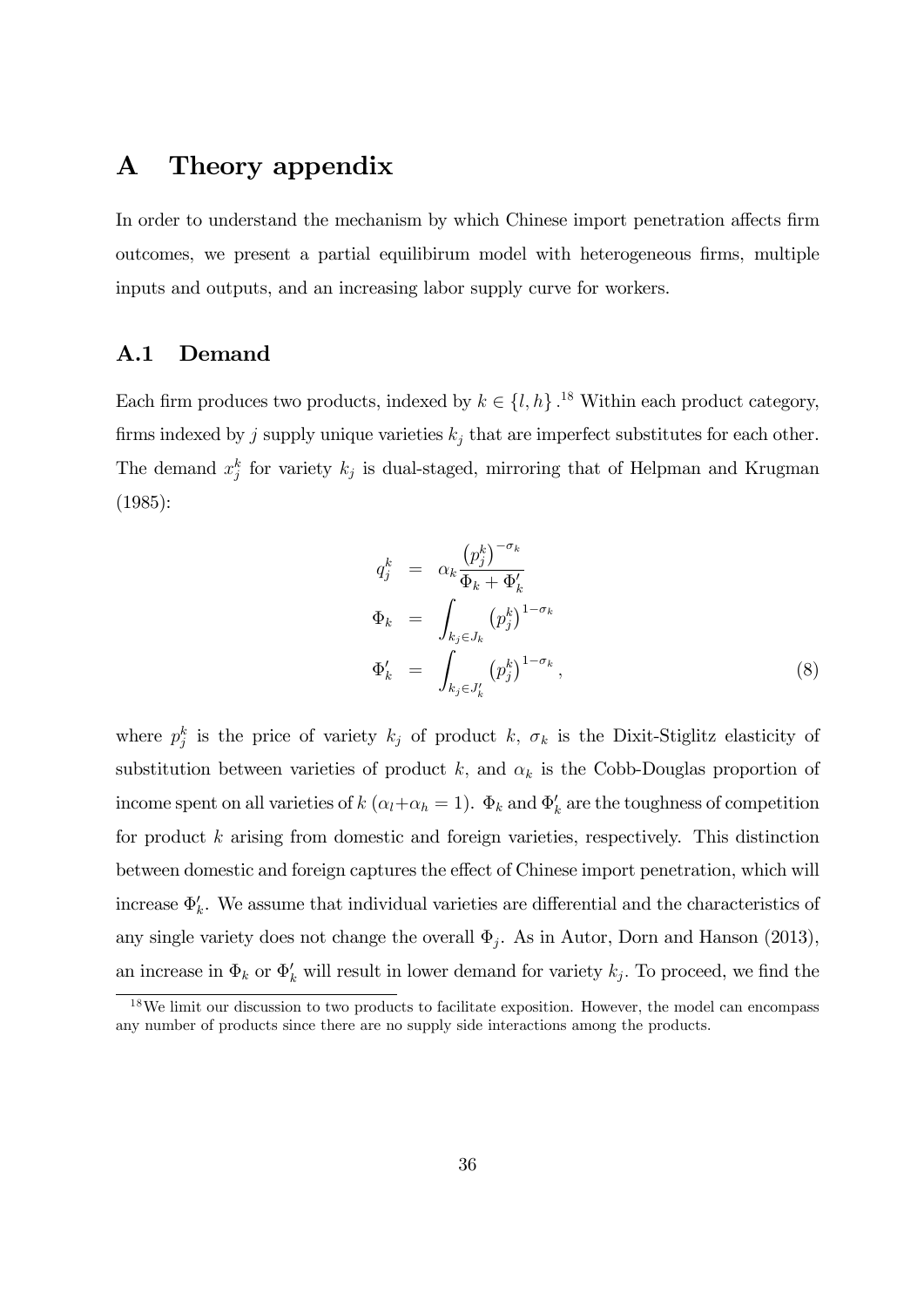inverse demand function from equation (??):

$$
p_j^k = \left(\frac{\Phi_k + \Phi'_k}{\alpha_k}\right)^{-\frac{1}{\sigma_k}} (x_j^k)^{-\frac{1}{\sigma_k}}
$$
  

$$
\log p_j^k = -\frac{1}{\sigma_k} \log \left(\frac{\Phi_k + \Phi'_k}{\alpha_k}\right) - \frac{1}{\sigma_k} \log x_j^k
$$
 (9)

### A.2 Production and Labor Demand

Products are supplied by firms indexed by j. Products  $l$  and  $h$  are produced by labor specific to that product. Specifically low skilled workers are used to produce product  $l$  while high skilled workers are used to produce product  $h^{19}$ . The firm also has a firm-product specific productivity  $\varphi_j^k$  denoting the efficiency of its workers. Firm j can transform one unit of labor of type  $k \in \{l, h\}$  into  $\varphi_j^k$  units of product k. Therefore, to produce  $q_j^k$  units, firm *j* demands  $L_k^j$  $\frac{J}{k}$  units of labor, where

$$
L_k^j = \frac{q_k^j}{\varphi_j^k}.\tag{10}
$$

Since we will not model firm entry and exit in this model, we assume firms are fully aware of their productivities  $\varphi_j^k$  for each product  $k$ .<sup>20</sup>

### A.3 Firm level labor supply

As discussed in the theory section firms face an upward sloping firm-specific labor supply curve due to imperfections in the labor market. For each type of worker  $k \in \{l, h\}$ , the labor supply curve is described by the function  $w(L_k)$  $\binom{j}{k}$ , where:

$$
w_k^j = w\left(L_k^j\right) = \left(L_k^j\right)^{\lambda_k}.\tag{11}
$$

 $19$ This partitioning of workers allows us to generate explicit predictions concerning the effects of Chinese import penetration. However, we must abstract from product interactions to maintain simplicity. An extension to this model would include a HOV style production function where some high skilled workers are required to manufacture the low-skilled product.

<sup>&</sup>lt;sup>20</sup>Firm-product specific productivities are introduced in Bernard, Redding and Schott (2011), although they call it firm ability and firm-product attributes.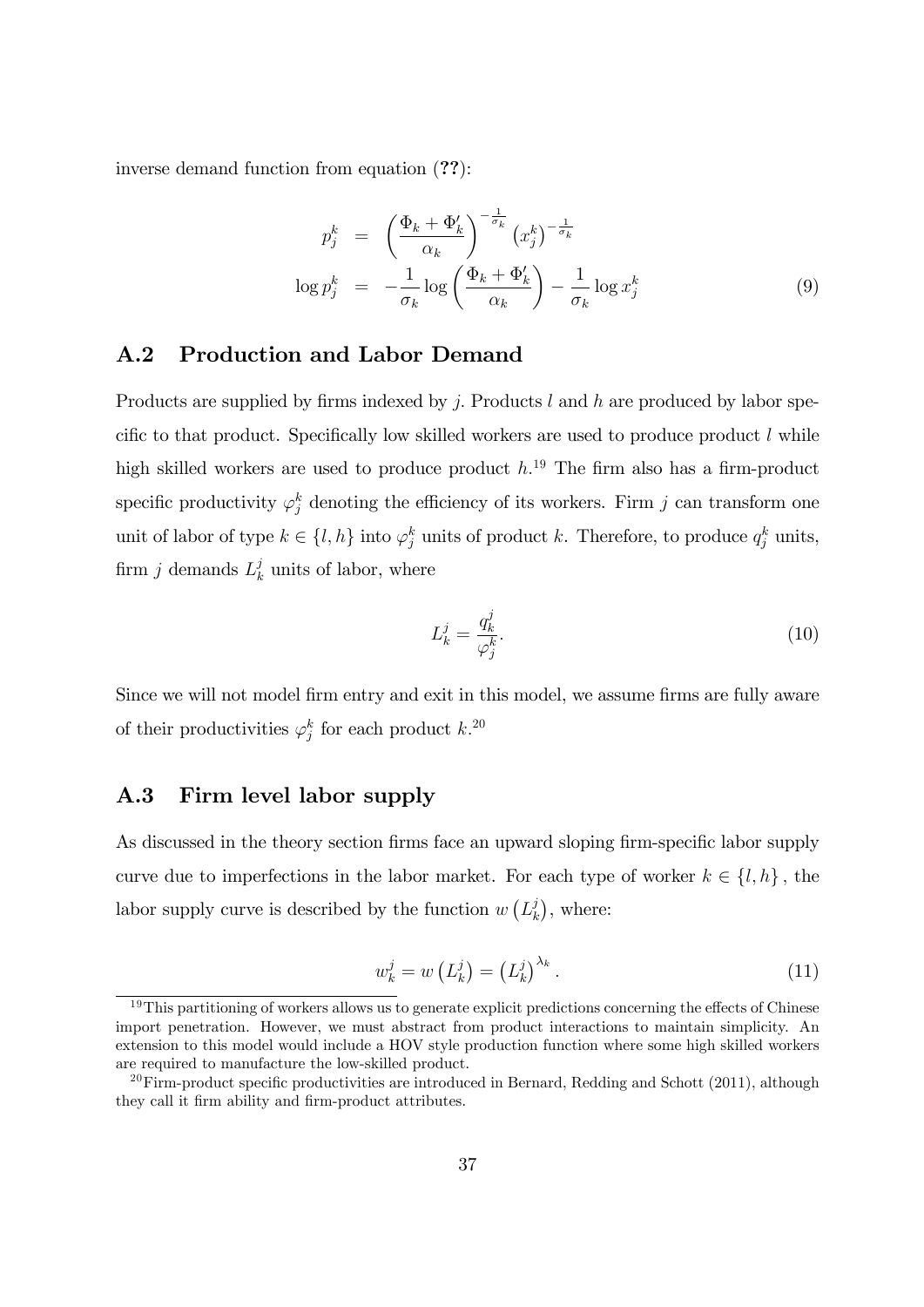### A.4 Profit Maximization

Given the inverse demand function in equation (9), the firm's unit labor requirement in equation  $(10)$ , and the firm's labor supply curve in equation  $(11)$ , the firm must choose the quantities of each product it will supply to the market. The firm's maximization problem can be written as:

$$
\max_{q_1, q_2} \pi_j = \sum_{k=l, h} \left[ p_k^j q_k^j - w_k \left( L_k^j \right) L_k^j \right]
$$
  

$$
= \sum_{k=l, h} \left[ \left( \frac{\Phi_k + \Phi_k'}{\alpha_k} \right)^{-\frac{1}{\sigma_k}} \left( q_k^j \right)^{1-\frac{1}{\sigma_k}} - \left( \frac{q_k^j}{\varphi_j^k} \right)^{\lambda_k+1} \right]
$$

with first order conditions:

$$
\frac{d\pi_j}{dq_k} = \left(1 - \frac{1}{\sigma_k}\right) \left(\frac{\Phi_k + \Phi'_k}{\alpha_k}\right)^{-\frac{1}{\sigma_k}} \left(q_k^j\right)^{-\frac{1}{\sigma_k}} - \frac{(\lambda_k + 1)}{\varphi_j^k} \left(\frac{q_k^j}{\varphi_j^k}\right)^{\lambda_k}
$$

:

By setting  $\frac{d\pi_j}{dq_k} = 0$ , we find the profit maximing outputs for each product  $k \in \{l, h\}$ :

$$
q_k^j = \left(\frac{\sigma_k - 1}{\sigma_k(\lambda_k + 1)}\right)^{\frac{\sigma_k}{\sigma_k \lambda_k + 1}} (\varphi_j^k)^{\frac{\sigma_k(\lambda_k + 1)}{\sigma_k \lambda_k + 1}} \left(\frac{\Phi_k + \Phi'_k}{\alpha_k}\right)^{-\frac{1}{\sigma_k \lambda_k + 1}}
$$
  

$$
\log q_k^j = \kappa_k + \frac{\sigma_k(\lambda_k + 1)}{\sigma_k \lambda_k + 1} \log \varphi_j^k - \frac{1}{\sigma_k \lambda_k + 1} \log \left(\frac{\Phi_k + \Phi'_k}{\alpha_k}\right),
$$

where  $\kappa_k = \frac{\sigma_k}{\sigma_k \lambda_k+1} \log \left( \frac{\sigma_k-1}{\sigma_k(\lambda_k+1)} \right)$ . Revenues can be obtained by adding the log inverse demand from equation (9):

$$
\log p_k^j q_k^j = \left(\frac{\sigma_k - 1}{\sigma_k}\right) \kappa_k + \frac{(\sigma_k - 1)(\lambda_k + 1)}{\sigma_k \lambda_k + 1} \log \varphi_j^k - \frac{\lambda_k + 1}{\sigma_k \lambda_k + 1} \log \left(\frac{\Phi_k + \Phi_k'}{\alpha_k}\right) \tag{12}
$$

which shows a negative relationship between the revenues of product  $k$  and level of imports  $\Phi_k'.$ 

The wages for workers of type  $k$  can also be determined by combining the profit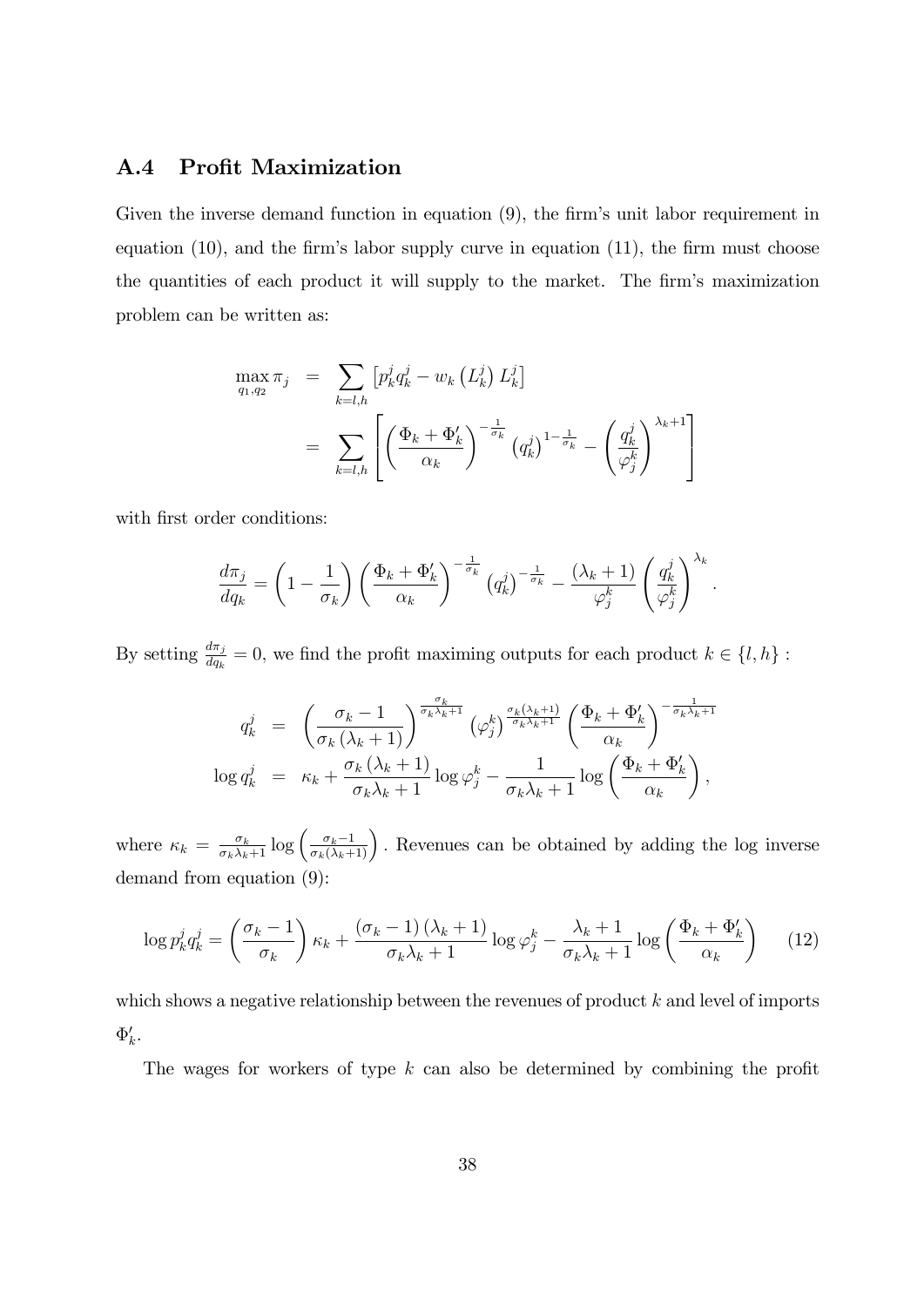maximizing quantity with the labor supply curve:

$$
w_k^j = \left(L_k^j\right)^{\lambda_k} = \left(\frac{q_k^j}{\varphi_j^k}\right)^{\lambda_k}
$$

and log linearizing:

$$
\log w_k^j = \lambda_k \kappa_k + \left(\frac{\lambda_k \left(\sigma_k - 1\right)}{\sigma_k \lambda_k + 1}\right) \log \varphi_j^k - \frac{\lambda_k}{\sigma_k \lambda_k + 1} \log \left(\frac{\Phi_k + \Phi_k'}{\alpha_k}\right). \tag{13}
$$

The revenue equation and the wage equation describe the effects of Chinese import penetration on firm and worker level outcomes.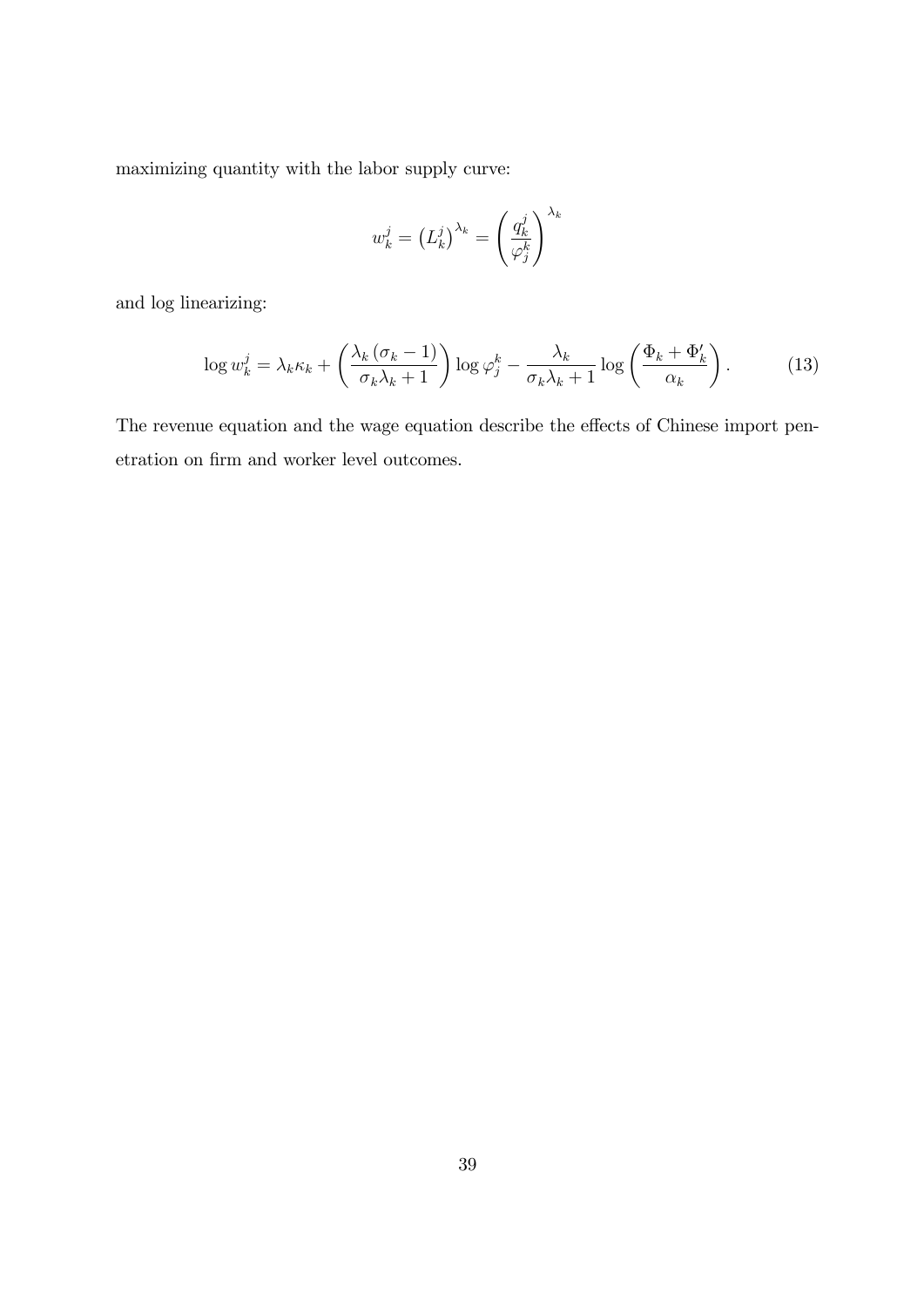

Figure 1: Chinese import shares in Denmark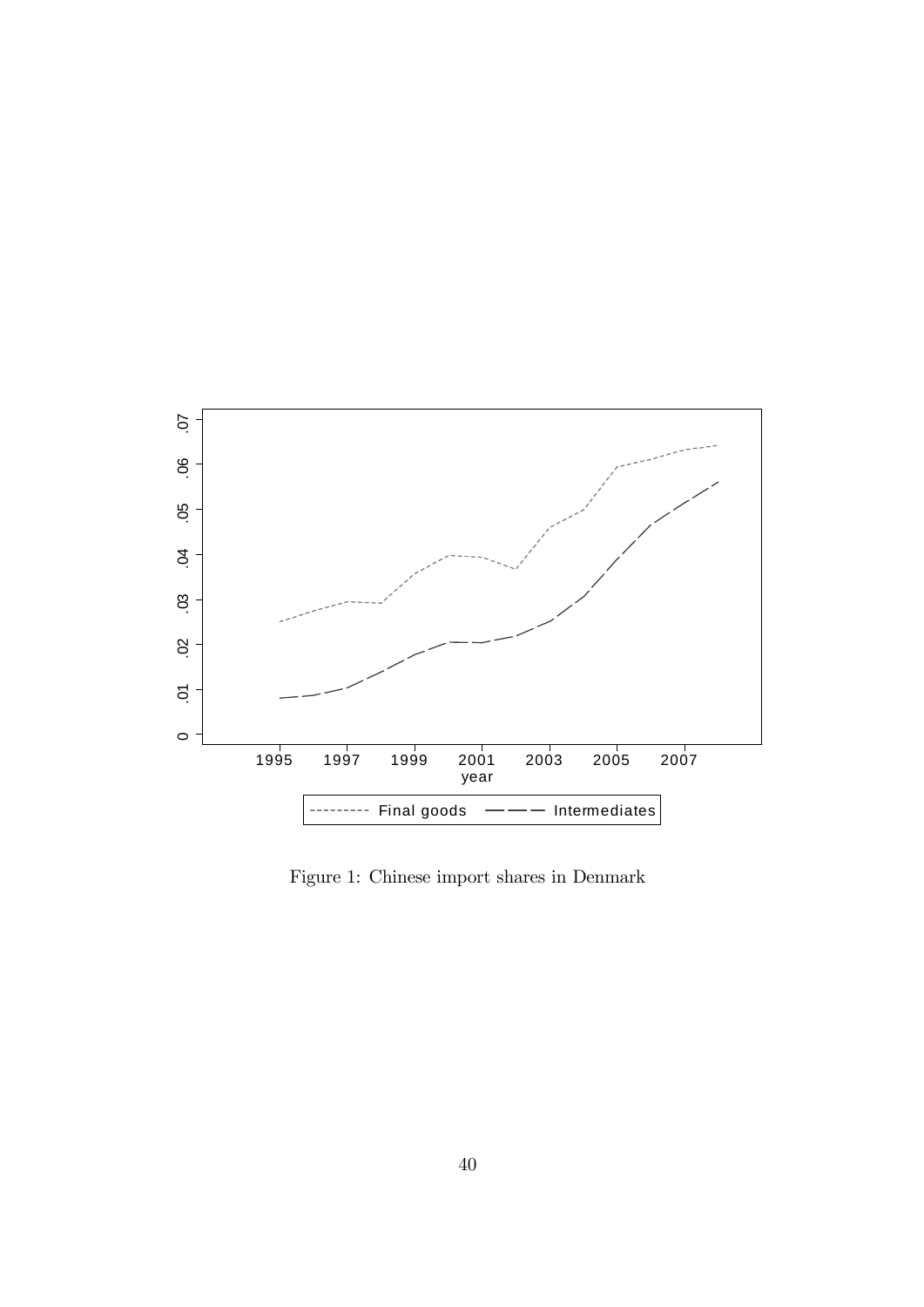

Figure 2: Product level Chinese import penetration.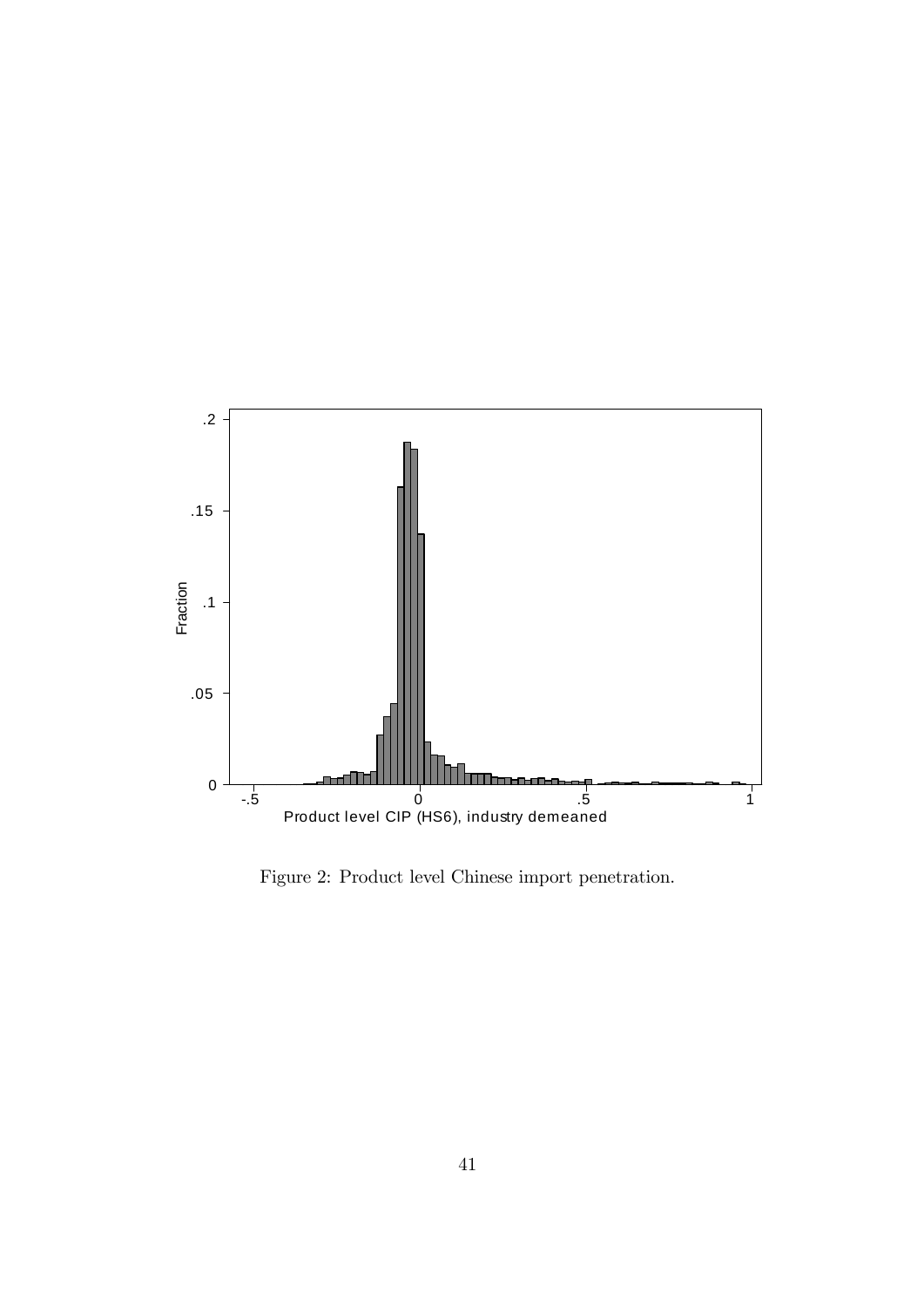|      |             |                 | Table 1 - Top 10 Imports From China                                                        |                  |         |
|------|-------------|-----------------|--------------------------------------------------------------------------------------------|------------------|---------|
|      |             |                 |                                                                                            | Value            | China's |
| Rank | Year        | CN <sub>8</sub> | Product                                                                                    | (bio. DKK)       | share   |
|      | 1993        | 61091000        | glets and other vests, knitted or crocheted<br>T-shirts, sin,                              | 12.6             | 0.20    |
|      | 1993        | 62112000        | Ski suits                                                                                  | $10.4\,$         | 0.79    |
|      | 1993        | 95039031        | Tricycles, scooters [other toys]                                                           | 8.48             | 0.42    |
|      | 1993        | 62052000        | Men's shirts $-$ of cotton                                                                 | 6.23             | 0.22    |
|      | 1993        | 62064000        | ouses, shirts and shirt-blouses<br>Women's blo                                             | 5.09             | 0.17    |
|      | 1993        | 39269099        | Other articles of plastics                                                                 | 4.66             | 0.07    |
|      | 1993        | 62034235        | Trousers, bib and brace overalls, breeches and shorts                                      | 4.61             | 0.34    |
|      | 1993        | 61101091        | lovers, cardigans, waistcoats and similar articles of cotton<br>Jerseys, pull              | 4.54             | 0.27    |
|      | 1993        | 61046210        | Irousers, bib and brace overalls, breeches and shorts                                      | 4.37             | 0.28    |
|      | 1993        | 42029291        | Traveling-bags, toilet bags, rucksacks and sports bags                                     | 4.31             | 71.0    |
|      | <b>2009</b> | 89012010        | $\label{eq:rankers} \begin{aligned} \text{Tankers} - \text{Seagoing} \end{aligned}$        | 176              | 71.0    |
|      | <b>2009</b> | 84713000        | Portable automatic data-processing machines                                                | 58.5             | 0.15    |
|      | <b>2009</b> | 61103099        | Jerseys, pullovers, cardigans, waistcoats and similar articles of man made fibers, women's | $45.8$           | 0.63    |
|      | 2009        | 62046239        | Women's trousers, bib and brace overalls, breeches and shorts of cotton                    | 42.6             | 0.54    |
|      | 2009        | 62029300        | Women's overcoats, car coats, capes, cloaks [and similar] of man made fibers               | 33.9             | 0.80    |
|      | 2009        | 61102099        | overs, cardigans, waistcoats and similar articles of cotton, women's<br>Jerseys, pull      | $31.6\,$         | 0.47    |
|      | <b>2009</b> | 61102091        | overs, cardigans, waistcoats and similar articles of cotton, men's<br>Jerseys, pull        | $27.1$<br>$25.5$ | 0.40    |
|      | 2009        | 62046231        | Women's trousers, bib and brace overalls, breeches and shorts of denim                     |                  | 0.31    |
|      | 2009        | 94016100        | Seats of cane, osier, bamboo or similar materials – Upholstered                            | 24.6             | 0.22    |
|      | <b>2009</b> | 73089099        | nd parts of structures (for example, bridges [])<br>Structures a                           | 24.5             | 0.10    |

| $\sim$      |  |
|-------------|--|
| From        |  |
| S<br>mnorts |  |
| י<br>ז      |  |
| $\Gamma$ op |  |
|             |  |
| Table       |  |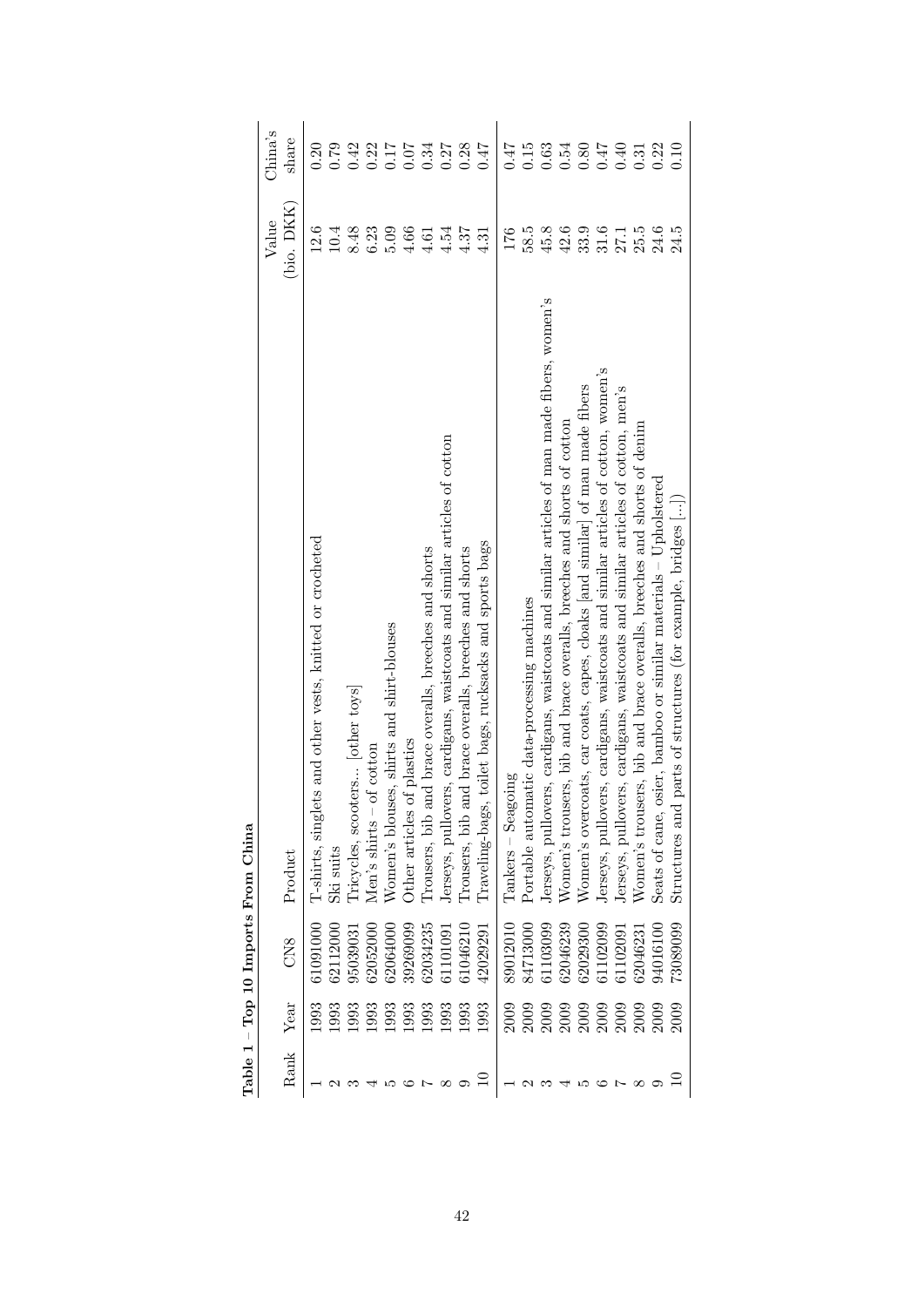|          |                              |          |                 |              | Employment   |
|----------|------------------------------|----------|-----------------|--------------|--------------|
| Industry | Name                         | CIS 2001 | <b>CIS 2008</b> | $\Delta$ CIS | share $2001$ |
| 15       | Food and drinks              | 0.0080   | 0.0137          | 0.0056       | 0.169        |
| 16       | Tobacco                      | 0.0000   | 0.0000          | 0.0000       | 0.002        |
| 17       | <b>Textiles</b>              | 0.0696   | 0.2171          | 0.1475       | 0.012        |
| 18       | Clothing                     | 0.2405   | 0.3375          | 0.0970       | 0.000        |
| 19       | Leather                      | 0.1239   | 0.2079          | 0.0841       | 0.000        |
| $20\,$   | Wood                         | 0.0181   | 0.0416          | 0.0235       | 0.035        |
| 21       | Paper                        | 0.0036   | 0.0155          | 0.0120       | 0.016        |
| 22       | Graphics                     | 0.0164   | 0.0424          | 0.0260       | 0.044        |
| 23       | Mineral oil                  | 0.0000   | 0.0001          | 0.0001       | 0.002        |
| 24       | Chemistry                    | 0.0085   | 0.0162          | 0.0077       | 0.128        |
| 25       | Rubber and plastics          | 0.0358   | 0.0558          | 0.0200       | 0.059        |
| 26       | Stone, clay, and glass       | 0.0391   | 0.0708          | 0.0317       | 0.045        |
| $27\,$   | Metals                       | 0.0075   | 0.0150          | 0.0076       | 0.018        |
| 28       | Iron and metal               | 0.0539   | 0.1035          | 0.0497       | 0.080        |
| 29       | Machinery                    | 0.0184   | 0.0535          | 0.0351       | 0.192        |
| $30\,$   | Office and IT                | 0.0213   | 0.0468          | 0.0255       | 0.002        |
| 31       | Other elect. machinery       | 0.0372   | 0.0837          | 0.0466       | 0.045        |
| $32\,$   | Tele industry                | 0.0384   | 0.0806          | 0.0421       | $0.012\,$    |
| 33       | Medical equip., clocks, etc. | 0.0371   | 0.0759          | 0.0389       | 0.045        |
| 34       | Car                          | 0.0013   | 0.0120          | 0.0106       | 0.021        |
| $35\,$   | Other transportation         | 0.0740   | 0.1201          | 0.0460       | 0.022        |
| $36\,$   | Furniture and other manuf.   | 0.1231   | 0.2510          | 0.1280       | 0.049        |
| 37       | Recycling                    | 0.0000   | 0.0000          | 0.0000       | 0.001        |
| Total    |                              | 0.0375   | 0.0676          | 0.0302       | 1.000        |

Table 2 – Chinese Import Shares by Danish Manufacturing Industries

Table 3 – Dispersion in Firm-Level Chinese Import Penetration, 2008

| Industry | Name                         | Mean      | sd    | p25   | p50   | p75   |
|----------|------------------------------|-----------|-------|-------|-------|-------|
| 15       | Food and drinks              | 0.002     | 0.007 | 0.000 | 0.000 | 0.001 |
| 16       | Tobacco                      | 0.000     | 0.000 | 0.000 | 0.000 | 0.000 |
| 17       | <b>Textiles</b>              | 0.111     | 0.160 | 0.001 | 0.026 | 0.170 |
| 18       | Clothing                     | 0.231     | 0.128 | 0.132 | 0.243 | 0.342 |
| 19       | Leather                      | 0.095     | 0.003 | 0.092 | 0.097 | 0.097 |
| 20       | Wood                         | 0.011     | 0.037 | 0.001 | 0.001 | 0.004 |
| 21       | Paper                        | 0.012     | 0.008 | 0.007 | 0.014 | 0.017 |
| 22       | Graphics                     | 0.004     | 0.017 | 0.000 | 0.001 | 0.002 |
| 23       | Mineral oil                  | 0.000     |       | 0.000 | 0.000 | 0.000 |
| 24       | Chemistry                    | 0.004     | 0.014 | 0.000 | 0.000 | 0.004 |
| 25       | Rubber and plastics          | 0.028     | 0.029 | 0.003 | 0.029 | 0.040 |
| 26       | Stone, clay, and glass       | 0.016     | 0.044 | 0.000 | 0.000 | 0.004 |
| 27       | Metals                       | 0.028     | 0.032 | 0.004 | 0.016 | 0.042 |
| 28       | Iron and metal               | 0.025     | 0.041 | 0.007 | 0.012 | 0.025 |
| 29       | Machinery                    | 0.017     | 0.033 | 0.001 | 0.006 | 0.017 |
| $30\,$   | Office and IT                | 0.056     | 0.057 | 0.000 | 0.054 | 0.082 |
| 31       | Other elect. machinery       | 0.043     | 0.057 | 0.002 | 0.013 | 0.063 |
| 32       | Tele industry                | 0.052     | 0.075 | 0.000 | 0.017 | 0.055 |
| 33       | Medical equip., clocks, etc. | 0.023     | 0.037 | 0.003 | 0.008 | 0.025 |
| 34       | Car                          | 0.014     | 0.035 | 0.000 | 0.001 | 0.014 |
| 35       | Other transportation         | $0.020\,$ | 0.026 | 0.000 | 0.009 | 0.033 |
| 36       | Furniture and other manuf.   | 0.075     | 0.058 | 0.018 | 0.070 | 0.128 |
| 37       | Recycling                    | 0.000     | 0.000 | 0.000 | 0.000 | 0.000 |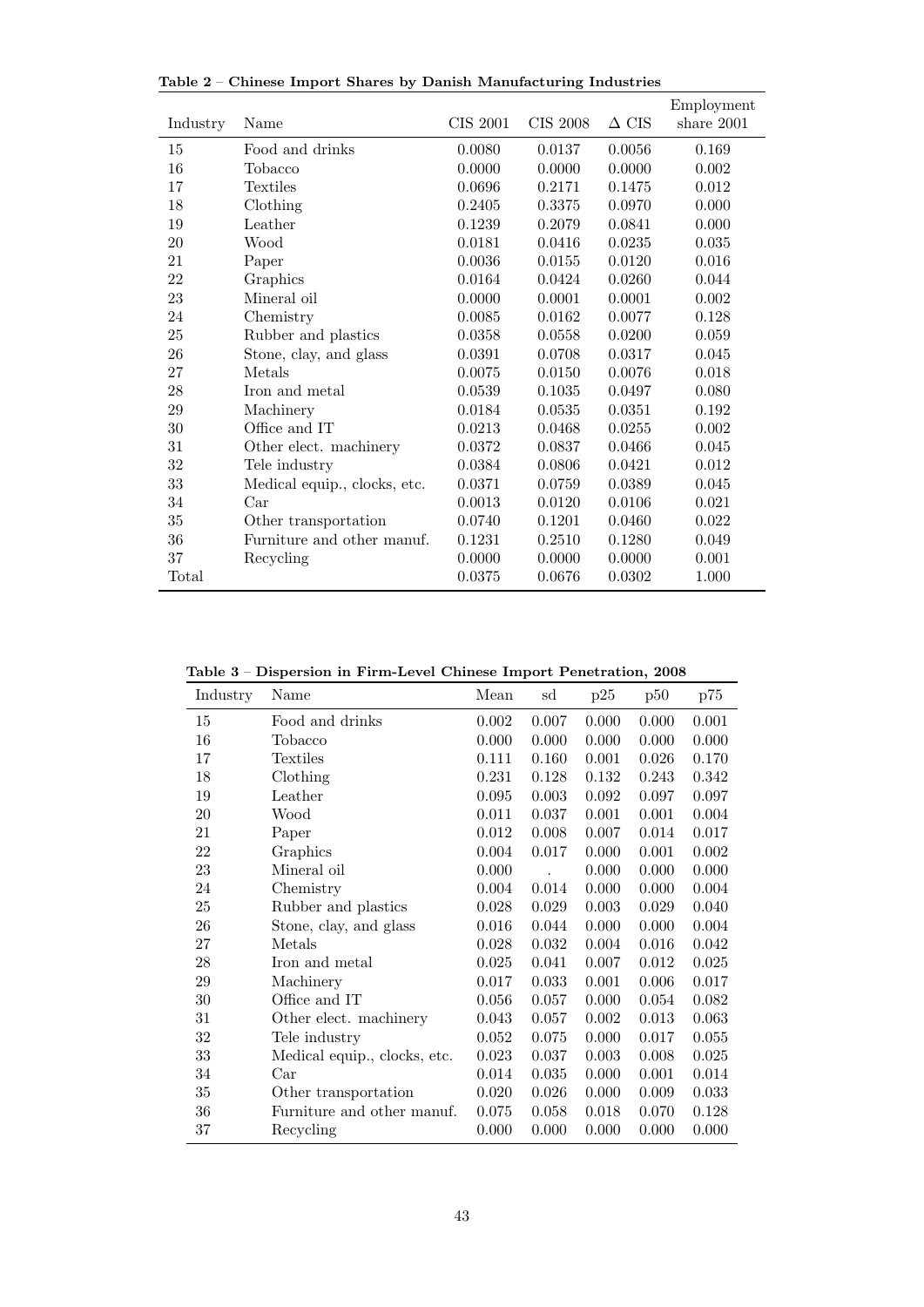Table 4 – Descriptive Statistics: Worker Sample

|                         | Mean    | Std. Dev | P <sub>25</sub> | Median | P75    |
|-------------------------|---------|----------|-----------------|--------|--------|
| Wage                    | 218.35  | 78.11    | 168.26          | 201.48 | 247.20 |
| Output (mio. DKK)       | 3,586   | 7,329    | 1,172           | 4,388  | 2,306  |
| Size                    | 1632.51 | 2957.26  | 92              | 313    | 1122   |
| Cap./Labor (1,000 DKK)  | 432.25  | 449.36   | 181.33          | 305.30 | 496.01 |
| Shr. High Skill         | 0.21    | 0.15     | 0.10            | 0.17   | 0.27   |
| Exports/Sales           | 0.52    | 0.34     | 0.19            | 0.58   | 0.84   |
| Imports/Sales           | 0.18    | 0.16     | 0.05            | 0.14   | 0.27   |
| Experience              | 19.07   | 9.66     | 11.19           | 18.98  | 26.66  |
| Experience <sup>2</sup> | 456.75  | 387.04   | 125.13          | 360.05 | 710.86 |
| Married                 | 0.58    | 0.49     | 0               |        | 1      |
| Union Member            | 0.86    | 0.35     |                 |        | 1      |

Note: Number of observations is 1688249.

| Table 5 - Firm-Level Effects of Chinese Import |  |  |
|------------------------------------------------|--|--|
| Penetration                                    |  |  |

|                      | Industry CIP | Firm CIP    |
|----------------------|--------------|-------------|
| log                  |              |             |
| profits              | $-0.116$     | $-0.644$    |
| value added          | 0.230        | $-0.782***$ |
| domestic sales       | 0.479        | $-0.455**$  |
| exports              | 0.426        | $-1.905***$ |
| export intensity     | 0.426        | $-1.199***$ |
| imports              | 0.932        | $-0.372$    |
| employment           | $0.544*$     | $-0.520***$ |
| low skill employment | 0.352        | $-0.939***$ |
| wage bill            | 0.432        | $-0.590***$ |
| capital/labor        | $-0.463$     | $-0.880**$  |
| Year dummies         | Yes          | Yes         |
| Firm fixed effects   | Yes          | Yes         |

Notes: Standard errors adjusted for clustering at the firm level. Both columns are from regressions of each firm outcome variable on a single Chinese Import Penetration variable. \*\*\* p< 0.01, \*\* p< 0.05, \* p< 0.10.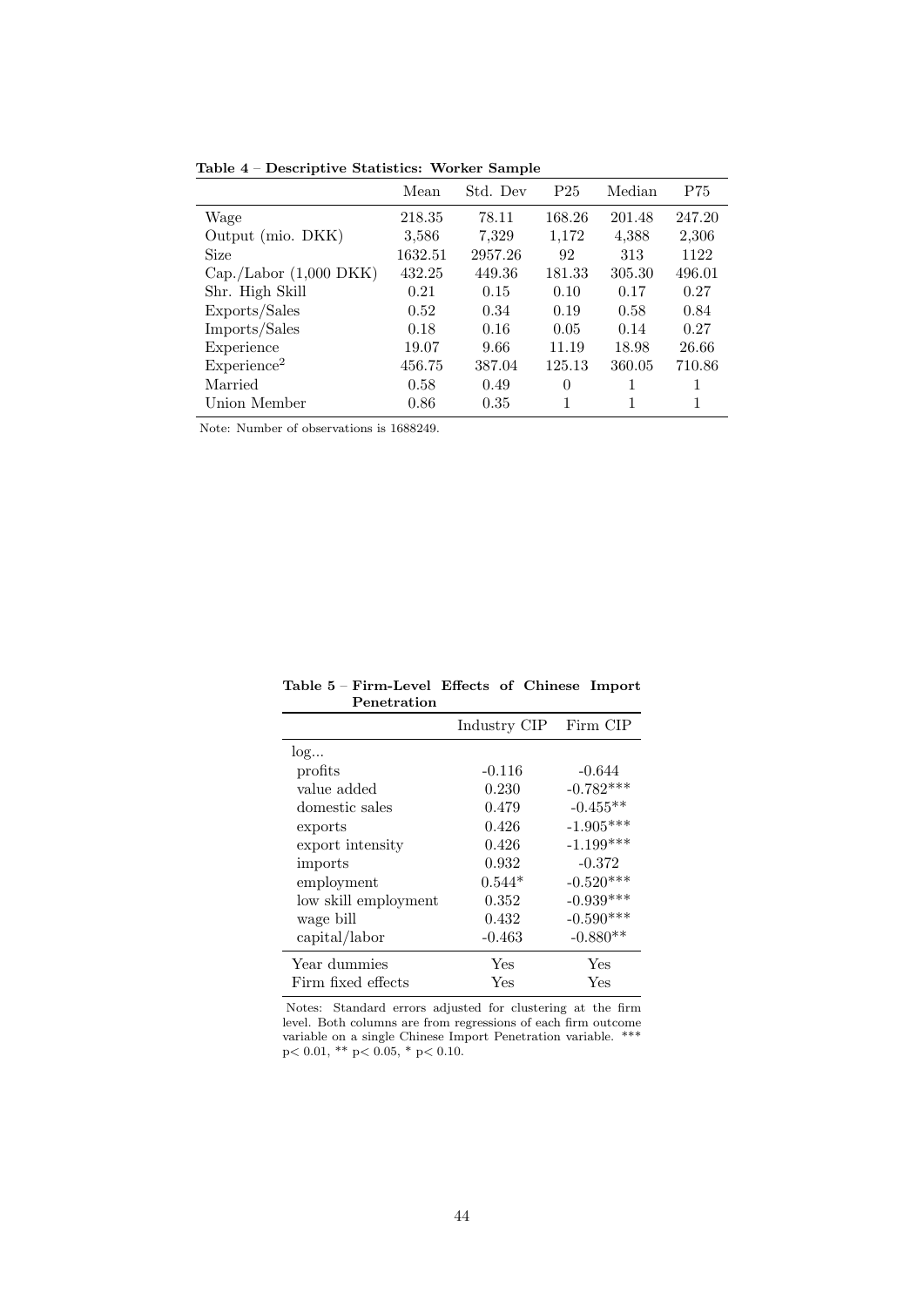| Table $6 - Decomposing$<br>Changes, 2001-2008 | Firm-Level | <b>Sales</b>                    |
|-----------------------------------------------|------------|---------------------------------|
|                                               | (1)        | (2)                             |
| Total                                         | 0.1840     | $-1.990***$                     |
| Intensive Margin                              | 0.1336     | (0.57)<br>$-1.379***$<br>(0.34) |
| Low Skill Intensity                           | 0.0480     | $-0.975***$                     |
| High Skill Intensity                          | 0.0847     | (0.28)<br>$-0.403**$<br>(0.16)  |
| Residual Skill Intensity                      | 0.0008     | $-0.000$<br>(0.00)              |
| Entry                                         | 0.2019     | $-2.290***$                     |
| Low Skill Intensity                           | 0.0496     | (0.47)<br>$-0.966***$           |
| High Skilled Intensity                        | 0.0394     | (0.21)<br>$-0.584*$<br>(0.35)   |
| Residual Skill Intensity                      | 0.1130     | $-0.741***$<br>(0.14)           |
| Exit                                          | $-0.1515$  | $1.679***$<br>(0.17)            |
| Low Skill Intensity                           | $-0.0430$  | $1.098***$                      |
| High Skill Intensity                          | $-0.1024$  | (0.15)<br>$0.581***$            |
| Residual Skill Intensity                      | $-0.0060$  | (0.09)<br>0.000<br>(0.00)       |

Notes: Column (1) shows averages of the decompositions of firm-level sales changes across firms. The coefficients in column (2) are obtained from firm-level regressions of each component of the domestic sales decompositions on the change in Chinese import penetration.  $N = 2,037$ . \*\*\* p< 0.01, \*\* p< 0.05, \* p< 0.10.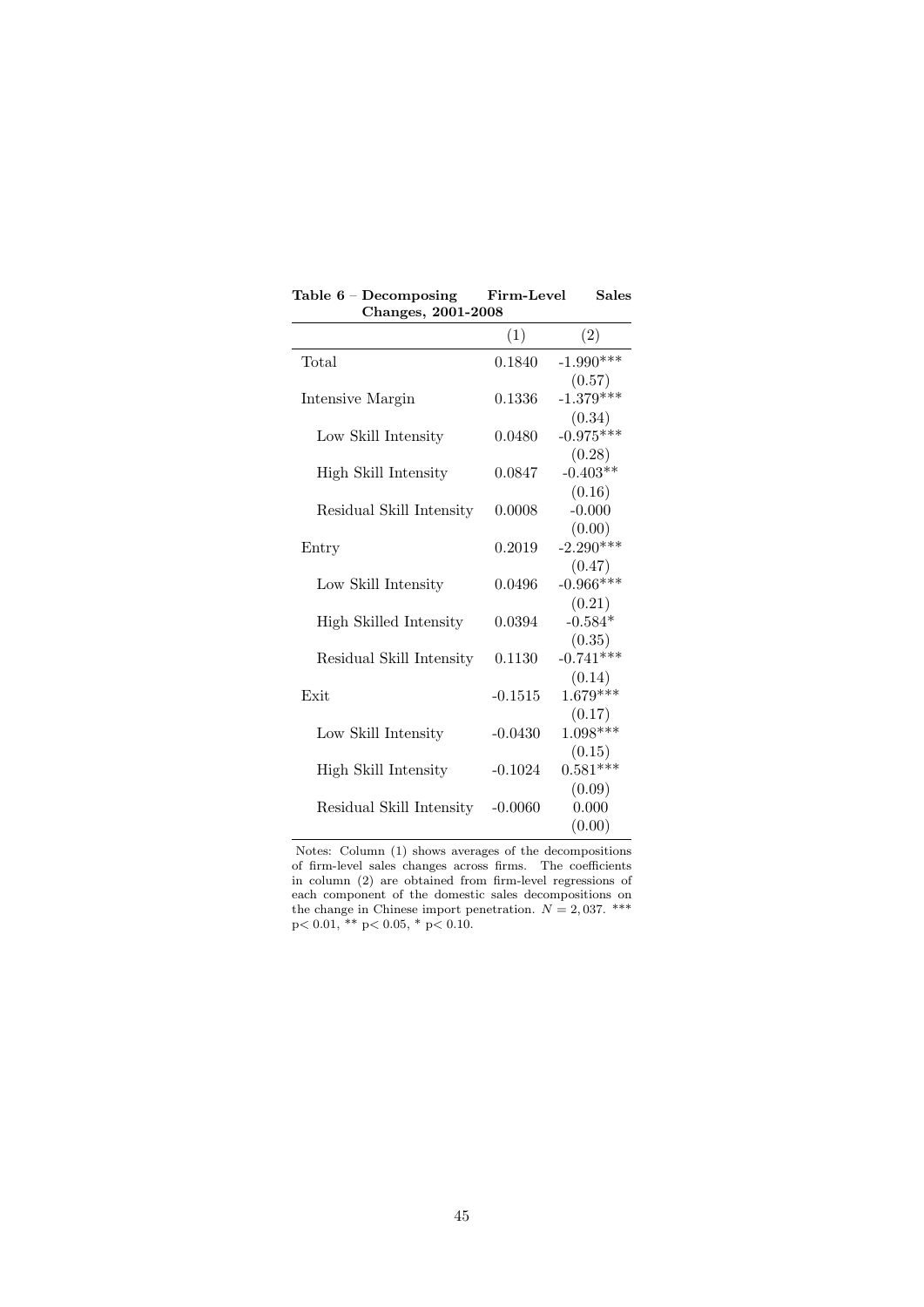|                         | (1)         | (2)             | (3)             | (4)         | (5)              | (6)              |
|-------------------------|-------------|-----------------|-----------------|-------------|------------------|------------------|
| <b>CIP</b>              | $-0.137***$ | $-0.181***$     | $-0.169***$     | $-0.168***$ | $-0.166^{***}\,$ | $-0.165^{***}\,$ |
|                         | (0.04)      | (0.04)          | (0.04)          | (0.04)      | (0.04)           | (0.04)           |
| $CIP * High Skill$      |             | $0.288***$      | $0.269***$      | $0.270***$  | $0.268***$       | $0.268***$       |
|                         |             | (0.04)          | (0.05)          | (0.05)      | (0.04)           | (0.04)           |
| Experience              | $0.009***$  | $0.009***$      | $0.008***$      | $0.008***$  | $0.008***$       | $0.008***$       |
|                         | (0.00)      | (0.00)          | (0.00)          | (0.00)      | (0.00)           | (0.00)           |
| Experience <sup>2</sup> | $-0.001***$ | $-0.001***$     | $-0.001***$     | $-0.001***$ | $-0.001***$      | $-0.001***$      |
|                         | (0.00)      | (0.00)          | (0.00)          | (0.00)      | (0.00)           | (0.00)           |
| Married                 | $0.002***$  | $0.002^{***}\,$ | $0.002^{***}\,$ | $0.002***$  | $0.002***$       | $0.002^{***}\,$  |
|                         | (0.00)      | (0.00)          | (0.00)          | (0.00)      | (0.00)           | (0.00)           |
| Union                   | $0.020***$  | $0.020***$      | $0.020***$      | $0.020***$  | $0.020***$       | $0.020***$       |
|                         | (0.00)      | (0.00)          | (0.00)          | (0.00)      | (0.00)           | (0.00)           |
| Log Output              |             |                 | $0.031***$      | $0.032***$  | $0.032***$       | $0.032***$       |
|                         |             |                 | (0.00)          | (0.00)      | (0.00)           | (0.00)           |
| Log Size                |             |                 | 0.002           | 0.001       | 0.001            | 0.001            |
|                         |             |                 | (0.00)          | (0.00)      | (0.00)           | (0.00)           |
| Log Cap./Lab.           |             |                 | $0.002***$      | $0.002***$  | $0.002**$        | $0.002**$        |
|                         |             |                 | (0.00)          | (0.00)      | (0.00)           | (0.00)           |
| Shr. High Skill         |             |                 | $-0.017$        | $-0.018$    | $-0.017$         | $-0.017$         |
|                         |             |                 | (0.01)          | (0.01)      | (0.01)           | (0.01)           |
| Imports/Sales           |             |                 |                 | $0.011**$   |                  | $0.010**$        |
|                         |             |                 |                 | (0.00)      |                  | (0.00)           |
| Exports/Sales           |             |                 |                 |             | $0.013***$       | $0.012***$       |
|                         |             |                 |                 |             | (0.00)           | (0.00)           |
| R-squared (within)      | 0.126       | 0.126           | 0.129           | 0.129       | 0.129            | 0.129            |
| Observations            | 1688249     | 1688249         | 1688249         | 1688249     | 1688249          | 1688249          |
| Job-Spell FE            | Yes         | Yes             | Yes             | Yes         | Yes              | Yes              |
| Region-Year FE          | Yes         | Yes             | Yes             | Yes         | Yes              | Yes              |
| Industry-Year FE        | Yes         | Yes             | Yes             | Yes         | Yes              | Yes              |

Table 7 – Mincer Wage Regressions, Fixed Effects

Notes: Columns show regressions on log wages. Standard errors, clustered at the firm-year level, in parentheses. \*\*\* p< 0.01, \*\* p< 0.05, \* p< 0.10.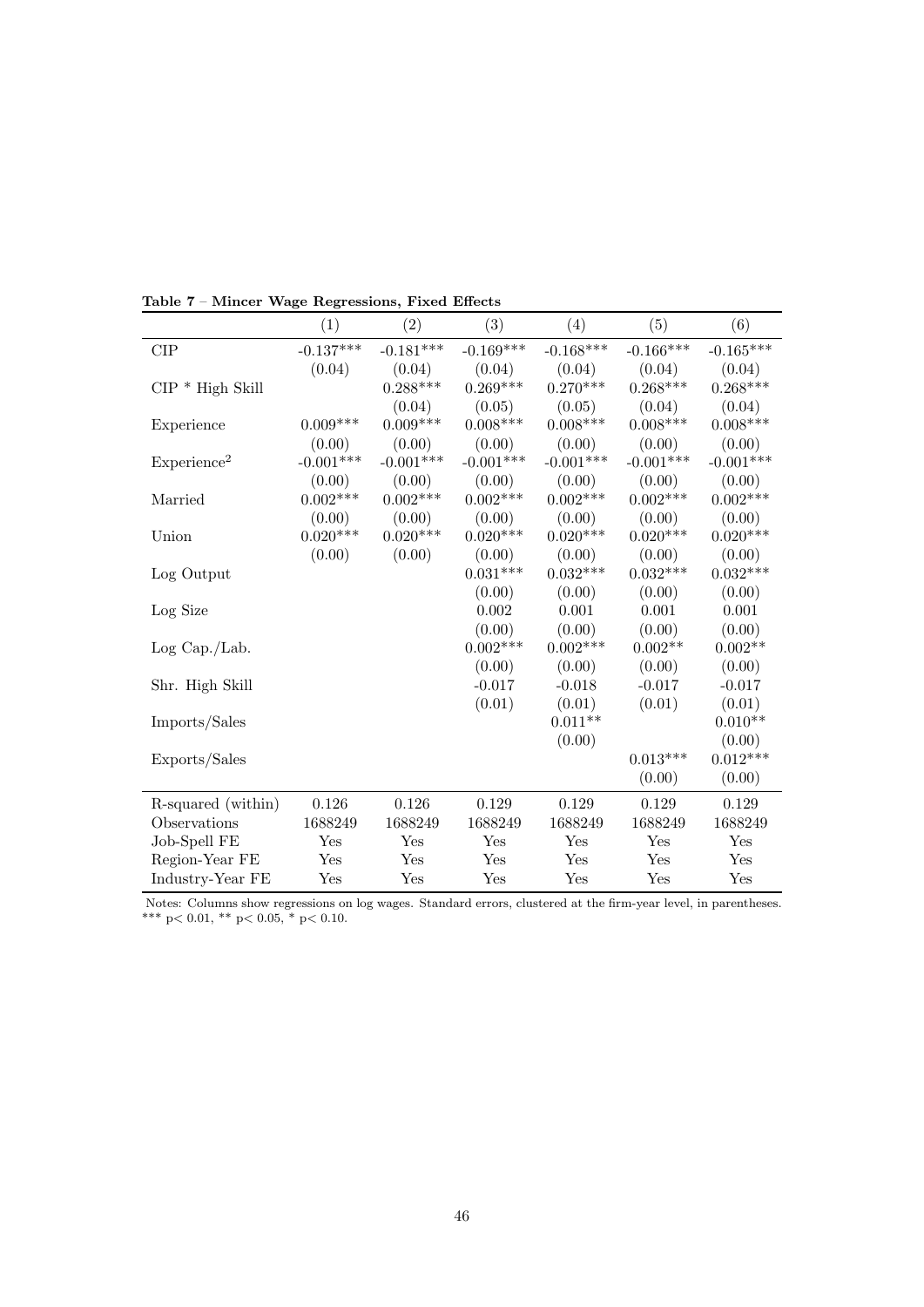| First Stage Regressions<br>$\mathbb{I}$<br>Table 8                                                                                                           |                          |                      |                                                                                                                                          |                                                                                                                                                                                                                                                                                                          |                                                                                                                                                                                                                                                                                                                             |                                                                                                                                                                                                                                                                                                                            |                                                                                                                                                                                                                                                                                                                                     |                                                                                                                                                                                                                                                                                                                                                                                                                                               |                                                                                                                                                                                                                                                                                                                    |                                                                                                                                                                                                                                                                                                                                                  |                                                                                                                                                                                                                                                                                                                                                                                                                |
|--------------------------------------------------------------------------------------------------------------------------------------------------------------|--------------------------|----------------------|------------------------------------------------------------------------------------------------------------------------------------------|----------------------------------------------------------------------------------------------------------------------------------------------------------------------------------------------------------------------------------------------------------------------------------------------------------|-----------------------------------------------------------------------------------------------------------------------------------------------------------------------------------------------------------------------------------------------------------------------------------------------------------------------------|----------------------------------------------------------------------------------------------------------------------------------------------------------------------------------------------------------------------------------------------------------------------------------------------------------------------------|-------------------------------------------------------------------------------------------------------------------------------------------------------------------------------------------------------------------------------------------------------------------------------------------------------------------------------------|-----------------------------------------------------------------------------------------------------------------------------------------------------------------------------------------------------------------------------------------------------------------------------------------------------------------------------------------------------------------------------------------------------------------------------------------------|--------------------------------------------------------------------------------------------------------------------------------------------------------------------------------------------------------------------------------------------------------------------------------------------------------------------|--------------------------------------------------------------------------------------------------------------------------------------------------------------------------------------------------------------------------------------------------------------------------------------------------------------------------------------------------|----------------------------------------------------------------------------------------------------------------------------------------------------------------------------------------------------------------------------------------------------------------------------------------------------------------------------------------------------------------------------------------------------------------|
|                                                                                                                                                              | $\left(1\text{a}\right)$ | (2a)                 | (2b)                                                                                                                                     | (3a)                                                                                                                                                                                                                                                                                                     | (3b)                                                                                                                                                                                                                                                                                                                        | (4a)                                                                                                                                                                                                                                                                                                                       | $\left( 4b\right)$                                                                                                                                                                                                                                                                                                                  | (5a)                                                                                                                                                                                                                                                                                                                                                                                                                                          | $\left(5b\right)$                                                                                                                                                                                                                                                                                                  | (6a)                                                                                                                                                                                                                                                                                                                                             | (6b)                                                                                                                                                                                                                                                                                                                                                                                                           |
| CIP WES                                                                                                                                                      | $0.186***$               | $0.189***$           | $-0.005***$                                                                                                                              |                                                                                                                                                                                                                                                                                                          | $\begin{array}{l} 0.005^{***} \\[-2.008^{***} \\[-2.009] \\[-2.009] \\[-2.009] \\[-2.009] \\[-2.009] \\[-2.009] \\[-2.009] \\[-2.009] \\[-2.009] \\[-2.009] \\[-2.009] \\[-2.009] \\[-2.009] \\[-2.009] \\[-2.009] \\[-2.009] \\[-2.009] \\[-2.009] \\[-2.009] \\[-2.009] \\[-2.009] \\[-2.009] \\[-2.009] \\[-2.009] \\[-$ |                                                                                                                                                                                                                                                                                                                            | $\begin{array}{l} \begin{array}{c} 0.005^{***} \\ 0.005^{***} \\ 0.000^{**} \\ 0.000^{**} \\ 0.000^{**} \\ 0.000^{**} \\ 0.000^{**} \\ 0.000^{**} \\ 0.000^{**} \\ 0.000^{**} \\ 0.000^{**} \\ 0.000^{**} \\ 0.000^{**} \\ 0.000^{**} \\ 0.000^{**} \\ 0.000^{**} \\ 0.000^{**} \\ 0.000^{**} \\ 0.000^{**} \\ 0.000^{**} \\ 0.000$ | $\begin{array}{l} \mbox{\small\textbf{1.96}} \mbox{\small\textbf{1.97}} \mbox{\small\textbf{1.97}} \mbox{\small\textbf{1.98}} \mbox{\small\textbf{1.99}} \mbox{\small\textbf{1.99}} \mbox{\small\textbf{1.99}} \mbox{\small\textbf{1.99}} \mbox{\small\textbf{1.99}} \mbox{\small\textbf{1.99}} \mbox{\small\textbf{1.99}} \mbox{\small\textbf{1.99}} \mbox{\small\textbf{1.99}} \mbox{\small\textbf{1.99}} \mbox{\small\textbf{1.99}} \mbox$ | $\begin{array}{l} 0.005^{***} \\[-2.008^{***} \\[-2.0090] \\[-2.0090] \\[-2.0090] \\[-2.0090] \\[-2.0090] \\[-2.0090] \\[-2.0090] \\[-2.0090] \\[-2.0090] \\[-2.0090] \\[-2.0090] \\[-2.0090] \\[-2.0090] \\[-2.0090] \\[-2.0090] \\[-2.0090] \\[-2.0090] \\[-2.0090] \\[-2.0090] \\[-2.0090] \\[-2.0090] \\[-2.0$ |                                                                                                                                                                                                                                                                                                                                                  |                                                                                                                                                                                                                                                                                                                                                                                                                |
|                                                                                                                                                              | (0.01)                   | $\left( 0.01\right)$ | $\begin{array}{c} (0.00) \\ (0.00) \\ (1.83*** \\ (0.02) \\ (0.00)* \\ (0.000*** \\ (0.000*** \\ (-0.000*** \\ -0.000*** \\ \end{array}$ | $\begin{array}{l} \stackrel{4}{\cancel{5}}\\[-1.5mm] 0.90\\[-1.5mm] 0.90\\[-1.5mm] 0.90\\[-1.5mm] 0.90\\[-1.5mm] 0.90\\[-1.5mm] 0.90\\[-1.5mm] 0.90\\[-1.5mm] 0.90\\[-1.5mm] 0.90\\[-1.5mm] 0.90\\[-1.5mm] 0.90\\[-1.5mm] 0.90\\[-1.5mm] 0.90\\[-1.5mm] 0.90\\[-1.5mm] 0.90\\[-1.5mm] 0.90\\[-1.5mm] 0.$ |                                                                                                                                                                                                                                                                                                                             |                                                                                                                                                                                                                                                                                                                            |                                                                                                                                                                                                                                                                                                                                     |                                                                                                                                                                                                                                                                                                                                                                                                                                               |                                                                                                                                                                                                                                                                                                                    |                                                                                                                                                                                                                                                                                                                                                  |                                                                                                                                                                                                                                                                                                                                                                                                                |
| $CIP$ WES $*$ High Skill                                                                                                                                     |                          | $-0.018***$          |                                                                                                                                          |                                                                                                                                                                                                                                                                                                          |                                                                                                                                                                                                                                                                                                                             |                                                                                                                                                                                                                                                                                                                            |                                                                                                                                                                                                                                                                                                                                     |                                                                                                                                                                                                                                                                                                                                                                                                                                               |                                                                                                                                                                                                                                                                                                                    |                                                                                                                                                                                                                                                                                                                                                  |                                                                                                                                                                                                                                                                                                                                                                                                                |
|                                                                                                                                                              |                          | (0.00)               |                                                                                                                                          |                                                                                                                                                                                                                                                                                                          |                                                                                                                                                                                                                                                                                                                             |                                                                                                                                                                                                                                                                                                                            |                                                                                                                                                                                                                                                                                                                                     |                                                                                                                                                                                                                                                                                                                                                                                                                                               |                                                                                                                                                                                                                                                                                                                    |                                                                                                                                                                                                                                                                                                                                                  |                                                                                                                                                                                                                                                                                                                                                                                                                |
| Experience                                                                                                                                                   | $-0.000$                 | 0.000                |                                                                                                                                          |                                                                                                                                                                                                                                                                                                          |                                                                                                                                                                                                                                                                                                                             |                                                                                                                                                                                                                                                                                                                            |                                                                                                                                                                                                                                                                                                                                     |                                                                                                                                                                                                                                                                                                                                                                                                                                               |                                                                                                                                                                                                                                                                                                                    |                                                                                                                                                                                                                                                                                                                                                  |                                                                                                                                                                                                                                                                                                                                                                                                                |
|                                                                                                                                                              | (0.00)                   | (0.00)               |                                                                                                                                          |                                                                                                                                                                                                                                                                                                          |                                                                                                                                                                                                                                                                                                                             |                                                                                                                                                                                                                                                                                                                            |                                                                                                                                                                                                                                                                                                                                     |                                                                                                                                                                                                                                                                                                                                                                                                                                               |                                                                                                                                                                                                                                                                                                                    |                                                                                                                                                                                                                                                                                                                                                  |                                                                                                                                                                                                                                                                                                                                                                                                                |
| Experience <sup>2</sup>                                                                                                                                      | $-0.000$                 | $-0.000$             |                                                                                                                                          |                                                                                                                                                                                                                                                                                                          |                                                                                                                                                                                                                                                                                                                             |                                                                                                                                                                                                                                                                                                                            |                                                                                                                                                                                                                                                                                                                                     |                                                                                                                                                                                                                                                                                                                                                                                                                                               |                                                                                                                                                                                                                                                                                                                    |                                                                                                                                                                                                                                                                                                                                                  |                                                                                                                                                                                                                                                                                                                                                                                                                |
|                                                                                                                                                              | $(0.00)$                 | (0.00)               | $(0.00)$<br>$0.000**$                                                                                                                    |                                                                                                                                                                                                                                                                                                          |                                                                                                                                                                                                                                                                                                                             |                                                                                                                                                                                                                                                                                                                            |                                                                                                                                                                                                                                                                                                                                     |                                                                                                                                                                                                                                                                                                                                                                                                                                               |                                                                                                                                                                                                                                                                                                                    |                                                                                                                                                                                                                                                                                                                                                  |                                                                                                                                                                                                                                                                                                                                                                                                                |
| Married                                                                                                                                                      | $-0.000**$               | $-0.000**$           |                                                                                                                                          |                                                                                                                                                                                                                                                                                                          |                                                                                                                                                                                                                                                                                                                             |                                                                                                                                                                                                                                                                                                                            |                                                                                                                                                                                                                                                                                                                                     |                                                                                                                                                                                                                                                                                                                                                                                                                                               |                                                                                                                                                                                                                                                                                                                    |                                                                                                                                                                                                                                                                                                                                                  |                                                                                                                                                                                                                                                                                                                                                                                                                |
|                                                                                                                                                              | (0.00)                   | (0.00)               | $(0.00)$<br>$(0.00)$                                                                                                                     |                                                                                                                                                                                                                                                                                                          |                                                                                                                                                                                                                                                                                                                             |                                                                                                                                                                                                                                                                                                                            |                                                                                                                                                                                                                                                                                                                                     |                                                                                                                                                                                                                                                                                                                                                                                                                                               |                                                                                                                                                                                                                                                                                                                    |                                                                                                                                                                                                                                                                                                                                                  |                                                                                                                                                                                                                                                                                                                                                                                                                |
| Union                                                                                                                                                        | 0.000                    | $-0.000$             |                                                                                                                                          |                                                                                                                                                                                                                                                                                                          |                                                                                                                                                                                                                                                                                                                             |                                                                                                                                                                                                                                                                                                                            |                                                                                                                                                                                                                                                                                                                                     |                                                                                                                                                                                                                                                                                                                                                                                                                                               |                                                                                                                                                                                                                                                                                                                    |                                                                                                                                                                                                                                                                                                                                                  |                                                                                                                                                                                                                                                                                                                                                                                                                |
|                                                                                                                                                              | (0.00)                   | (0.00)               | (0.00)                                                                                                                                   |                                                                                                                                                                                                                                                                                                          |                                                                                                                                                                                                                                                                                                                             |                                                                                                                                                                                                                                                                                                                            |                                                                                                                                                                                                                                                                                                                                     |                                                                                                                                                                                                                                                                                                                                                                                                                                               |                                                                                                                                                                                                                                                                                                                    |                                                                                                                                                                                                                                                                                                                                                  |                                                                                                                                                                                                                                                                                                                                                                                                                |
| Log Output                                                                                                                                                   |                          |                      |                                                                                                                                          |                                                                                                                                                                                                                                                                                                          |                                                                                                                                                                                                                                                                                                                             |                                                                                                                                                                                                                                                                                                                            |                                                                                                                                                                                                                                                                                                                                     |                                                                                                                                                                                                                                                                                                                                                                                                                                               |                                                                                                                                                                                                                                                                                                                    |                                                                                                                                                                                                                                                                                                                                                  |                                                                                                                                                                                                                                                                                                                                                                                                                |
|                                                                                                                                                              |                          |                      |                                                                                                                                          |                                                                                                                                                                                                                                                                                                          |                                                                                                                                                                                                                                                                                                                             |                                                                                                                                                                                                                                                                                                                            |                                                                                                                                                                                                                                                                                                                                     |                                                                                                                                                                                                                                                                                                                                                                                                                                               |                                                                                                                                                                                                                                                                                                                    |                                                                                                                                                                                                                                                                                                                                                  |                                                                                                                                                                                                                                                                                                                                                                                                                |
| Log Size                                                                                                                                                     |                          |                      |                                                                                                                                          |                                                                                                                                                                                                                                                                                                          |                                                                                                                                                                                                                                                                                                                             |                                                                                                                                                                                                                                                                                                                            |                                                                                                                                                                                                                                                                                                                                     |                                                                                                                                                                                                                                                                                                                                                                                                                                               |                                                                                                                                                                                                                                                                                                                    |                                                                                                                                                                                                                                                                                                                                                  |                                                                                                                                                                                                                                                                                                                                                                                                                |
|                                                                                                                                                              |                          |                      |                                                                                                                                          |                                                                                                                                                                                                                                                                                                          |                                                                                                                                                                                                                                                                                                                             |                                                                                                                                                                                                                                                                                                                            |                                                                                                                                                                                                                                                                                                                                     |                                                                                                                                                                                                                                                                                                                                                                                                                                               |                                                                                                                                                                                                                                                                                                                    |                                                                                                                                                                                                                                                                                                                                                  |                                                                                                                                                                                                                                                                                                                                                                                                                |
| Log Cap./Lab.                                                                                                                                                |                          |                      |                                                                                                                                          |                                                                                                                                                                                                                                                                                                          |                                                                                                                                                                                                                                                                                                                             |                                                                                                                                                                                                                                                                                                                            |                                                                                                                                                                                                                                                                                                                                     |                                                                                                                                                                                                                                                                                                                                                                                                                                               |                                                                                                                                                                                                                                                                                                                    |                                                                                                                                                                                                                                                                                                                                                  |                                                                                                                                                                                                                                                                                                                                                                                                                |
|                                                                                                                                                              |                          |                      |                                                                                                                                          |                                                                                                                                                                                                                                                                                                          |                                                                                                                                                                                                                                                                                                                             |                                                                                                                                                                                                                                                                                                                            |                                                                                                                                                                                                                                                                                                                                     |                                                                                                                                                                                                                                                                                                                                                                                                                                               |                                                                                                                                                                                                                                                                                                                    |                                                                                                                                                                                                                                                                                                                                                  |                                                                                                                                                                                                                                                                                                                                                                                                                |
| Shr. High Skill                                                                                                                                              |                          |                      |                                                                                                                                          |                                                                                                                                                                                                                                                                                                          |                                                                                                                                                                                                                                                                                                                             |                                                                                                                                                                                                                                                                                                                            |                                                                                                                                                                                                                                                                                                                                     |                                                                                                                                                                                                                                                                                                                                                                                                                                               |                                                                                                                                                                                                                                                                                                                    |                                                                                                                                                                                                                                                                                                                                                  |                                                                                                                                                                                                                                                                                                                                                                                                                |
|                                                                                                                                                              |                          |                      |                                                                                                                                          |                                                                                                                                                                                                                                                                                                          |                                                                                                                                                                                                                                                                                                                             |                                                                                                                                                                                                                                                                                                                            |                                                                                                                                                                                                                                                                                                                                     |                                                                                                                                                                                                                                                                                                                                                                                                                                               |                                                                                                                                                                                                                                                                                                                    |                                                                                                                                                                                                                                                                                                                                                  |                                                                                                                                                                                                                                                                                                                                                                                                                |
| Imports/Sales                                                                                                                                                |                          |                      |                                                                                                                                          |                                                                                                                                                                                                                                                                                                          |                                                                                                                                                                                                                                                                                                                             | $\begin{array}{l} 1.90^{***} \\[-2.0ex] -0.01 \\[-2.0ex] -0.01 \\[-2.0ex] -0.000 \\[-2.0ex] -0.000 \\[-2.0ex] -0.000 \\[-2.0ex] -0.000 \\[-2.0ex] -0.000 \\[-2.0ex] -0.000 \\[-2.0ex] -0.000 \\[-2.0ex] -0.000 \\[-2.0ex] -0.000 \\[-2.0ex] -0.000 \\[-2.0ex] -0.000 \\[-2.0ex] -0.000 \\[-2.0ex] -0.000 \\[-2.0ex] -0.00$ |                                                                                                                                                                                                                                                                                                                                     |                                                                                                                                                                                                                                                                                                                                                                                                                                               |                                                                                                                                                                                                                                                                                                                    | $\begin{array}{l} \stackrel{4}{\cancel{5}}\\[-2.0ex] 0.9 \\[-2.0ex] -0.9 \\[-2.0ex] -0.9 \\[-2.0ex] -0.9 \\[-2.0ex] -0.9 \\[-2.0ex] -0.9 \\[-2.0ex] -0.9 \\[-2.0ex] -0.9 \\[-2.0ex] -0.9 \\[-2.0ex] -0.9 \\[-2.0ex] -0.9 \\[-2.0ex] -0.9 \\[-2.0ex] -0.9 \\[-2.0ex] -0.9 \\[-2.0ex] -0.9 \\[-2.0ex] -0.9 \\[-2.0ex] -0.9 \\[-2.0ex] -0.9 \\[-2.$ | $\begin{array}{l} \begin{array}{l} \text{\#} \\[-2.0ex] \text{\#} \\[-2.0ex] \text{\#} \\[-2.0ex] \text{\#} \\[-2.0ex] \text{\#} \\[-2.0ex] \text{\#} \\[-2.0ex] \text{\#} \\[-2.0ex] \text{\#} \\[-2.0ex] \text{\#} \\[-2.0ex] \text{\#} \\[-2.0ex] \text{\#} \\[-2.0ex] \text{\#} \\[-2.0ex] \text{\#} \\[-2.0ex] \text{\#} \\[-2.0ex] \text{\#} \\[-2.0ex] \text{\#} \\[-2.0ex] \text{\#} \\[-2.0ex] \text$ |
|                                                                                                                                                              |                          |                      |                                                                                                                                          |                                                                                                                                                                                                                                                                                                          |                                                                                                                                                                                                                                                                                                                             |                                                                                                                                                                                                                                                                                                                            |                                                                                                                                                                                                                                                                                                                                     |                                                                                                                                                                                                                                                                                                                                                                                                                                               |                                                                                                                                                                                                                                                                                                                    |                                                                                                                                                                                                                                                                                                                                                  |                                                                                                                                                                                                                                                                                                                                                                                                                |
| Exports/Sales                                                                                                                                                |                          |                      |                                                                                                                                          |                                                                                                                                                                                                                                                                                                          |                                                                                                                                                                                                                                                                                                                             |                                                                                                                                                                                                                                                                                                                            |                                                                                                                                                                                                                                                                                                                                     |                                                                                                                                                                                                                                                                                                                                                                                                                                               | (0.000)                                                                                                                                                                                                                                                                                                            |                                                                                                                                                                                                                                                                                                                                                  |                                                                                                                                                                                                                                                                                                                                                                                                                |
|                                                                                                                                                              |                          |                      |                                                                                                                                          |                                                                                                                                                                                                                                                                                                          |                                                                                                                                                                                                                                                                                                                             |                                                                                                                                                                                                                                                                                                                            |                                                                                                                                                                                                                                                                                                                                     | $-0.001$<br>(0.00)                                                                                                                                                                                                                                                                                                                                                                                                                            |                                                                                                                                                                                                                                                                                                                    |                                                                                                                                                                                                                                                                                                                                                  |                                                                                                                                                                                                                                                                                                                                                                                                                |
| R-squared (within)                                                                                                                                           | 0.416                    | 0.417                | $\infty$<br>0.24                                                                                                                         | $0.418$<br>$0.688249$                                                                                                                                                                                                                                                                                    | $\begin{array}{c} 0.248 \\ 1688249 \\ 87 \\ \text{Yes} \\ \text{Yes} \\ \text{Yes} \\ \end{array}$                                                                                                                                                                                                                          | $\begin{array}{c} 0.418 \\ 1688249 \\ 282 \\ Y \text{es} \\ Y \text{es} \\ Y \text{es} \\ Y \text{es} \end{array}$                                                                                                                                                                                                         | $0.248$<br>1688249                                                                                                                                                                                                                                                                                                                  | $\begin{array}{c} 0.418 \\ 1688249 \\ 277 \\ \text{Yes} \\ \text{Yes} \\ \text{Yes} \\ \end{array}$                                                                                                                                                                                                                                                                                                                                           | $\begin{array}{c} 0.248 \\ 1688249 \\ 87 \\ \text{Yes} \\ \text{Yes} \\ \text{Yes} \\ \end{array}$                                                                                                                                                                                                                 |                                                                                                                                                                                                                                                                                                                                                  | $\begin{array}{c} 0.248 \\ 1688249 \\ 88 \\ \text{Yes} \\ \text{Yes} \\ \text{Yes} \\ \text{Yes} \end{array}$                                                                                                                                                                                                                                                                                                  |
| Observations                                                                                                                                                 | 1688249                  | 1688249              | 1688249                                                                                                                                  |                                                                                                                                                                                                                                                                                                          |                                                                                                                                                                                                                                                                                                                             |                                                                                                                                                                                                                                                                                                                            |                                                                                                                                                                                                                                                                                                                                     |                                                                                                                                                                                                                                                                                                                                                                                                                                               |                                                                                                                                                                                                                                                                                                                    |                                                                                                                                                                                                                                                                                                                                                  |                                                                                                                                                                                                                                                                                                                                                                                                                |
| F-stat. for instr.                                                                                                                                           | 540                      | 274                  | 86                                                                                                                                       | $\frac{278}{Yes}$ Yes                                                                                                                                                                                                                                                                                    |                                                                                                                                                                                                                                                                                                                             |                                                                                                                                                                                                                                                                                                                            | $\frac{88}{168}$ $\frac{168}{168}$                                                                                                                                                                                                                                                                                                  |                                                                                                                                                                                                                                                                                                                                                                                                                                               |                                                                                                                                                                                                                                                                                                                    | $\begin{array}{c} 0.418 \\ 1688249 \\ 281 \\ \text{Yes} \\ \text{Yes} \\ \text{Yes} \\ \text{Yes} \end{array}$                                                                                                                                                                                                                                   |                                                                                                                                                                                                                                                                                                                                                                                                                |
| Job-Spell FE                                                                                                                                                 | Yes                      | $Y$ es               | $_{\rm Yes}$                                                                                                                             |                                                                                                                                                                                                                                                                                                          |                                                                                                                                                                                                                                                                                                                             |                                                                                                                                                                                                                                                                                                                            |                                                                                                                                                                                                                                                                                                                                     |                                                                                                                                                                                                                                                                                                                                                                                                                                               |                                                                                                                                                                                                                                                                                                                    |                                                                                                                                                                                                                                                                                                                                                  |                                                                                                                                                                                                                                                                                                                                                                                                                |
| Region-Year FE                                                                                                                                               | Yes                      | Yes                  | $_{\rm Yes}$                                                                                                                             |                                                                                                                                                                                                                                                                                                          |                                                                                                                                                                                                                                                                                                                             |                                                                                                                                                                                                                                                                                                                            |                                                                                                                                                                                                                                                                                                                                     |                                                                                                                                                                                                                                                                                                                                                                                                                                               |                                                                                                                                                                                                                                                                                                                    |                                                                                                                                                                                                                                                                                                                                                  |                                                                                                                                                                                                                                                                                                                                                                                                                |
| Industry-Year FE                                                                                                                                             | Yes                      | Yes                  | $_{\rm Yes}$                                                                                                                             |                                                                                                                                                                                                                                                                                                          |                                                                                                                                                                                                                                                                                                                             |                                                                                                                                                                                                                                                                                                                            |                                                                                                                                                                                                                                                                                                                                     |                                                                                                                                                                                                                                                                                                                                                                                                                                               |                                                                                                                                                                                                                                                                                                                    |                                                                                                                                                                                                                                                                                                                                                  |                                                                                                                                                                                                                                                                                                                                                                                                                |
| Notes: The dependent variable in columns marked 'a' is CIP, and in columns marked 'b' it is CIP * High Skill.<br>$p < 0.01$ , ** $p < 0.05$ , * $p < 0.10$ . |                          |                      |                                                                                                                                          |                                                                                                                                                                                                                                                                                                          |                                                                                                                                                                                                                                                                                                                             |                                                                                                                                                                                                                                                                                                                            |                                                                                                                                                                                                                                                                                                                                     | Standard errors, clustered at the firm-year level, in parentheses.                                                                                                                                                                                                                                                                                                                                                                            |                                                                                                                                                                                                                                                                                                                    |                                                                                                                                                                                                                                                                                                                                                  | $***$                                                                                                                                                                                                                                                                                                                                                                                                          |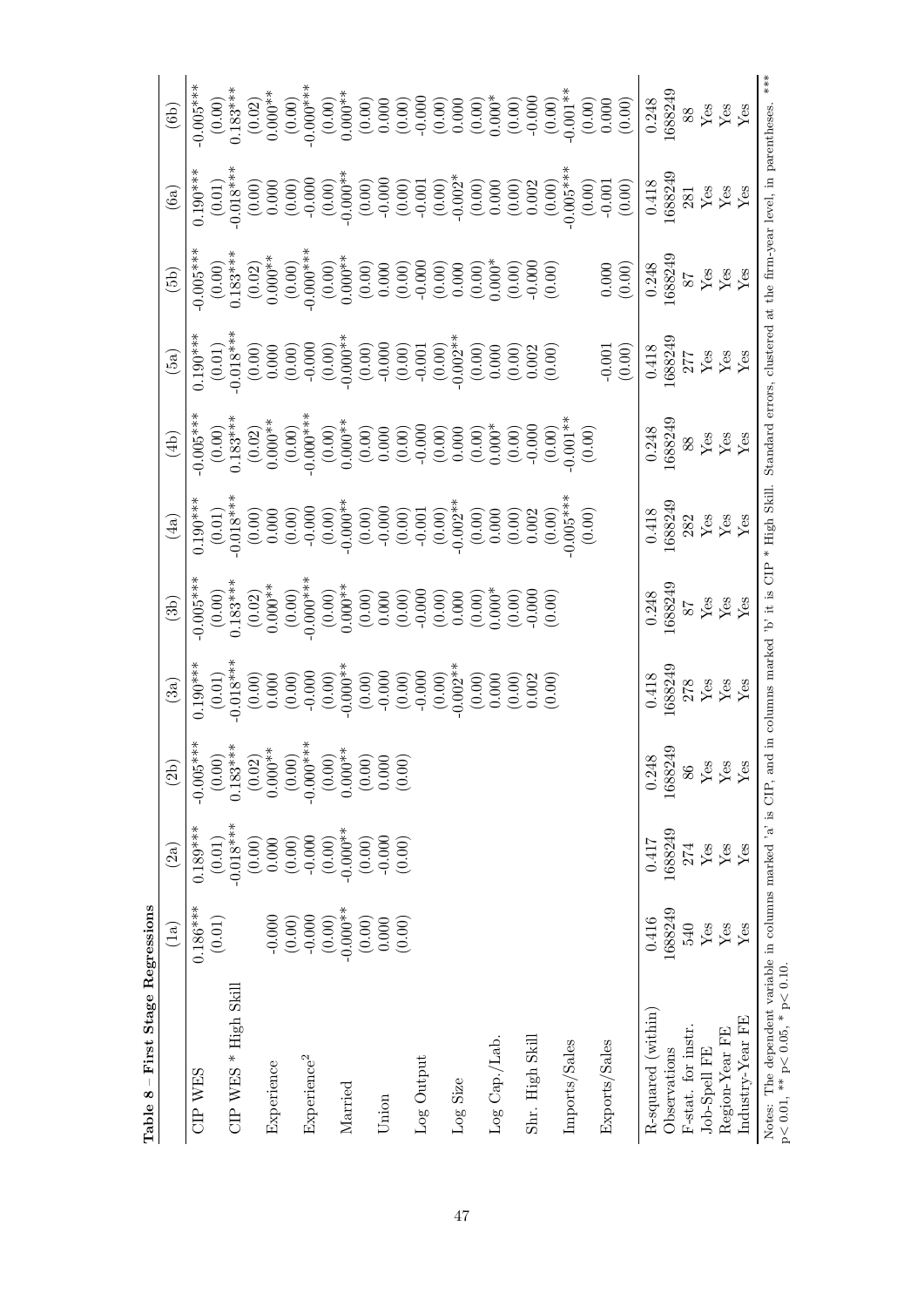|                         | (1)          | $\left( 2\right)$ | (3)         | (4)         | (5)         | (6)             |
|-------------------------|--------------|-------------------|-------------|-------------|-------------|-----------------|
| CIP                     | $-0.388**$   | $-0.457***$       | $-0.485***$ | $-0.488***$ | $-0.475***$ | $-0.478***$     |
|                         | (0.18)       | (0.16)            | (0.17)      | (0.17)      | (0.17)      | (0.17)          |
| $CIP * High Skill$      |              | $0.462**$         | $0.422**$   | $0.424**$   | $0.421**$   | $0.422**$       |
|                         |              | (0.19)            | (0.19)      | (0.19)      | (0.19)      | (0.19)          |
| Experience              | $0.009***$   | $0.008***$        | $0.008***$  | $0.008***$  | $0.008***$  | $0.008***$      |
|                         | (0.00)       | (0.00)            | (0.00)      | (0.00)      | (0.00)      | (0.00)          |
| Experience <sup>2</sup> | $-0.001***$  | $-0.001***$       | $-0.001***$ | $-0.001***$ | $-0.001***$ | $-0.001***$     |
|                         | (0.00)       | (0.00)            | (0.00)      | (0.00)      | (0.00)      | (0.00)          |
| Married                 | $0.002***$   | $0.002***$        | $0.002***$  | $0.002***$  | $0.002***$  | $0.002***$      |
|                         | (0.00)       | (0.00)            | (0.00)      | (0.00)      | (0.00)      | (0.00)          |
| Union                   | $0.020***$   | $0.020***$        | $0.020***$  | $0.020***$  | $0.020***$  | $0.020***$      |
|                         | (0.00)       | (0.00)            | (0.00)      | (0.00)      | (0.00)      | (0.00)          |
| Log Output              |              |                   | $0.031***$  | $0.032***$  | $0.032***$  | $0.032^{***}\,$ |
|                         |              |                   | (0.00)      | (0.00)      | (0.00)      | (0.00)          |
| Log Size                |              |                   | 0.001       | 0.001       | 0.000       | $0.000\,$       |
|                         |              |                   | (0.00)      | (0.00)      | (0.00)      | (0.00)          |
| Log Cap./Lab.           |              |                   | $0.002***$  | $0.002***$  | $0.002**$   | $0.002**$       |
|                         |              |                   | (0.00)      | (0.00)      | (0.00)      | (0.00)          |
| Shr. High Skill         |              |                   | $-0.018$    | $-0.018$    | $-0.017$    | $-0.018$        |
|                         |              |                   | (0.01)      | (0.01)      | (0.01)      | (0.01)          |
| Imports/Sales           |              |                   |             | $0.010*$    |             | $0.009*$        |
|                         |              |                   |             | (0.00)      |             | (0.00)          |
| Exports/Sales           |              |                   |             |             | $0.011**$   | $0.011**$       |
|                         |              |                   |             |             | (0.00)      | (0.00)          |
| R-squared (within)      | 0.126        | $0.126\,$         | 0.129       | 0.129       | 0.129       | $0.129\,$       |
| Observations            | 1688249      | 1688249           | 1688249     | 1688249     | 1688249     | 1688249         |
| Job-Spell FE            | Yes          | Yes               | Yes         | Yes         | Yes         | Yes             |
| Region-Year FE          | $_{\rm Yes}$ | Yes               | Yes         | Yes         | Yes         | Yes             |
| Industry-Year FE        | Yes          | Yes               | Yes         | Yes         | Yes         | Yes             |

Table 9 – Mincer Wage Regressions, IV

Notes: Columns show regressions on log wages. Standard errors, clustered at the firm-year level, in parentheses. \*\*\* p< 0.01, \*\* p< 0.05, \* p< 0.10.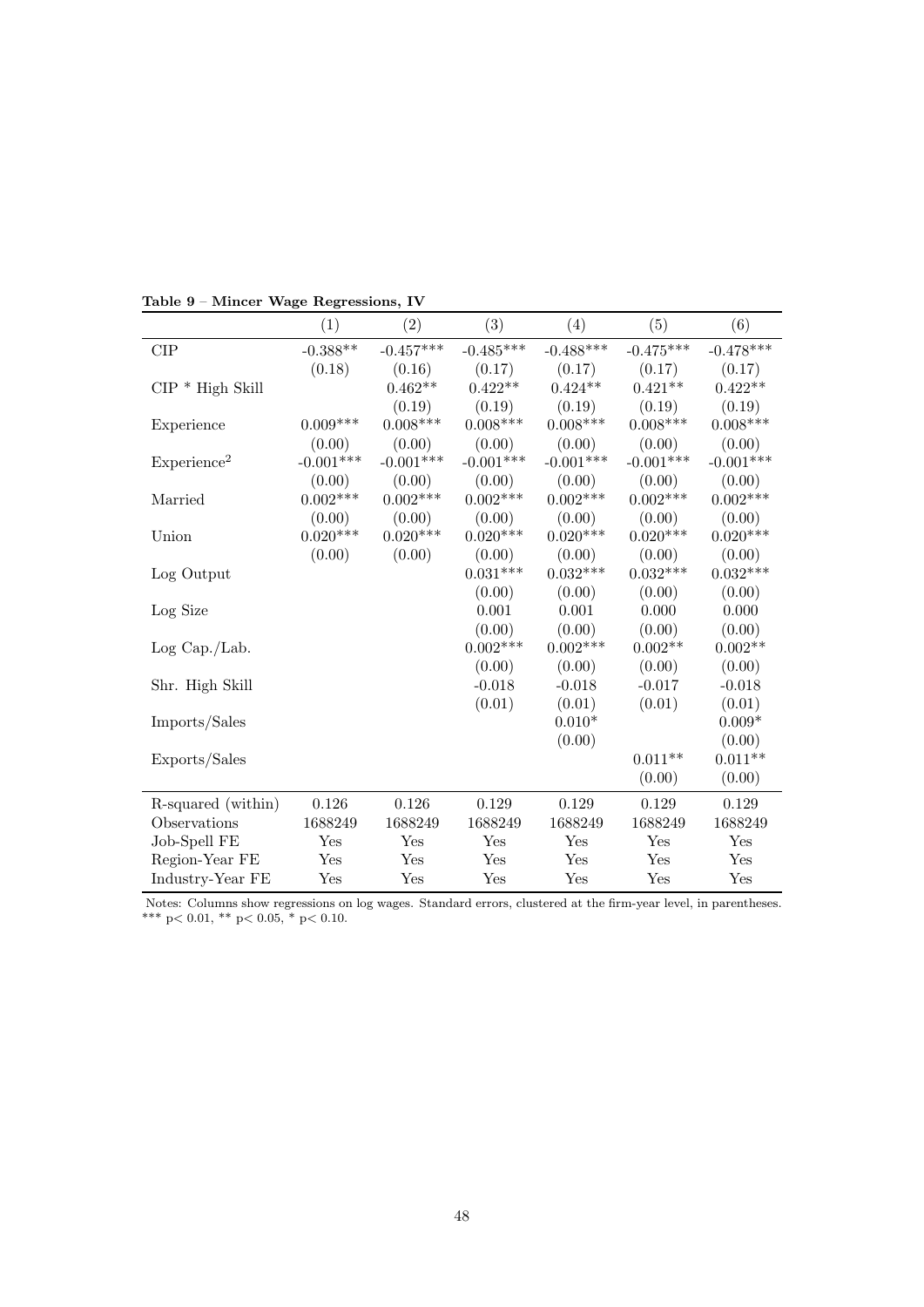|                             | (1)         | (2)        |
|-----------------------------|-------------|------------|
| CIP                         | $-0.197$    | $-0.277$   |
|                             | (0.21)      | (0.20)     |
| $CIP * High Skill$          | $-0.178$    | $-0.198*$  |
|                             | (0.12)      | (0.11)     |
| $CIP * R$ outine            | $-0.297***$ |            |
|                             | (0.06)      |            |
| $CIP * Non-Roundine$        |             | $0.315***$ |
|                             |             | (0.06)     |
| R-squared (within)          | 0.130       | 0.130      |
| Observations                | 1657783     | 1657783    |
| F-stat CIP                  | 187         | 189        |
| $F$ -stat $CIP^*High$       | 175         | 130        |
| F-stat CIP <sup>*</sup> OCC | 168         | 109        |
| Other controls              | Yes         | Yes        |

Table 10 – Mincer Wage Regressions, IV: Task Characteristics l,

Notes: Columns show regressions on log wages. Standard errors, clustered at the firm-year level, in parentheses. Other controls are log firm output, log firm size, log firm cap./lab., share high skill workers in firm, imports/sales, exports/sales, experience experience<sup>2</sup>, married dummy, and union membership dummy, as well as job-spell fixed effects, region-year and industryyear dummies. \*\*\* p< 0.01, \*\* p< 0.05, \* p< 0.10.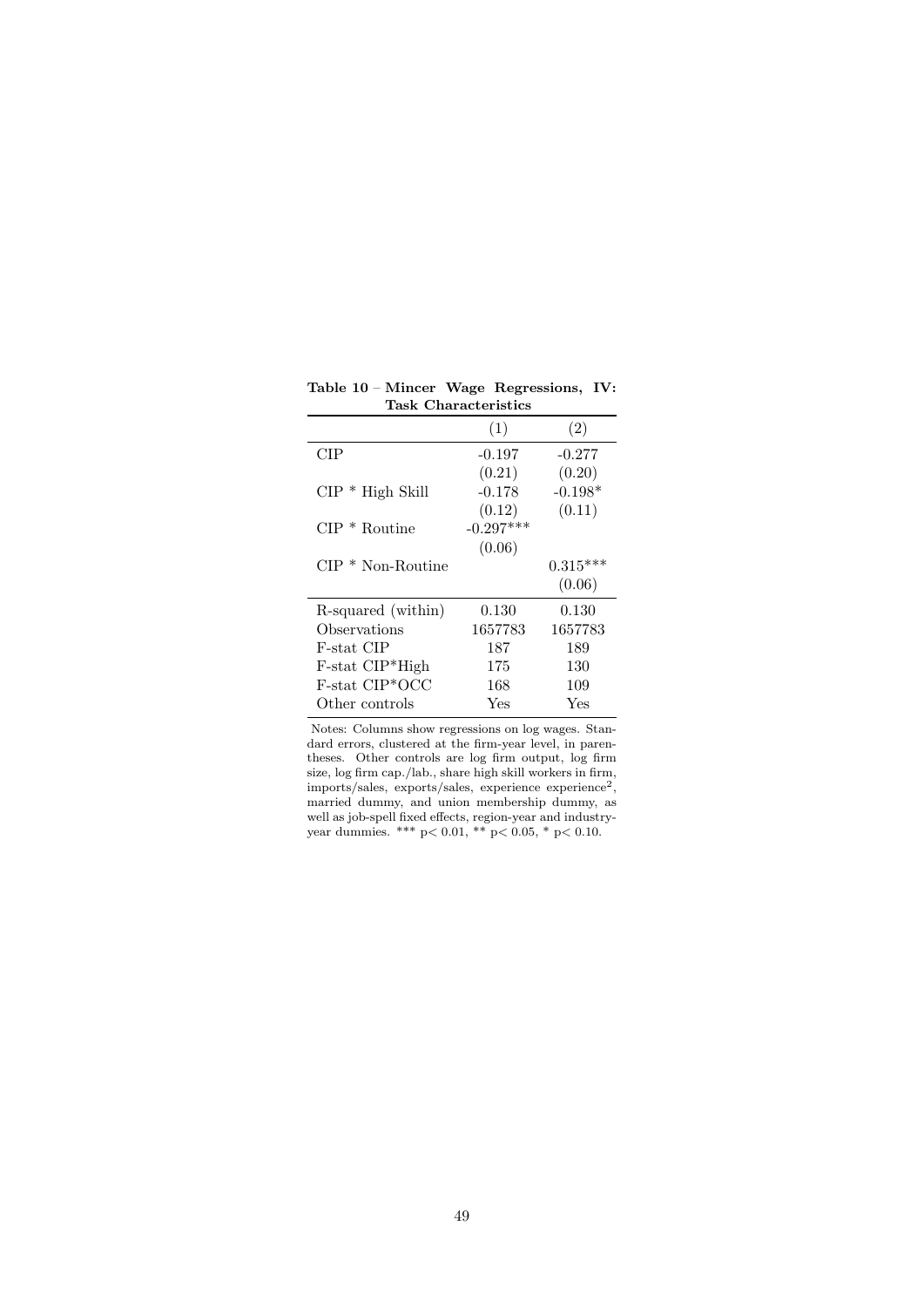|                                                                                                                                                                                                                                                                                                                                                                                                                                                                                                                                                                                                                                                                                                                                                                                                                                                                                                                                                                                                                                                                                                                                                                                                                                                                                                                       | $\frac{+}{2}$<br>EEC | $\frac{1}{2}$ China + Poor<br>Countries | Countries<br>Rich      | $\text{Small}~\text{Firms}$<br>Exclude | Exclude Zero-<br><b>CIP</b> Spells | <b>TP</b> Definition<br>Alternative | Drop Specific<br>Industries |
|-----------------------------------------------------------------------------------------------------------------------------------------------------------------------------------------------------------------------------------------------------------------------------------------------------------------------------------------------------------------------------------------------------------------------------------------------------------------------------------------------------------------------------------------------------------------------------------------------------------------------------------------------------------------------------------------------------------------------------------------------------------------------------------------------------------------------------------------------------------------------------------------------------------------------------------------------------------------------------------------------------------------------------------------------------------------------------------------------------------------------------------------------------------------------------------------------------------------------------------------------------------------------------------------------------------------------|----------------------|-----------------------------------------|------------------------|----------------------------------------|------------------------------------|-------------------------------------|-----------------------------|
|                                                                                                                                                                                                                                                                                                                                                                                                                                                                                                                                                                                                                                                                                                                                                                                                                                                                                                                                                                                                                                                                                                                                                                                                                                                                                                                       |                      | $\widehat{\Omega}$                      | $\widehat{\mathbb{G}}$ | $\widehat{4}$                          | $\widehat{E}$                      | $\widehat{\mathbf{e}}$              | E                           |
|                                                                                                                                                                                                                                                                                                                                                                                                                                                                                                                                                                                                                                                                                                                                                                                                                                                                                                                                                                                                                                                                                                                                                                                                                                                                                                                       | $-0.293***$<br>0.09) | $-0.465**$<br>(0.22)                    | $-0.020$<br>(0.01)     | $-0.503**$<br>(0.20)                   | $-0.498***$<br>$(0.17)$            | $-0.892***$                         | $-0.515***$<br>(0.18)       |
| $IP$ * ${\rm High\; Skill}$                                                                                                                                                                                                                                                                                                                                                                                                                                                                                                                                                                                                                                                                                                                                                                                                                                                                                                                                                                                                                                                                                                                                                                                                                                                                                           | $0.251***$<br>0.12)  | 0.102<br>(0.28)                         | $-0.049***$<br>(0.02)  | $0.514***$<br>(0.23)                   | $0.429**$<br>(0.19)                | $(0.27)$<br>0.765***<br>(0.29)      | $0.392**$<br>(0.20)         |
| R-squared (within)<br>Observations                                                                                                                                                                                                                                                                                                                                                                                                                                                                                                                                                                                                                                                                                                                                                                                                                                                                                                                                                                                                                                                                                                                                                                                                                                                                                    | 1688249<br>129       | 1688249<br>0.129                        | 1688249<br>0.129       | 438045<br>0.132                        | 1598425<br>0.131                   | .688249<br>0.129                    | .343832<br>0.123            |
| $F\text{-stat IP}$                                                                                                                                                                                                                                                                                                                                                                                                                                                                                                                                                                                                                                                                                                                                                                                                                                                                                                                                                                                                                                                                                                                                                                                                                                                                                                    | 204                  | 62                                      | 257                    | 184                                    | 279                                | 237                                 | 250                         |
| F-stat IP*High                                                                                                                                                                                                                                                                                                                                                                                                                                                                                                                                                                                                                                                                                                                                                                                                                                                                                                                                                                                                                                                                                                                                                                                                                                                                                                        | 32                   | $\mathfrak{P}$                          | 247                    | 87                                     | 86                                 | 95                                  | $\rm 68$                    |
| Other controls                                                                                                                                                                                                                                                                                                                                                                                                                                                                                                                                                                                                                                                                                                                                                                                                                                                                                                                                                                                                                                                                                                                                                                                                                                                                                                        | Yes                  | Yes                                     | Yes                    | Yes                                    | Yes                                | Yes                                 | Yes                         |
| Notes: Columns show regressions on log wages. Standard errors, clustered at the firm-year level, in parentheses. Other controls are log firm output, log<br>firm size, log firm cap./lab., share high skill workers in firm, imports/sales, exports/sales, experience experience <sup>2</sup> , married dummy, and union membership<br>Somalia, Sri Lanka, Sudan, Togo, Uganda, Vietnam, Yemen. Rich countries: EU15, United States, Japan. Booming industries are computers, cement,<br>dummy, as well as job-spell fixed effects, region-year and industry-year dummies. CEEC: Cyprus, Estonia, Lithuania, Latvia, Malta, Poland, Czech<br>Ethiopia, The Gambia, Georgia, Ghana, Guinea, Guinea-Bissau, Guyana, Haiti, India, Kenya, Laos, Lesotho, Madagascar, Maldives, Mali, Malawi,<br>Mauritania, Moldova, Mozambique, Nepal, Niger, Pakistan, Rwanda, Saint Vincent and the Grenadines, Samoa, Sao Tome and Principe, Sierra Leone,<br>Republic, Slovakia, Slovenia, Hungary, Romania, Bulgaria. Poor countries: Afghanistan, Albania, Angola, Armenia, Azerbaijan, Bangladesh, Benin,<br>Bhutan, Burkina Faso, Burundi, Burma, Cambodia, Central African Republic, Chad, Comoros, Republic of the Congo, Equatorial Guinea, Eritrea.<br>flat glass, and steel. *** $p < 0.01$ , ** $p < 0.05$ , * $p < 0.10$ |                      |                                         |                        |                                        |                                    |                                     |                             |

Table 11 – Mincer Wage Regressions, IV: Robustness Table 11 – Mincer Wage Regressions, IV: Robustness

flat glass, and steel. \*\*\*  $p < 0.01$ , \*\*  $p < 0.05$ , \*  $p < 0.10$ .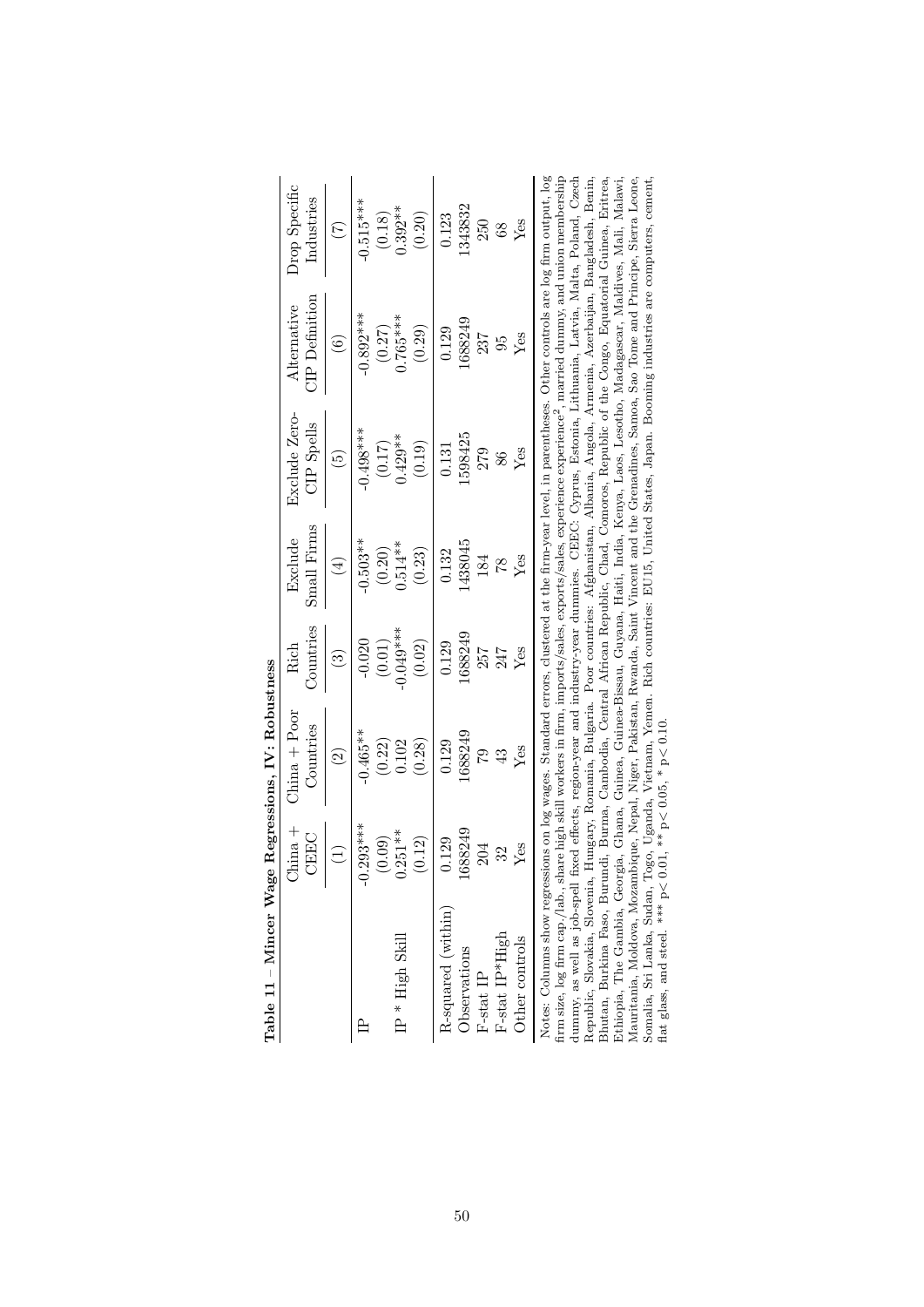|                               | OLS      |            | 2SLS                 |            |           |
|-------------------------------|----------|------------|----------------------|------------|-----------|
|                               | (1)      | (2)        | (3)                  | (4)        | (5)       |
| $\Delta$ CIP                  | $-0.677$ | $-2.725**$ | $-2.692**$           | $-1.198$   | $-1.500$  |
|                               | (0.60)   | (1.26)     | (1.24)               | (1.24)     | (1.21)    |
| $\Delta$ CIP * High Skill     | 1.834    | 5.849      | 5.930                | 2.959      | 2.478     |
|                               | (1.54)   | (4.05)     | (4.04)               | (4.08)     | (3.95)    |
| $\Delta$ CIP $^*$ Routine     |          |            |                      | $-1.833**$ |           |
|                               |          |            |                      | (0.84)     |           |
| $\Delta$ CIP $^*$ Non-Routine |          |            |                      |            | $2.065**$ |
|                               |          |            |                      |            | (0.94)    |
| CIP 2001                      |          |            | $-1.022$             | $-1.478*$  | $-1.332$  |
|                               |          |            | (0.95)               | (0.88)     | (0.90)    |
| R-squared                     | 0.027    | 0.027      | 0.027                | 0.028      | 0.028     |
| Observations                  | 178386   | 178386     | 178386               | 174847     | 174847    |
| F-stat CIP                    |          | 65         | 78                   | 52         | 52        |
| F-stat CIP*High               |          | 41         | 45                   | 47         | 38        |
| F-stat CIP*OCC                |          |            |                      | 48         | 30        |
| Other controls                | Yes      | Yes        | $\operatorname{Yes}$ | Yes        | Yes       |
| Region dummies                | Yes      | Yes        | $\operatorname{Yes}$ | Yes        | Yes       |
| Industry dummies              | Yes      | Yes        | Yes                  | Yes        | Yes       |

#### Table 12 – Cumulative Earnings

Notes: Standard errors, clustered at the firm level, in parentheses. Other controls are 2001 values of log firm output, log firm size, log firm cap./lab., share high skill workers in firm, imports/sales, exports/sales, experience experience<sup>2</sup>, married dummy, and union membership dummy. \*\*\* p< 0.01, \*\* p< 0.05, \* p< 0.10.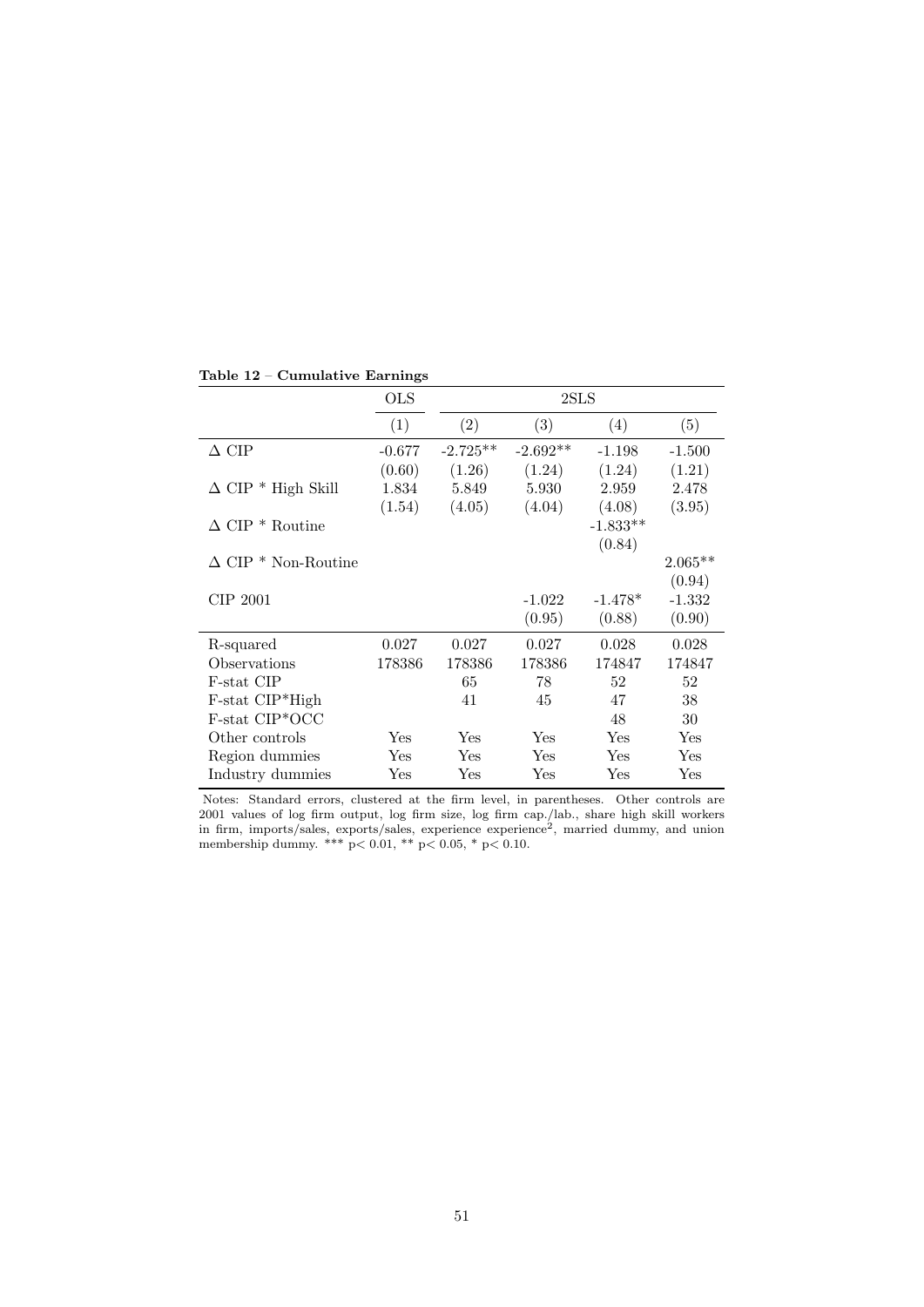| Table 13 - Other Cumulative Regressions: 2SLS                                                                                        |                 | Cumulative                                                                                                                    |                              |                                    | Cumulative               |            |                                  | Cumulative                                                                            |                               |
|--------------------------------------------------------------------------------------------------------------------------------------|-----------------|-------------------------------------------------------------------------------------------------------------------------------|------------------------------|------------------------------------|--------------------------|------------|----------------------------------|---------------------------------------------------------------------------------------|-------------------------------|
|                                                                                                                                      |                 | Transfers                                                                                                                     |                              |                                    | Unemployment             |            |                                  | Employment                                                                            |                               |
|                                                                                                                                      | $\widehat{\Xi}$ | $\widehat{\mathfrak{O}}$                                                                                                      | $\widehat{\mathbb{C}}$       | $\bigoplus$                        | $\widetilde{\mathbf{e}}$ | $\odot$    | $(\mathcal{L})$                  | $\circledast$                                                                         | $\odot$                       |
| $\Delta$ CIP                                                                                                                         | $-0.134$        | $-0.792**$                                                                                                                    | $-0.647*$                    | $-0.012$                           | $-0.051**$               | $-0.040*$  | $-0.063$                         | 0.061                                                                                 | 0.027                         |
|                                                                                                                                      | (0.40)          | (0.35)                                                                                                                        |                              |                                    | $(0.03)$<br>$-0.059$     | (0.02)     |                                  |                                                                                       |                               |
| $\Delta$ CIP * High Skill                                                                                                            | $-2.909***$     | $-1.192$                                                                                                                      |                              |                                    |                          |            |                                  |                                                                                       |                               |
|                                                                                                                                      | (1.00)          | $(0.76)$<br>0.757***                                                                                                          | $(0.36)$<br>-1.049<br>(0.70) | $(0.02)$<br>$-0.145**$<br>$(0.06)$ | $(0.05)$<br>$0.044***$   | (0.04)     | $(0.05)$<br>0.767***<br>$(0.21)$ | $(0.05)$<br>0.461***<br>$(0.17)$<br>0.146***                                          | $(0.05)$<br>0.448***<br>0.14) |
| $\Delta$ CIP * Routine                                                                                                               |                 |                                                                                                                               |                              |                                    |                          |            |                                  |                                                                                       |                               |
|                                                                                                                                      |                 | (0.20)                                                                                                                        |                              |                                    | $(0.01)$                 |            |                                  | (0.04)                                                                                |                               |
| $\Delta$ CIP * Non-Routine                                                                                                           |                 |                                                                                                                               | $0.823***$                   |                                    |                          | $0.043***$ |                                  |                                                                                       | $0.150***$                    |
|                                                                                                                                      |                 |                                                                                                                               | (0.25)                       |                                    |                          | (0.02)     |                                  |                                                                                       | (0.05)                        |
| CIP 2001                                                                                                                             | 0.472           | 0.462                                                                                                                         | 0.403                        | 0.020                              | 0.017                    | 0.014      |                                  | $-0.035$                                                                              | $-0.024$                      |
|                                                                                                                                      | (0.50)          | (0.49)                                                                                                                        | (0.50)                       | (0.02)                             | (0.02)                   | (0.02)     | $-0.032$<br>(0.04)               | (0.04)                                                                                | (0.05)                        |
| R-squared                                                                                                                            | 0.032           | 0.031                                                                                                                         | 0.031                        | 0.036                              | 0.035                    | 0.035      | 0.049                            | 0.046                                                                                 | 0.046                         |
| Observations                                                                                                                         | 178386          | 174847                                                                                                                        | 174847                       | 178386                             | 174847                   | 174847     | 178386                           | 174847                                                                                | 174847                        |
| F-stat CIP                                                                                                                           | 87              | 52                                                                                                                            | 52                           | $82\,$                             | 52                       | 25         | 284                              | 52                                                                                    |                               |
| F-stat CIP*High                                                                                                                      | $\ddot{4}$      | $47$                                                                                                                          | 38                           | $\frac{45}{5}$                     | 47                       | 38         |                                  |                                                                                       | 388                           |
| $F-stat$ CIP*OCC                                                                                                                     |                 | 48                                                                                                                            | $\mathcal{S}$                |                                    | $\frac{8}{3}$            | $30\,$     |                                  | $48$                                                                                  |                               |
| Other controls                                                                                                                       | $^{26}_{\rm X}$ | <b>Yes</b><br>Yes                                                                                                             | $\mathbf{Y}\mathbf{es}$      | Yes                                | $Y$ es                   | Yes        | $_{\rm Yes}^{\rm gas}$           | ${\rm Yes}$                                                                           | $Yes$<br>Yes                  |
| Region dummies                                                                                                                       |                 |                                                                                                                               | $Y$ es                       | Yes                                | $Y$ es                   | Yes        |                                  | Yes                                                                                   |                               |
| Industry dummies                                                                                                                     | $_{\rm Yes}$    | Yes                                                                                                                           | $Y$ es                       | Yes                                | $_{\rm Yes}$             | Yes        | $Y$ es                           | Yes                                                                                   | Yes                           |
| Notes: Standard errors, clustered at the firm level, in parentheses.<br>share high skill workers in firm,<br>$p<0.05$ , * $p<0.10$ . |                 | imports/sales, exports/sales, experience experience <sup>2</sup> , married dummy, and union membership dummy. *** p< 0.01, ** |                              |                                    |                          |            |                                  | Other controls are 2001 values of log firm output, log firm size, log firm cap./lab., |                               |

l,  $\epsilon$  $\vec{\tau}$ Ë Í

p< 0.05, \* p< 0.10.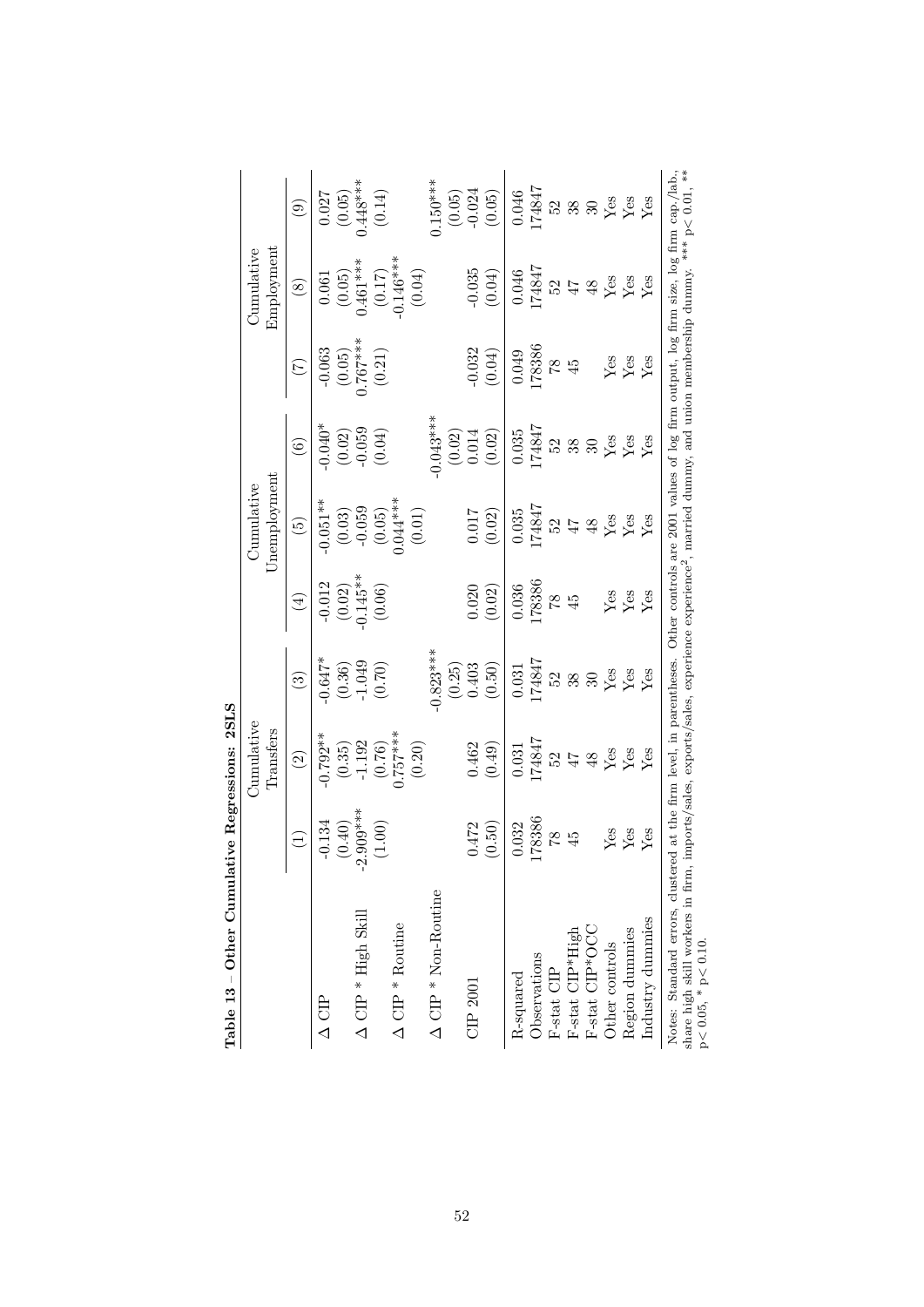| Table 14 - Employment Decomposition: 2SLS                                                                                                                                                                                                                                                                                                                                                                                                        |                                      |                                  |                                 |                                 |                                |
|--------------------------------------------------------------------------------------------------------------------------------------------------------------------------------------------------------------------------------------------------------------------------------------------------------------------------------------------------------------------------------------------------------------------------------------------------|--------------------------------------|----------------------------------|---------------------------------|---------------------------------|--------------------------------|
|                                                                                                                                                                                                                                                                                                                                                                                                                                                  | Employment<br>$\mathbb{C}$ umulative | Ini. Occupation<br>Ini. Industry | New Occupation<br>Ini. Industry | Ini. Occupation<br>New Industry | New Occupation<br>New Industry |
|                                                                                                                                                                                                                                                                                                                                                                                                                                                  |                                      |                                  |                                 |                                 |                                |
|                                                                                                                                                                                                                                                                                                                                                                                                                                                  | $\widehat{\Xi}$                      | $\widehat{\mathfrak{O}}$         | ි                               | $(\pm)$                         | $\widetilde{\mathbf{e}}$       |
| 白<br>△                                                                                                                                                                                                                                                                                                                                                                                                                                           | $-0.063$                             | $0.829***$                       | $-0.097$                        | $-0.393***$                     | $-0.402***$                    |
|                                                                                                                                                                                                                                                                                                                                                                                                                                                  | (0.05)                               | (0.27)                           | (0.19)                          | (0.14)                          | (0.14)                         |
| $\Delta$ CIP * High Skill                                                                                                                                                                                                                                                                                                                                                                                                                        | $0.767***$                           | $-1.144***$                      | $.345**$                        | $-0.039$                        | $0.605***$                     |
|                                                                                                                                                                                                                                                                                                                                                                                                                                                  | (0.21)                               | (0.54)                           | (0.54)                          | (0.11)                          | (0.24)                         |
| $\mathbb{CIP}$ 2001                                                                                                                                                                                                                                                                                                                                                                                                                              | $-0.032$                             | $0.503***$                       | $0.290***$                      | $-0.025$                        | $0.220**$                      |
|                                                                                                                                                                                                                                                                                                                                                                                                                                                  | (0.04)                               | (0.19)                           | (0.10)                          | (0.12)                          | (0.11)                         |
| R-squared                                                                                                                                                                                                                                                                                                                                                                                                                                        | 0.049                                | 0.080                            | 0.21                            | 0.044                           | 0.066                          |
| Observations                                                                                                                                                                                                                                                                                                                                                                                                                                     | 78386                                | 178386                           | 178386                          | 178386                          | 178386                         |
| F-stat CIP                                                                                                                                                                                                                                                                                                                                                                                                                                       | $\frac{8}{1}$                        | 87                               | $\frac{8}{10}$                  | 82                              | $\frac{8}{1}$                  |
| $F-stat$ $CIP^*Hig$                                                                                                                                                                                                                                                                                                                                                                                                                              | $\ddot{5}$                           | 45                               | 45                              | $\ddot{4}$                      | $\ddot{4}$                     |
| Other controls                                                                                                                                                                                                                                                                                                                                                                                                                                   | Yes                                  | Yes                              | Yes                             | Yes                             | Yes                            |
| Region dummies                                                                                                                                                                                                                                                                                                                                                                                                                                   | Yes                                  | Yes                              | Yes                             | $Y$ es                          | $Y$ es                         |
| Industry dummies                                                                                                                                                                                                                                                                                                                                                                                                                                 | Yes                                  | ${\rm Yes}$                      | Yes                             | $Y$ es                          | Yes                            |
| in parentheses. Other controls are 2001 values of log firm output, log firm size, log firm cap./lab., share high skill workers in firm,<br>imports/sales, exports/sales, experience experience <sup>2</sup> , married dummy, and union membership dummy. *** $p < 0.01$ , ** $p < 0.05$ , *<br>Notes: Columns $(2)$ through $(4)$ decompose cumulative employment into its components. Standard errors, clustered at the firm level,<br>p < 0.10 |                                      |                                  |                                 |                                 |                                |

| てしてく                   |  |
|------------------------|--|
| ı                      |  |
| <b>CARD CONTRACTOR</b> |  |
|                        |  |
|                        |  |